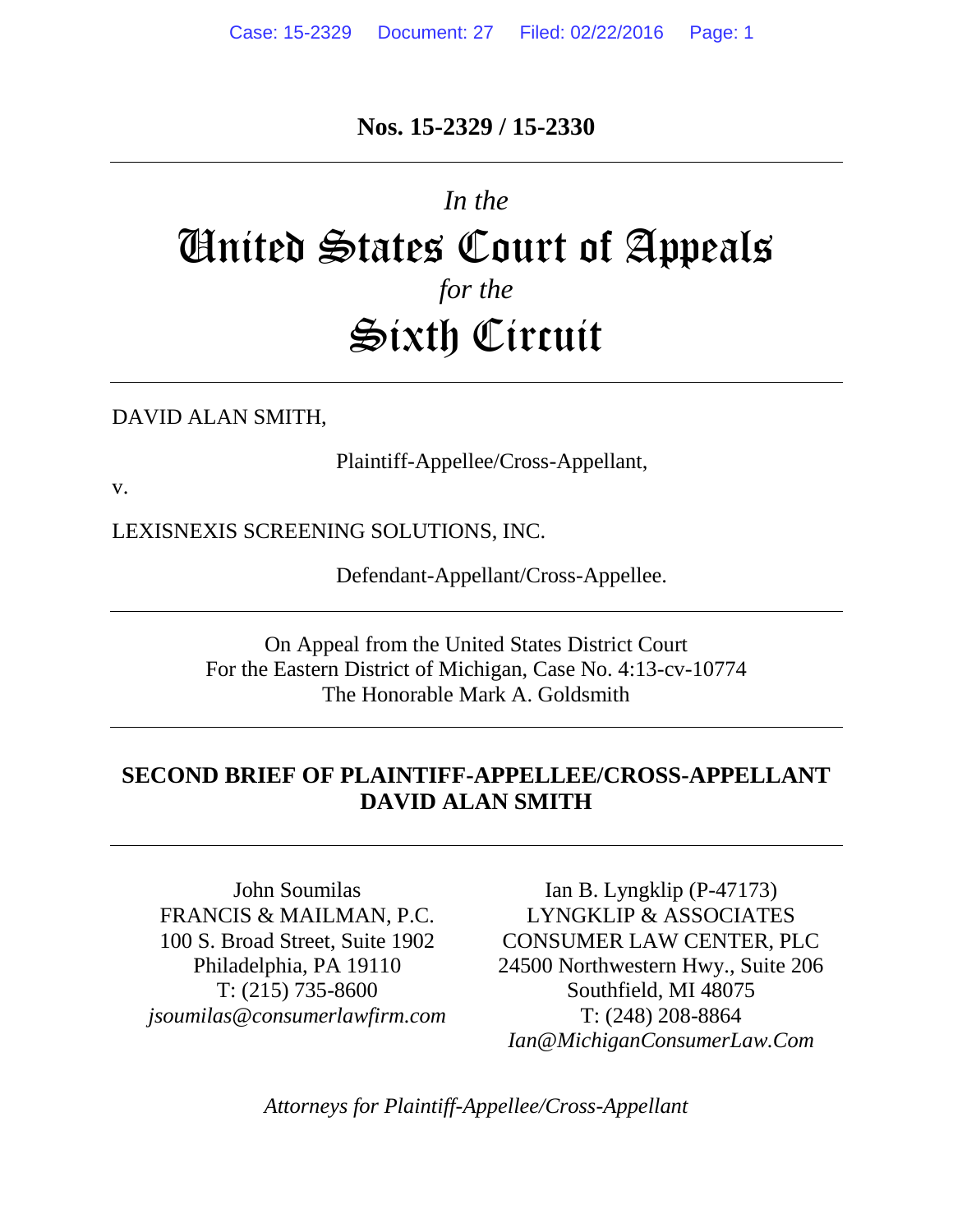Case: 15-2329 Document: 27 Filed: 02/22/2016 Page: 2

UNITED STATES COURT OF APPEALS FOR THE SIXTH CIRCUIT

# **Disclosure of Corporate Affiliations** and Financial Interest

**Sixth Circuit** Case Number: 15-2329 Case Name: Smith v. LexisNexis Screening Solutions

Name of counsel: John Soumilas, Ian B. Lyngklip

Pursuant to 6th Cir. R. 26.1, David Alan Smith **Name of Party** 

makes the following disclosure:

 $1<sub>1</sub>$ Is said party a subsidiary or affiliate of a publicly owned corporation? If Yes, list below the identity of the parent corporation or affiliate and the relationship between it and the named party:

No.

 $2.$ Is there a publicly owned corporation, not a party to the appeal, that has a financial interest in the outcome? If yes, list the identity of such corporation and the nature of the financial interest:

No.

#### **CERTIFICATE OF SERVICE**

I certify that on February 22, 2016 the foregoing document was served on all parties or their counsel of record through the CM/ECF system if they are registered users or, if they are not, by placing a true and correct copy in the United States mail, postage prepaid, to their address of record.

s/ John Soumilas

This statement is filed twice: when the appeal is initially opened and later, in the principal briefs, immediately preceding the table of contents. See 6th Cir. R. 26.1 on page 2 of this form.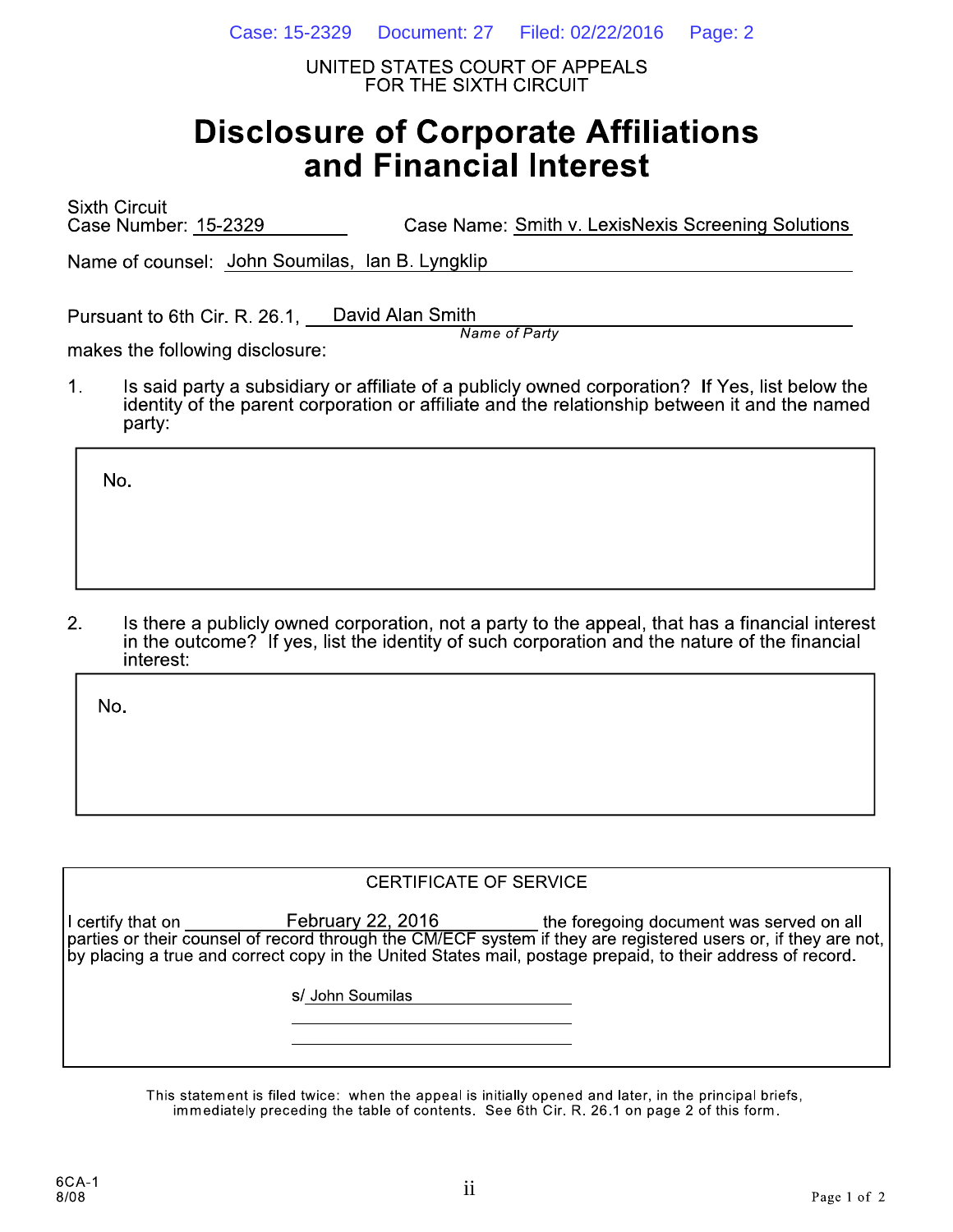# **TABLE OF CONTENTS**

| $\mathbf{I}$ . |           |                                                                                                                                                                                                                                  |
|----------------|-----------|----------------------------------------------------------------------------------------------------------------------------------------------------------------------------------------------------------------------------------|
| II.            |           |                                                                                                                                                                                                                                  |
|                |           |                                                                                                                                                                                                                                  |
|                |           |                                                                                                                                                                                                                                  |
| I.             |           |                                                                                                                                                                                                                                  |
| II.            |           | Lexis's Appeal Fails Because Smith Presented Sufficient<br>Evidence That Lexis Negligently And Willfully Violated<br>FCRA Section 1681e(b) As Well As Sufficient Evidence<br>Supporting The Jury's Awards of Actual And Punitive |
|                | A.        |                                                                                                                                                                                                                                  |
|                | <b>B.</b> |                                                                                                                                                                                                                                  |
|                |           | Smith Presented Sufficient Evidence That<br>1.<br>Lexis's FCRA Section 1681e(b) Violation                                                                                                                                        |
|                |           | <b>Smith Presented Sufficient Evidence That</b><br>2.<br>Lexis's FCRA Section 1681e(b) Violation<br>.21                                                                                                                          |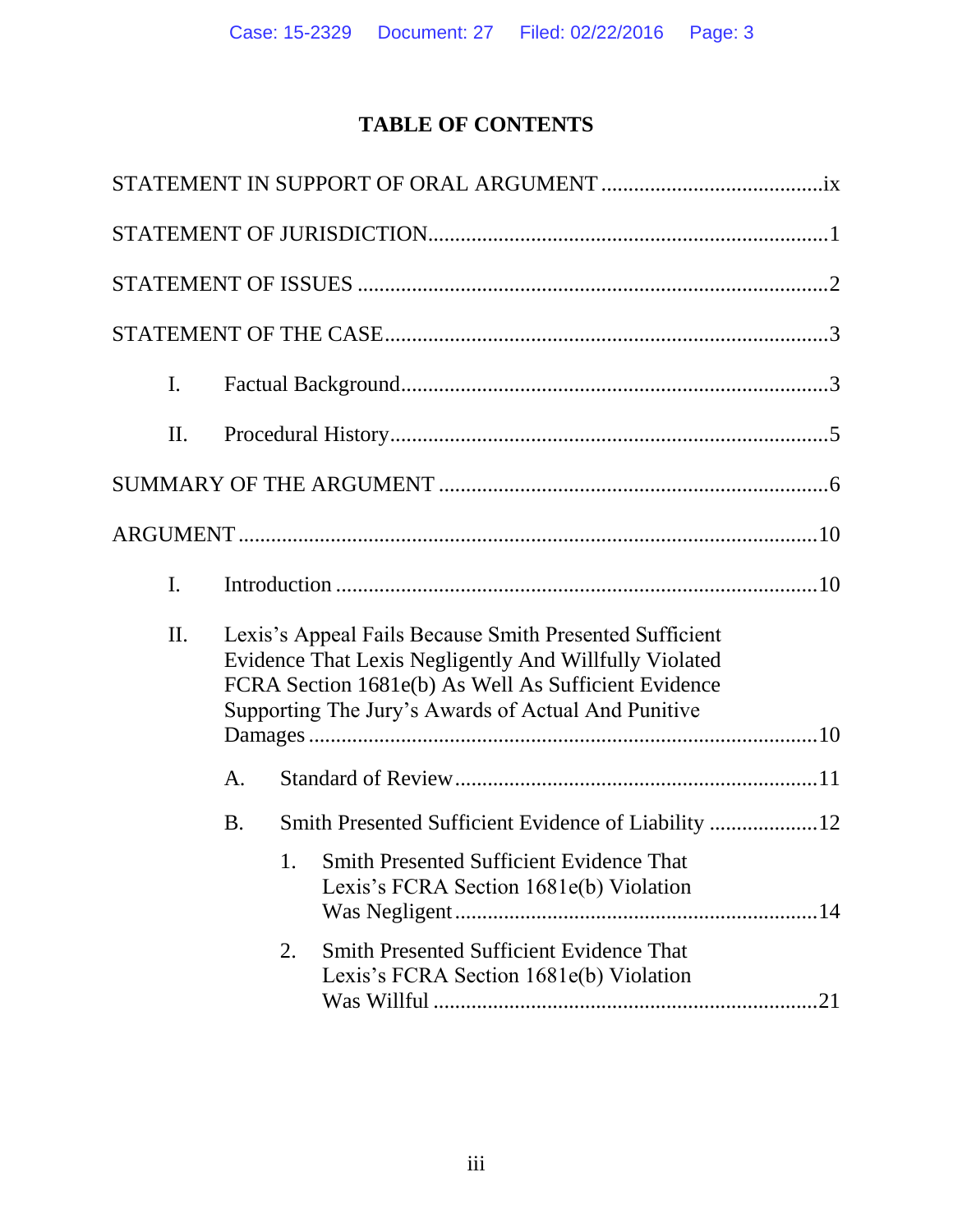|    | $\mathbf{C}$ . | <b>Plaintiff Presented Sufficient Evidence Supporting</b>                                                     |  |
|----|----------------|---------------------------------------------------------------------------------------------------------------|--|
|    |                | 1.                                                                                                            |  |
|    |                | 2.                                                                                                            |  |
|    | D.             | The Jury's Punitive Damages Award Was Constitutionally                                                        |  |
|    |                | 1.<br>The Punitive Damages Verdict Here Is<br>Reasonably Related To The Reprehensibility                      |  |
|    |                | The Ratio Here Was Constitutionally Appropriate38<br>2.                                                       |  |
|    | E.             | The District Court Properly Rejected Lexis's Request                                                          |  |
|    |                | 1.                                                                                                            |  |
|    |                | 2.<br>The District Court's Denial Of Lexis's<br>Request For A New Trial And/Or Remittitur                     |  |
| Ш. |                | The Jury's \$300,000 Punitive Damages Verdict Did Not<br>Offend The U.S. Constitution, And The District Court |  |
|    | A.             | Lexis's Reprehensibility Here Was Not Low44                                                                   |  |
|    | <b>B.</b>      | The \$75,000 Compensatory Damages Award<br>Is Not Substantial For Punitive Damages Purposes 48                |  |
|    |                |                                                                                                               |  |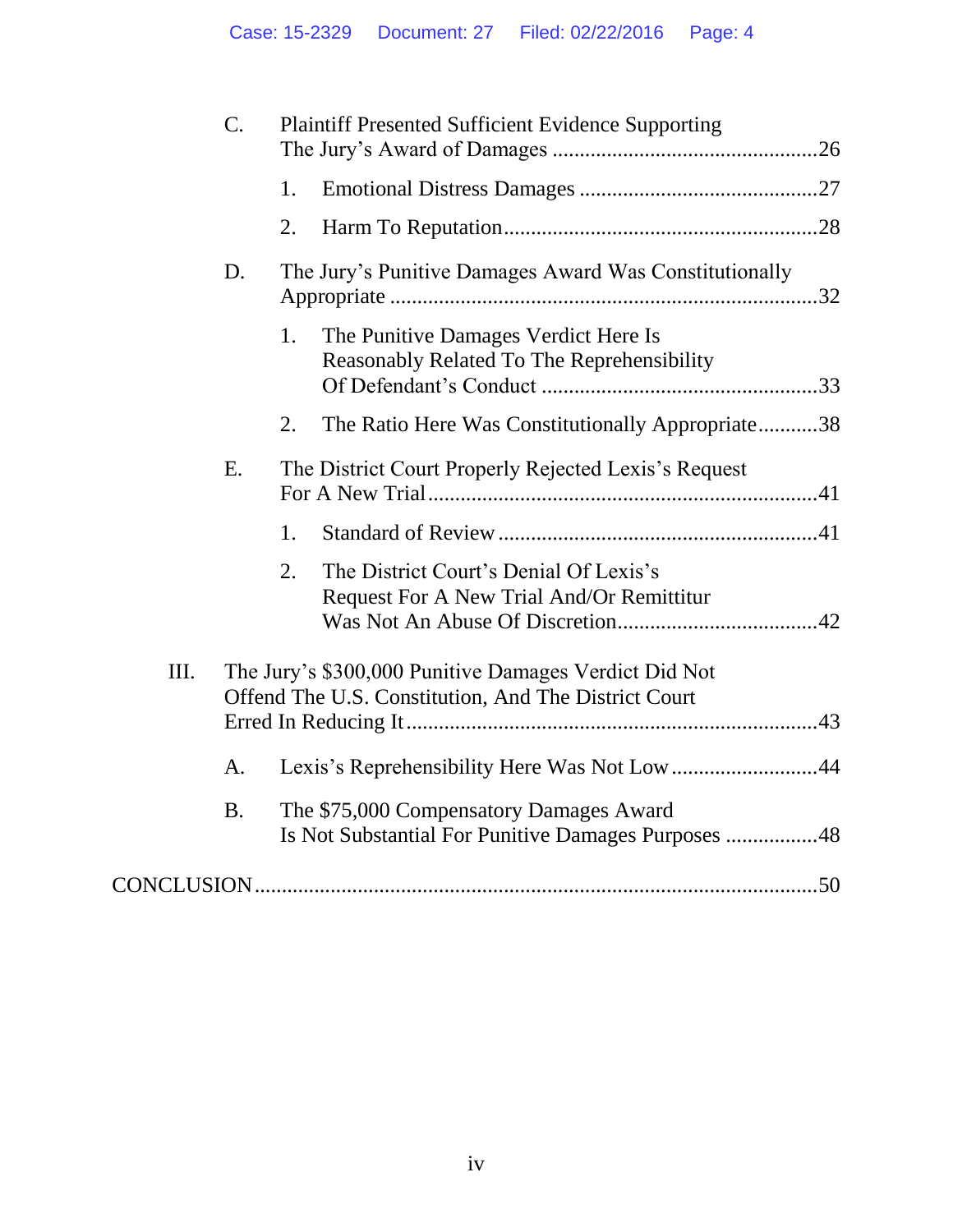### **TABLE OF AUTHORITIES**

# **CASES**

| $\alpha$                                      |  |
|-----------------------------------------------|--|
| Abner v. Kan. City S. R.R.,                   |  |
| Am. Trim. L.L.C. v. Oracle Corp.,             |  |
| Anderson v. United Finance Co.,               |  |
| Armstrong v. Shirvell,                        |  |
| Bach v. First Union Nat'l Bank,               |  |
| Bach v. First Union Nat'l Bank,               |  |
| Balsley v. LFP, Inc.,                         |  |
| Barnes v. Owens-Corning Fiberglass Corp.,     |  |
| BMW of North America, Inc. v. Gore,           |  |
| Boerner v. Brown & Williamson Tobacco Co.,    |  |
| Boggio v. USAA Fed. Sav. Bank,,               |  |
| <i>Boris v. Choicepoint Servs., Inc.,,</i>    |  |
| Bridgeport Music, Inc. v. Justin Combs Pub.,, |  |
| <i>Bryant v. TRW, Inc.,,</i>                  |  |
| Cahlin v. General Motors Acceptance Corp.,,   |  |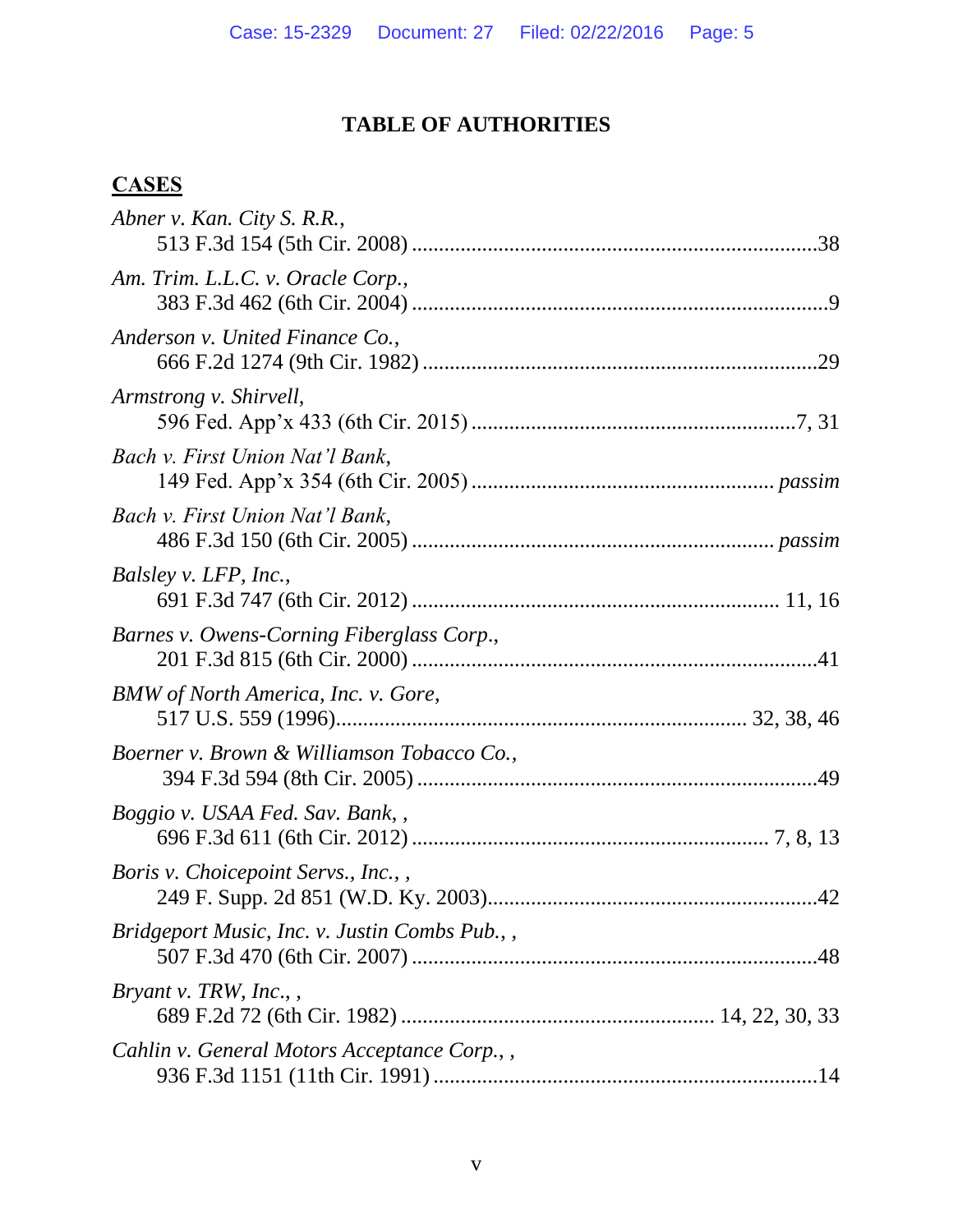| Campbell v. Experian Info. Solutions, Inc.,,                                                  |
|-----------------------------------------------------------------------------------------------|
| Carvalho v. Equifax Info. Servs., LLC,,                                                       |
| Champion v. Outlook Nashville, Inc.,,                                                         |
| Clark v. Chrysler Corp.,                                                                      |
| Cooper Indus., Inc. v. Leatherman Tool Grp.,,                                                 |
| Cortez v. Trans Union, LLC,                                                                   |
| Cousin v. Trans Union Corp.,,                                                                 |
| Cowley v. Burger King Corp.,<br>No. 07-21772-CIV, 2008 WL 8910653 (S.D. Fla. May 23, 2008) 25 |
| Cushman v. Trans Union Corp.,                                                                 |
| Dalton v. Capital Associated Indus., ,                                                        |
| Decker v. GE Healthcare Inc.,                                                                 |
| DiRosa v. Equifax Information Services LLC, et al.,,                                          |
| Dun & Bradstreet, Inc. v. Greenmoss Builders, Inc.,,                                          |
| Edwards v. Toys " $R$ " Us,,                                                                  |
| Equitable Life Ins. Co. of Iowa v. Halsey, Stuart & Co.,,                                     |
| Farmer v. Brennan,                                                                            |
| Fed. Trade Comm'n v. TRW, Inc.,                                                               |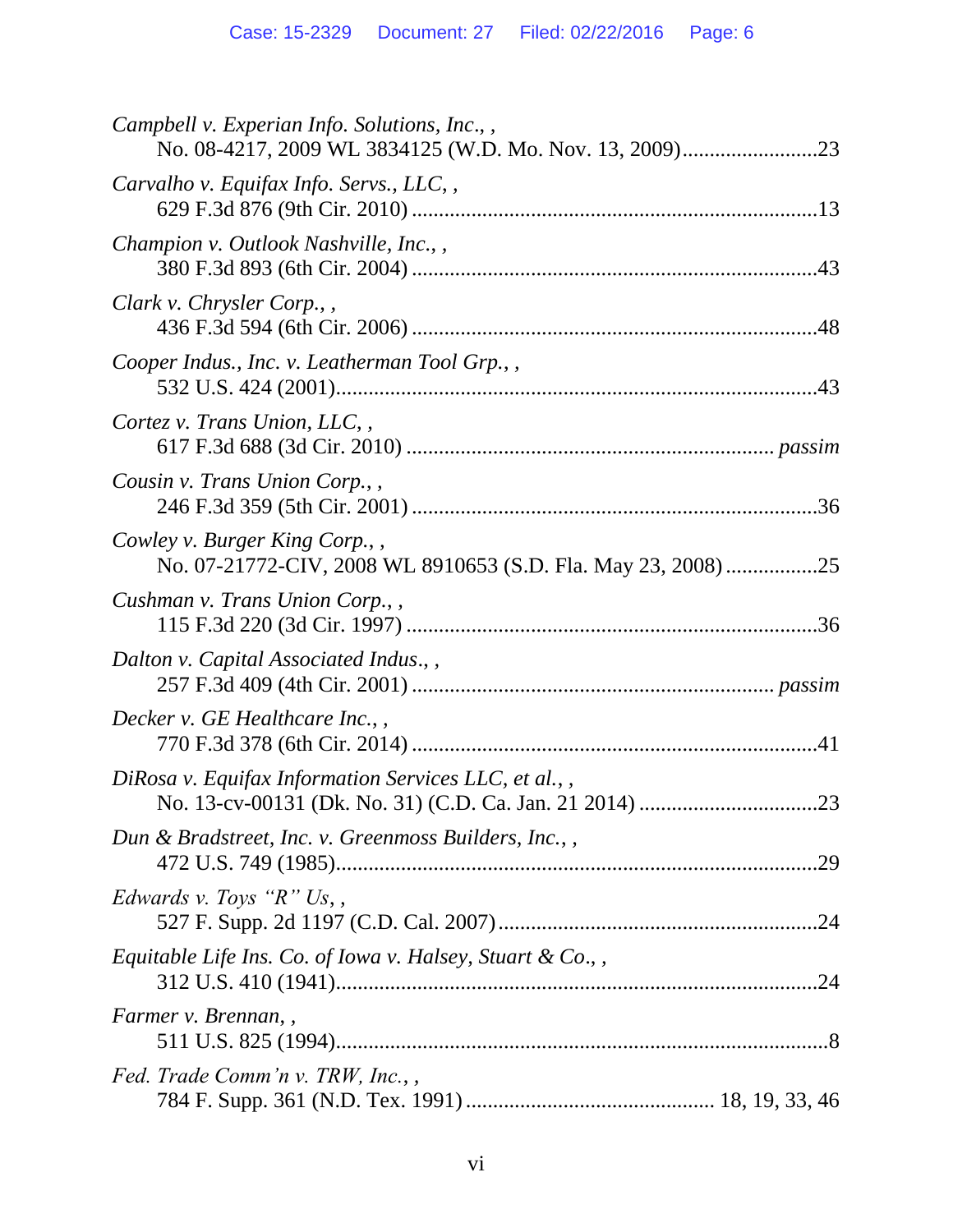| Fifth Third Mortg. Co. v. Chi. Title Ins. Co.,,                                                  |
|--------------------------------------------------------------------------------------------------|
| Fischl v. General Motors Acceptance Corp.,,                                                      |
| Gasperini v. Center for Humanities, Inc.,,                                                       |
| Gorman v. Wolpoff & Abramson, LLP,,                                                              |
| Guimond v. Trans Union Credit Info Co.,                                                          |
| Hammer v. JP's Sw. Foods, L.L.C., ,                                                              |
| Jurinko v. Medical Protective Co.,                                                               |
| Kemp v. American Telephone & Telegraph Co.,,                                                     |
| Logan v. Dayton Hudson Corp.,,                                                                   |
| Manuel v. Wells Fargo Bank, N.A.,<br>E. Supp. 3d ___, 2015 WL 4994538 (E.D. Va. Aug. 19, 2015)25 |
| Masson v. New Yorker Magazine, Inc.,,<br>.24                                                     |
| Miller v. Johnson & Johnson et al.,                                                              |
| Montclair v. Ramsdell,,<br>.22                                                                   |
| Morse v. Southern Union Co.,                                                                     |
| Nelski v. Trans Union, LLC,                                                                      |
| Philbin v. Trans Union Corp.,                                                                    |
| Pinner v. Schmidt,                                                                               |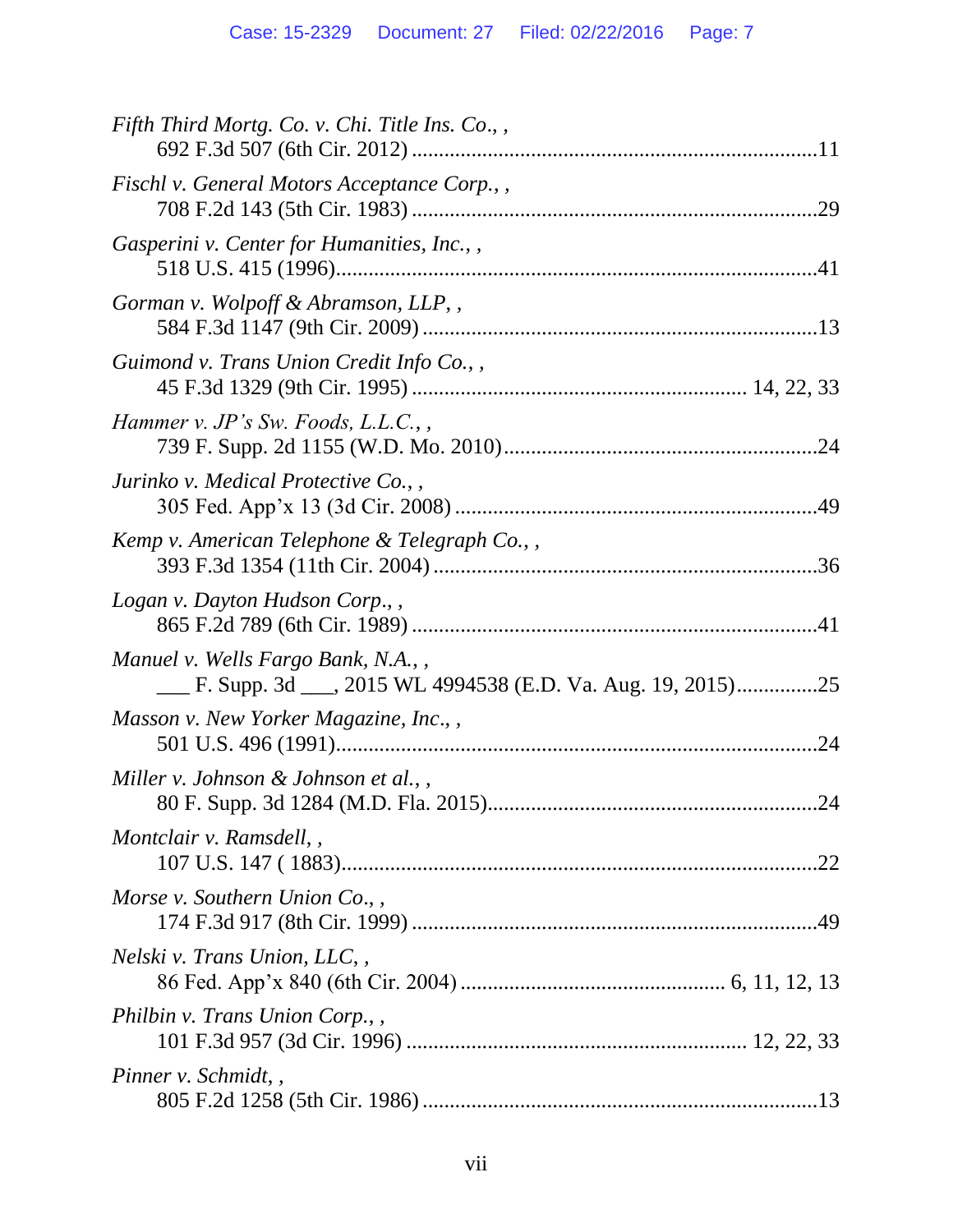| Price v. Trans Union, LLC,,                                                         |
|-------------------------------------------------------------------------------------|
| Rhinehimer v. U.S. Bancorp Investment, Inc.,,                                       |
| Safeco Ins. Co. of Am. v. Burr,,                                                    |
| Sarver v. Experian Info. Solutions,,                                                |
| Saunders v. Equifax Info. Servs., LLC,,                                             |
| Saunders v. Equifax Information Services, LLC,,                                     |
| Seamans v. Temple University,,                                                      |
| Sepulvado v. CSC Credit Servs.,                                                     |
| Simmons v. Napier,,<br>Fed. App'x ____, 2015 WL 5449962 (6th Cir. Sept. 16, 2015)11 |
| Sloan v. Equifax Information Services, LLC,,                                        |
| Smith v. HireRight Solutions, Inc.,,                                                |
| Stark v. Sandberg, Phoenix & von Gontard, P.C.,<br>38                               |
| Starkey v. Experian Information Solutions, Inc.,,                                   |
| State Farm Mut. Auto Ins. Co. v. Campbell,,                                         |
| State of Alabama, et al., v. Trans Union Corp.,,                                    |
| <i>Stevenson v. TRW, Inc.,,</i>                                                     |
| Sykes v. Anderson,                                                                  |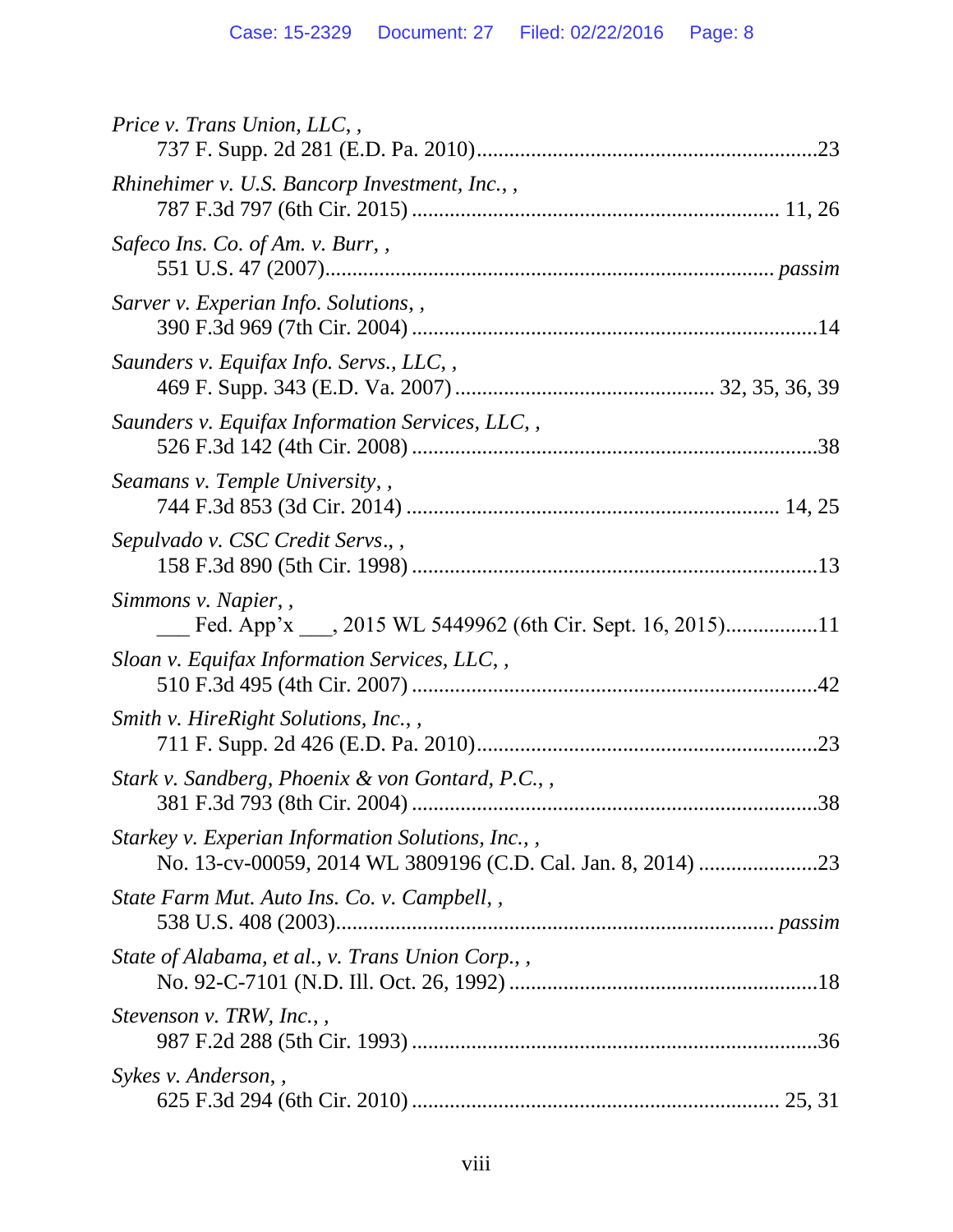| Time, Inc. v. Hill,                               | .24 |
|---------------------------------------------------|-----|
| Turley v. ISG Lackawanna, Inc.,                   |     |
| TXO Prod. Corp. v. Alliance Resources Corp.,,     |     |
| U.S. v. Menasche, $,$                             | 22  |
| Weaver v. Caldwell Tanks, Inc.,                   |     |
| Willow Inn, Inc. v. Public Service Mut. Ins. Co., | .38 |

# **STATUTES**

# **RULES**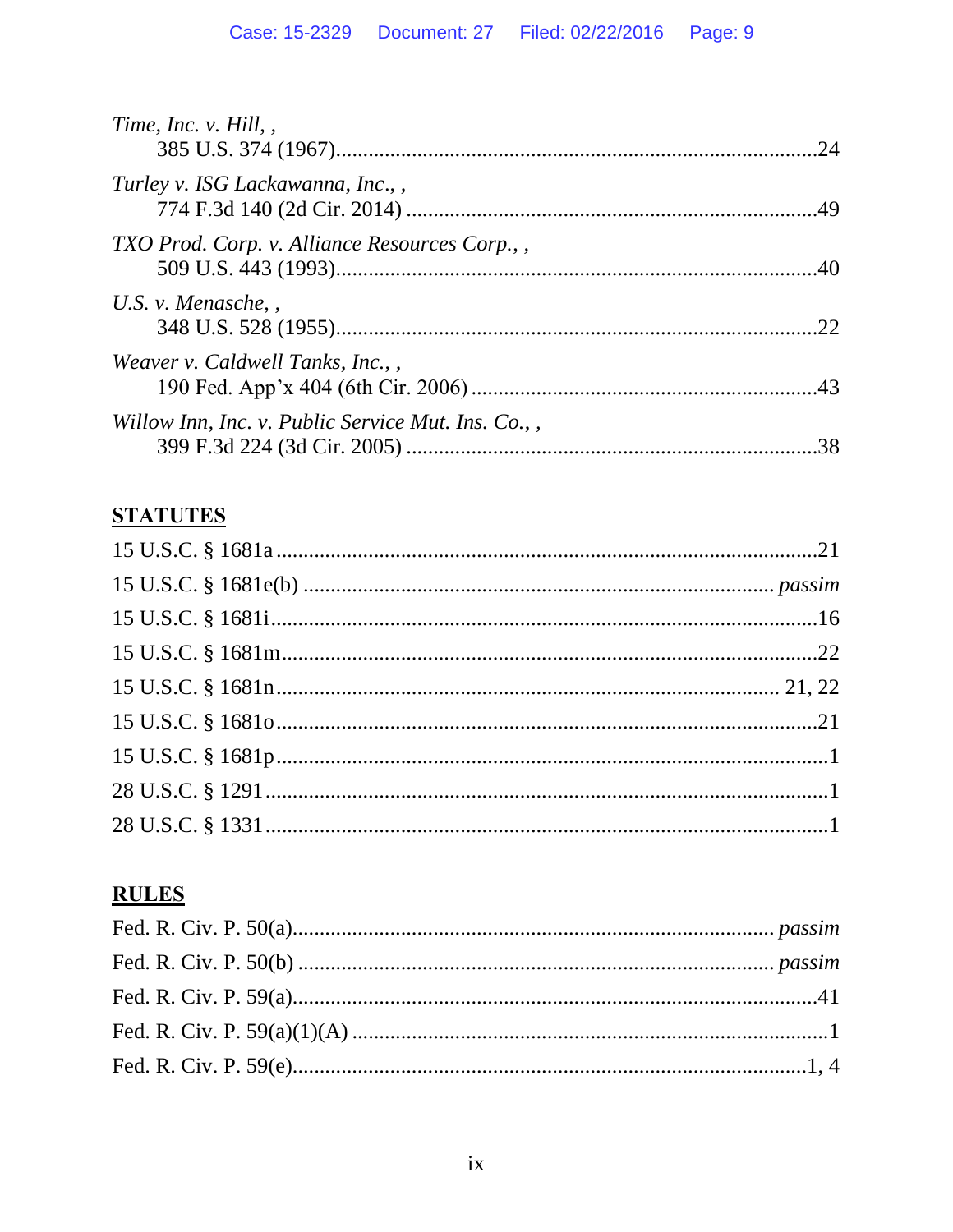# **OTHER**

| Equifax Credit Information Services, Inc. Proposed Consent Agreement with |  |
|---------------------------------------------------------------------------|--|
|                                                                           |  |
|                                                                           |  |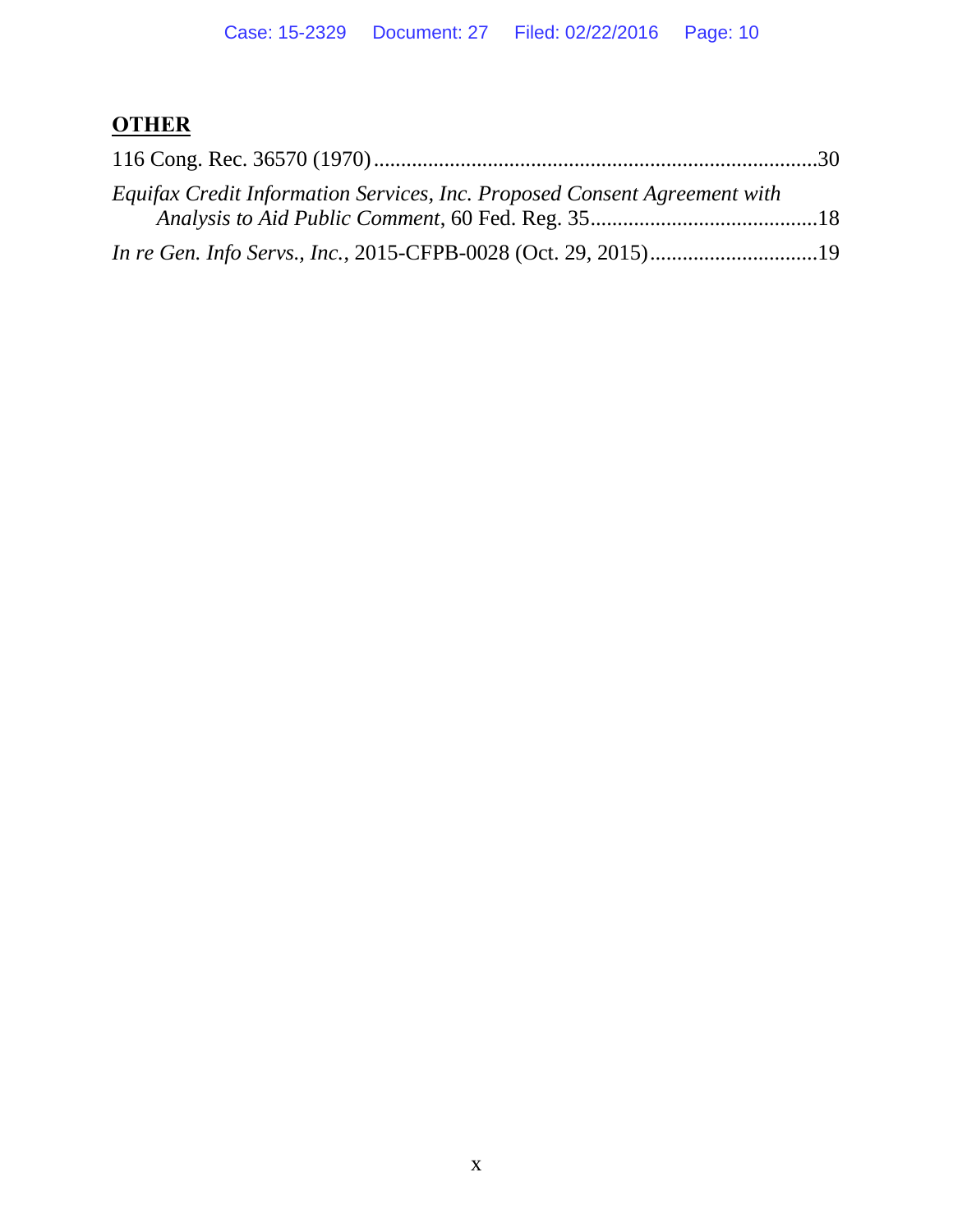#### **STATEMENT IN SUPPORT OF ORAL ARGUMENT**

Plaintiff-Appellee/Cross-Appellant, David Alan Smith, requests that the Court grant oral argument in this case, as provided by Sixth Circuit Rule 34. Oral argument is appropriate because it will assist the Court's decisional process and allow the parties to address and answer any questions the Court may have regarding the parties' respective arguments and the relevant legal authorities.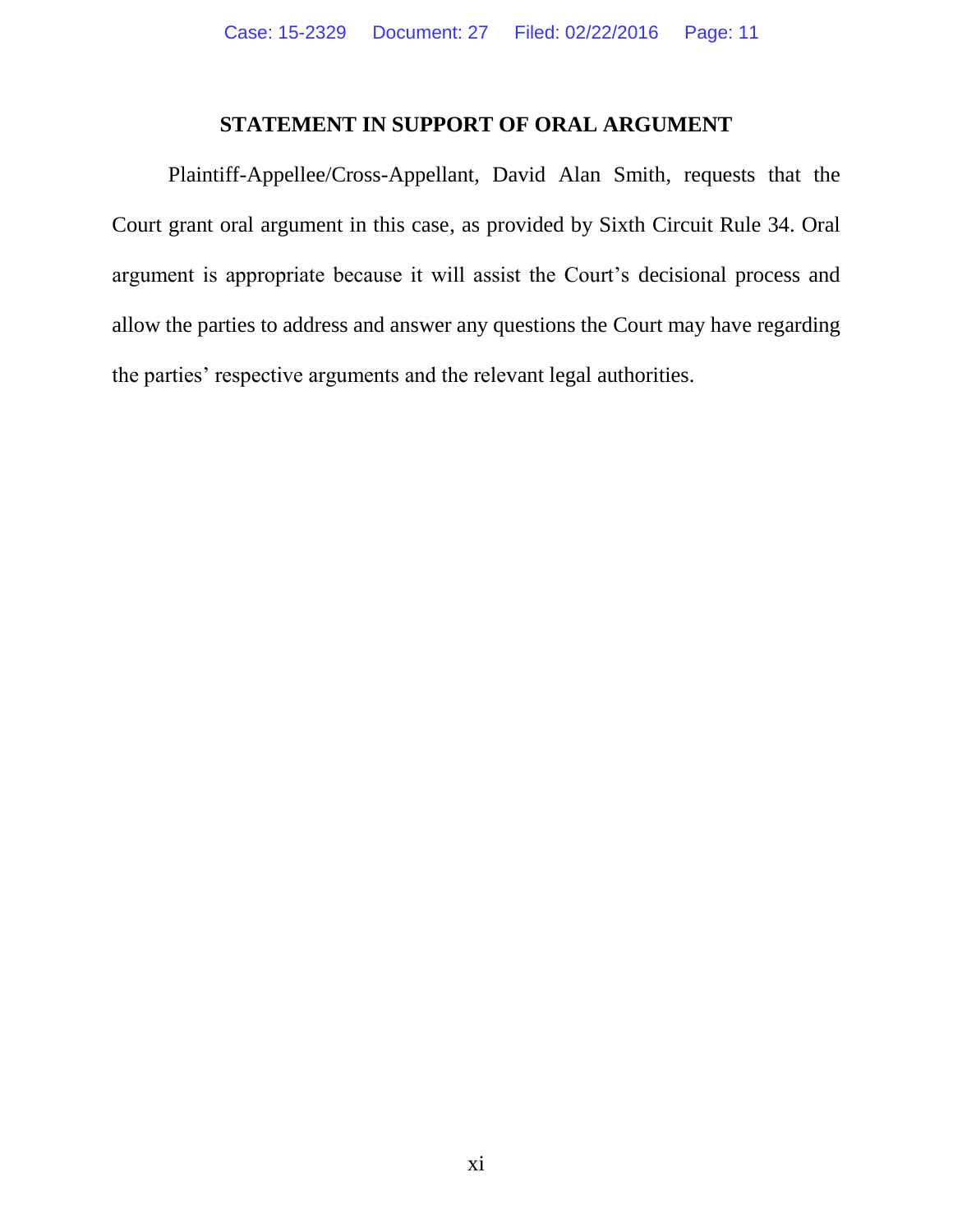#### **STATEMENT OF JURISDICTION**

Plaintiff-Appellee/Cross-Appellant David Alan Smith (Smith) alleges a claim under the Fair Credit Reporting Act (FCRA), 15 U.S.C. §§ 1681 *et seq*. The District Court had jurisdiction under 15 U.S.C. § 1681p and 28 U.S.C. § 1331. This Court has jurisdiction under 28 U.S.C. § 1291, because this is an appeal from the District Court's Opinion and Order dated and filed on September 30, 2015, denying Defendant-Appellant/Cross-Appellee LexisNexis Risk Solutions, Inc.'s (Lexis) motion for judgment as a matter of law pursuant to Fed. R. Civ. P. 50(b), granting in part and denying in part Lexis's motion for a new trial pursuant to Fed. R. Civ. P.  $59(a)(1)(A)$  and/or remittitur pursuant to Fed. R. Civ. P. 59(e), and entering a modified judgment of \$150,000 for punitive damages (reduced from the jury's award of \$300,000) (hereinafter, Order on Rule 50(b)), RE 70, PageID ## 1390-1429.

Lexis filed a Notice of Appeal with the District Court on October 30, 2015, appealing the District Court's decisions. Notice of Appeal, RE 72, PageID ## 1431- 1433. Smith filed a Notice of Cross-Appeal with the District Court on October 30, 2015, appealing only the portion of District Court's September 30, 2015 Opinion and Order reducing the jury's punitive damages award. Notice of Cross-Appeal, RE 74, PageID ##1435-37.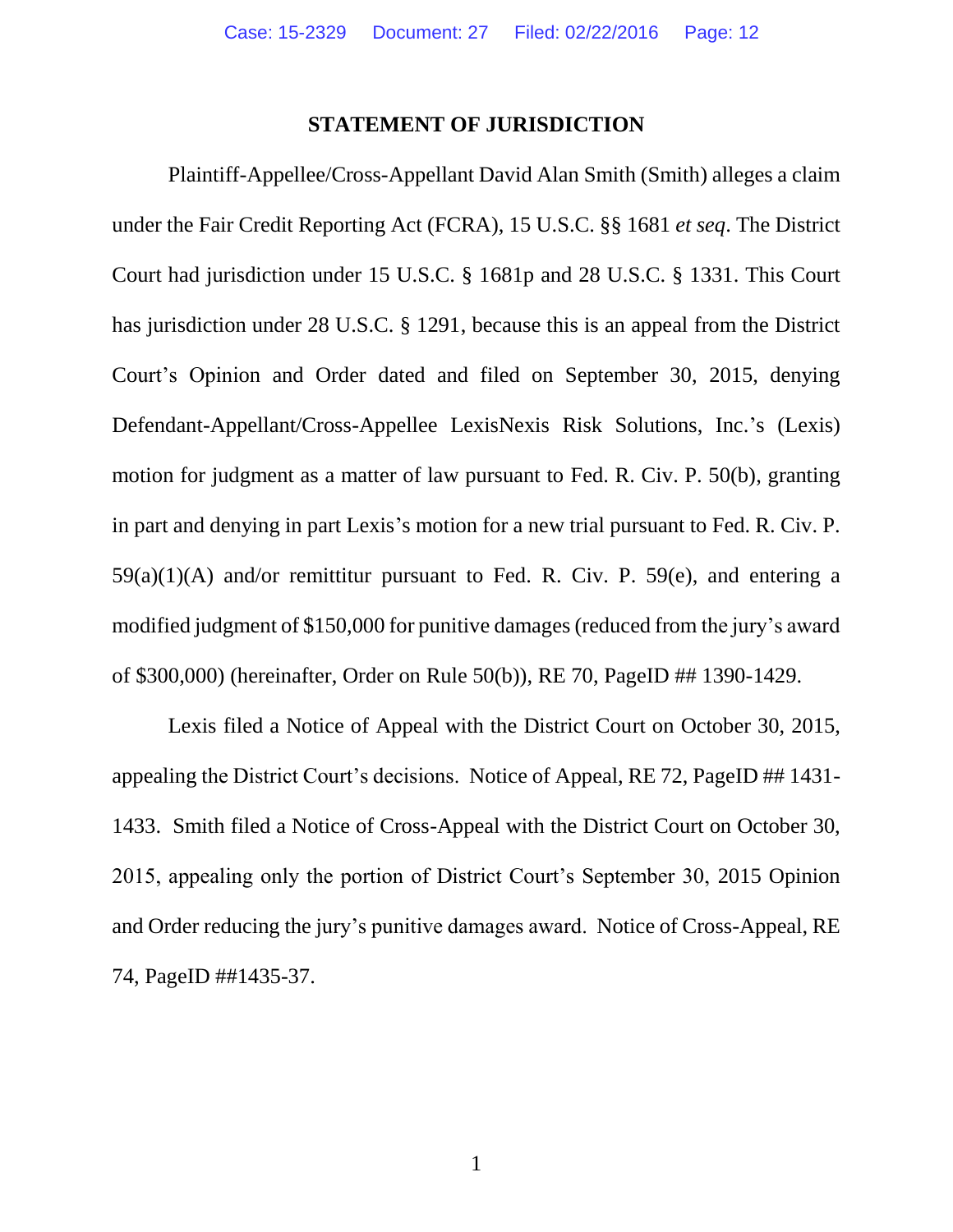# **STATEMENT OF ISSUES**

For purposes of Smith's Cross-Appeal, the sole issue is whether the District Court erred in reducing the jury's punitive damages award from \$300,000 to \$150,000.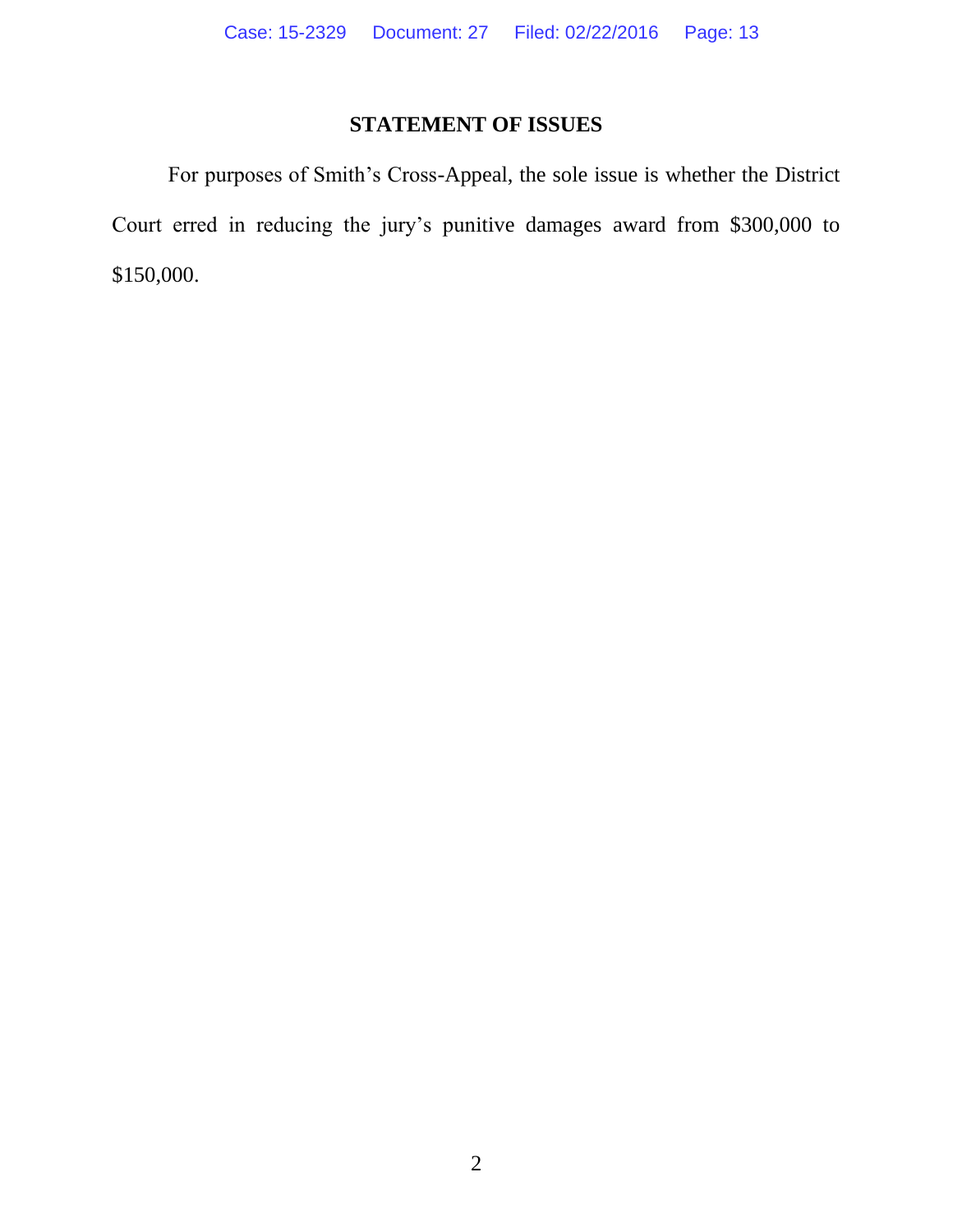#### **STATEMENT OF THE CASE**

#### **I. Factual Background**

The District Court provided a complete summary of the relevant facts in this matter in its Order denying Defendant's motion for a judgment as a matter of law pursuant to Rule 50(a). Jury Trial Transcript (Tr.), RE 54, PageID ## 1017-1019, 1021-22.

For purposes of Lexis's appeal, there are additional pertinent facts in two areas. First, with respect to Lexis's procedures for creating the employment background screening reports it sells, Smith adduced facts at trial establishing that:

- Lexis failed to obtain the best public record of the crimes that it placed on Smith's report, namely the record from the Florida Department of Law Enforcement which contained the criminal defendant's full middle name (Oscar Lee) and the last four digits of his social security number, which were completely different from Smith's. Tr., RE 48, PageID ## 740-49; Trial Ex. 8, App. ## 037-040. Lexis never obtains these full records unless its customer makes a specific request. Tr., RE 48, PageID ## 740-49, 807-08.
- Lexis failed to require Plaintiff's prospective employer, Great Lakes Wines  $\&$ Spirits, to submit Smith's middle name (Alan) with its request for a consumer background report. Tr., RE 48, PageID ## 749-54, 758. Lexis *never* requires employers to submit middle names of candidates about whom Lexis prepares consumer background reports. *Id.* at PageID ## 808-09.
- Lexis failed to use the middle initial "A" which it obtained from Equifax prior to its initial sale of a consumer background report to Great Lakes Wines & Spirits on December 12, 2012 in order to rule out any relation between the Florida criminal records for David Oscar Lee Smith and David Alan Smith. Tr., RE 48, PageID ## 759-62.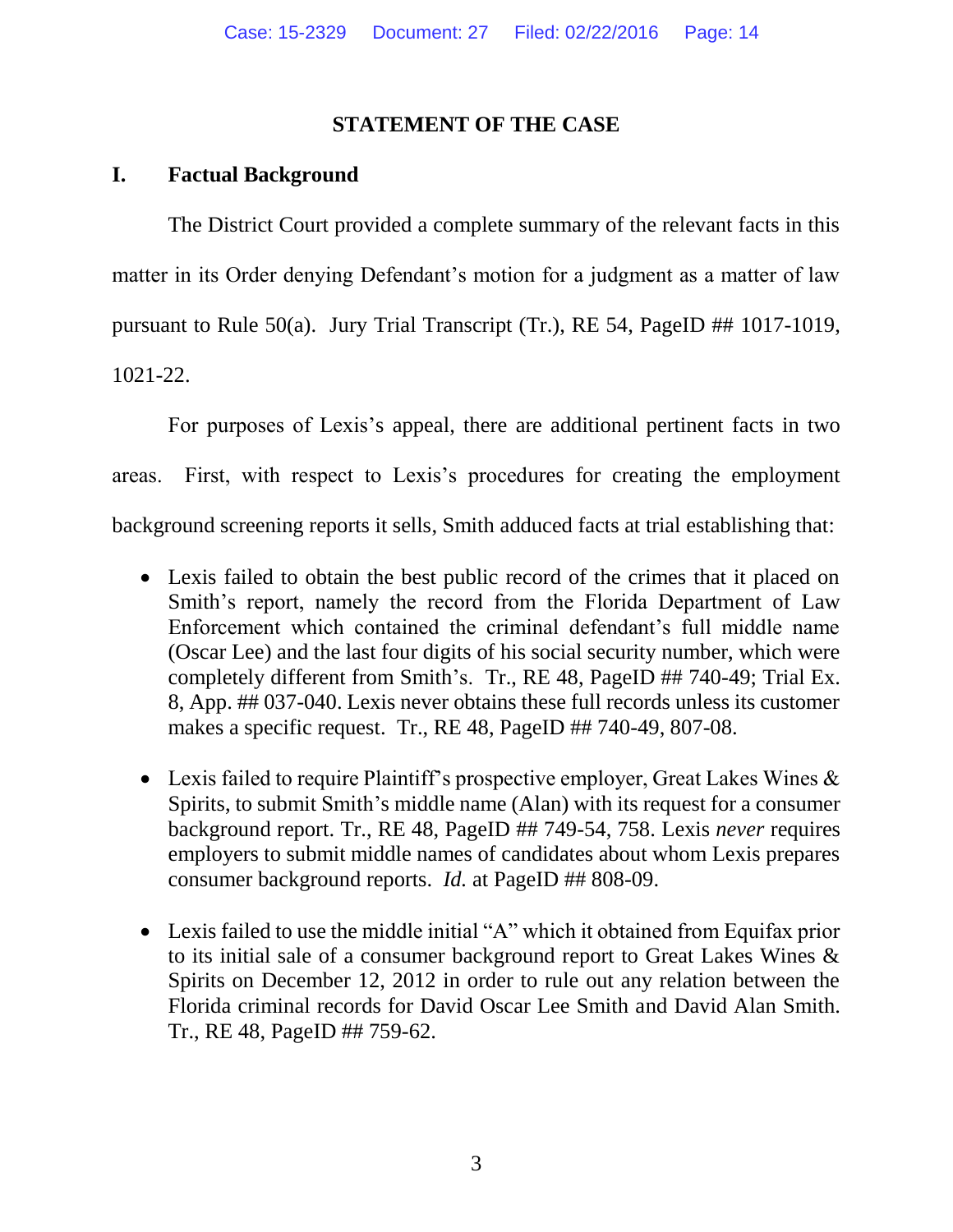- Lexis has no special accuracy-assuring procedures for consumer background reports involving consumers with very common names like David Smith. Tr., RE 48, PageID ## 748, 754, 769-70.
- Lexis did not use Smith's or any consumer's social security number when searching its own National Criminal File (NCF) database, even though social security numbers are sometimes linked with particular crimes housed in that database. Tr., RE 48, PageID ## 746, 754, 805-07. Indeed, it is Lexis's practice never to use social security numbers to search its NCF database when searching for criminal records that it places on consumer reports. *Id.* at PageID ## 754-55, 806-07.
- Lexis admitted that if it had obtained either Smith's middle name or David Oscar Lee Smith's social security number, it would not have placed the inaccurate Florida criminal records on Plaintiff's consumer background report. Tr., RE 48, PageID ## 748, 762.

Second, both David Alan Smith and his wife testified in detail regarding the consequences of Lexis's inaccurate report. Smith was told to "go home" from his workplace in the presence of other people. Tr., RE 47, PageID ## 586-87, 590-91. He was distressed about being labeled as someone with a criminal record. *Id.* at PageID ## 598, 661. He was struggling to meet his bills. *Id.* at PageID ## 600-01, 664-65. He was embarrassed about being out of work and not being the provider his father was. *Id.* at PageID ## 602, 665-66. The family missed a mortgage payment and worried about having the car repossessed. *Id.* at PageID ## 664-66. Smith was ashamed to have to borrow money from family. *Id.* at PageID ## 601. He was depressed at home and short-tempered with his wife. *Id.* at PageID ## 642, 665-66.

The family finances established that Mr. Smith was financially vulnerable,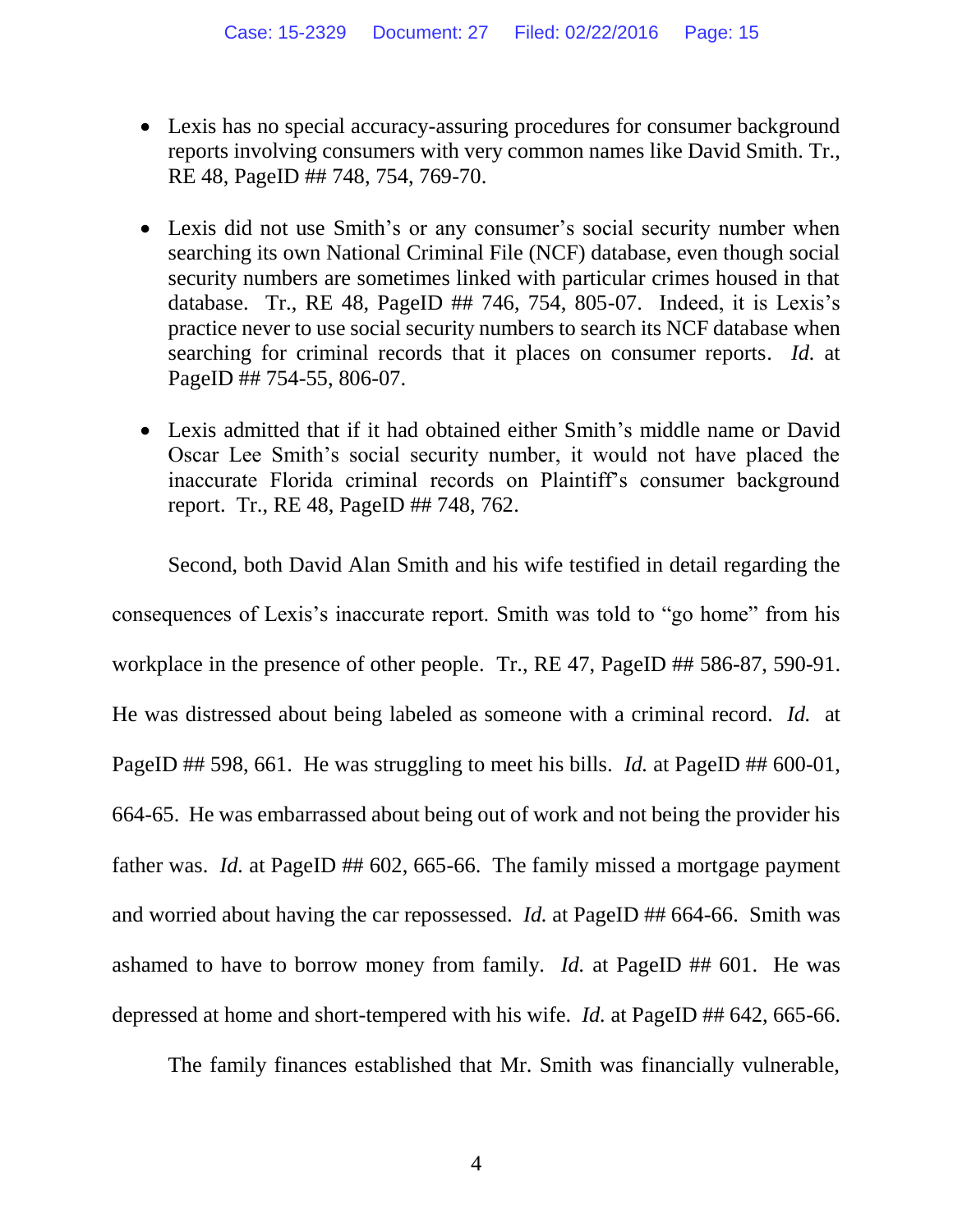and could not afford to be out of work. *Id.* at PageID ## 584, 601, 656-58. Mr. Smith struggled to find another job. *Id.* at PageID ## 601-02. He was embarrassed. *Id.* at PageID ## 598, 661. Mrs. Smith called the six weeks when Smith was out of work the most difficult time of their 19 year marriage. *Id.* at PageID ## 603, 664-66.

#### **II. Procedural History**

Lexis has provided an accurate recounting of the procedural history of this matter in the First Brief of Defendant-Appellant/Cross-Appellee LexisNexis Screening Solutions, Inc. (First Brief).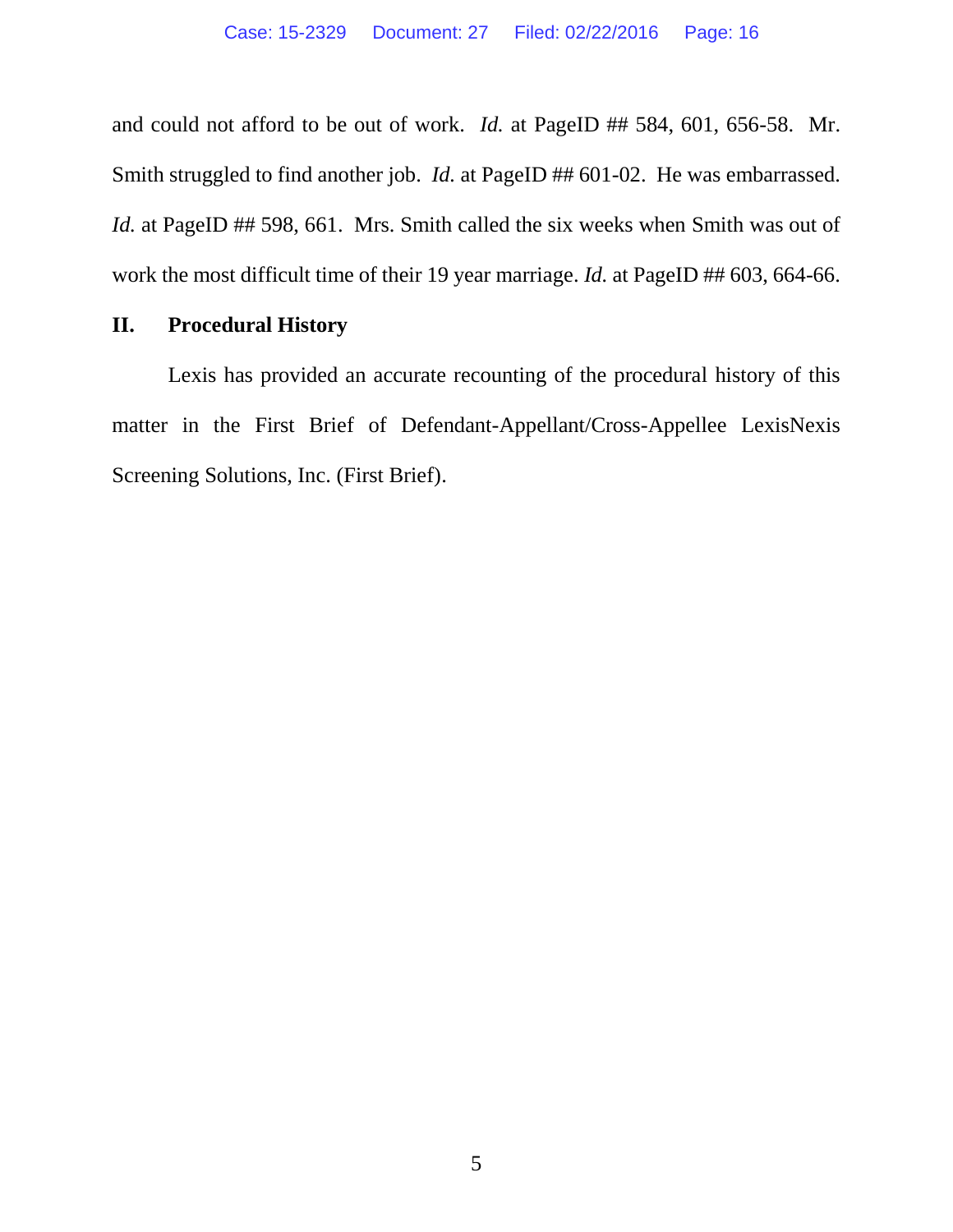#### **SUMMARY OF THE ARGUMENT**

1. The Fair Credit Reporting Act (FCRA) at section 1681e(b) requires that "whenever" a consumer reporting agency prepares a "consumer report" it "shall follow reasonable procedures to assure maximum possible accuracy of the information concerning the individual about whom the [agency's] report relates." 15 U.S.C. § 1681e(b). The reasonableness of procedures under FCRA section 1681e(b) is "determined by reference to what a reasonably prudent person would do under the circumstances." *Nelski v. Trans Union, LLC*, 86 Fed. App'x 840, 844 (6th Cir. 2004).

The evidence presented at trial was more than sufficient to support the jury's conclusion that Lexis failed to follow reasonable procedures to assure the maximum possible accuracy of the information it reported about Smith. Smith presented evidence that Lexis intentionally adopted procedures which led to reduced accuracy of its reports, including not requiring subscribers to submit full personal identifying information such as middle name, and obtaining incomplete criminal record information. Smith further presented evidence that his circumstances were far from isolated or "improbable," and that Lexis had notice of problems with its procedures through at least hundreds of consumer disputes by consumers about whom Lexis likewise inaccurately reported criminal record information.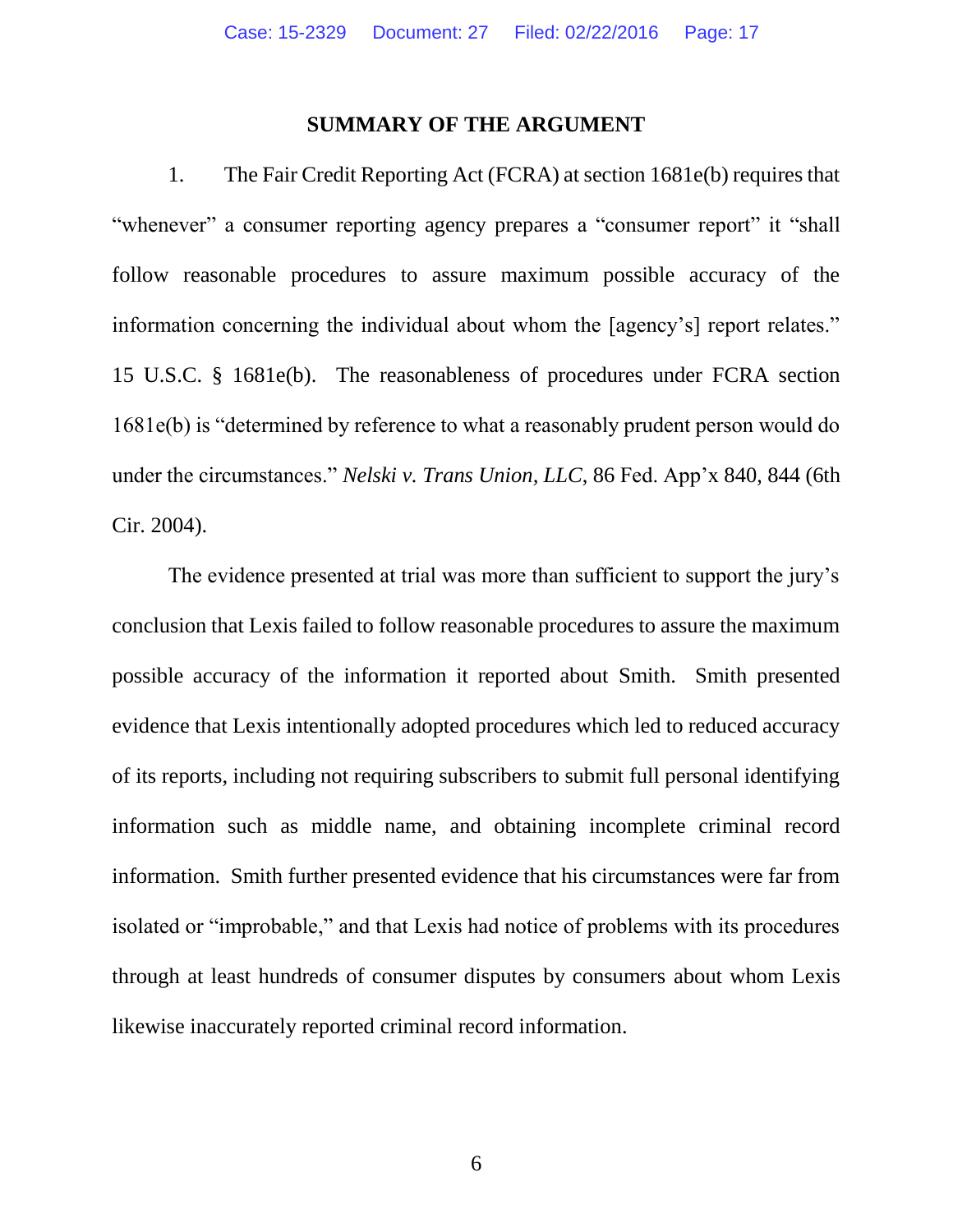The jury properly weighed the evidence presented, and the District Court appropriately declined to remove the reasonableness and negligence inquiries, which are almost universally questions for the trier of fact, from the jury's purview here. *See, e.g.*, *Boggio v. USAA Fed. Sav. Bank*, 696 F.3d 611, 619 (6th Cir. 2012) (reversing summary judgment on reasonableness of FCRA compliance procedures).

2. The District Court did not err in finding that the evidence presented at trial supported the jury's award of actual damages, including those attributable to emotional distress and/or harm to reputation. Both Smith and his wife provided detailed testimony regarding the consequences of Lexis's inaccurate reporting, which is sufficient to support the emotional distress award. *Bach v. First Union Nat'l Bank*, 149 Fed. App'x 354, 361 (6th Cir. 2005) (*Bach I*) ("[a]n injured person's testimony alone may suffice to establish damages for emotion distress" if the person testimony provides "sufficient detail"). Smith likewise presented substantial evidence to support the jury's conclusion that Lexis's inaccurate reporting harmed his reputation. *Armstrong v. Shirvell*, 596 Fed. App'x 433, 448 (6th Cir. 2015) (a plaintiff's testimony regarding harm to reputation suffered due to defendant's actions was sufficient evidence to support jury verdict).

3. Smith presented sufficient evidence to support the jury's finding that Lexis's violation of the FCRA was willful, and the District Court properly refused to take the fact-bound issue of willfulness from the jury. The standard to prove a

7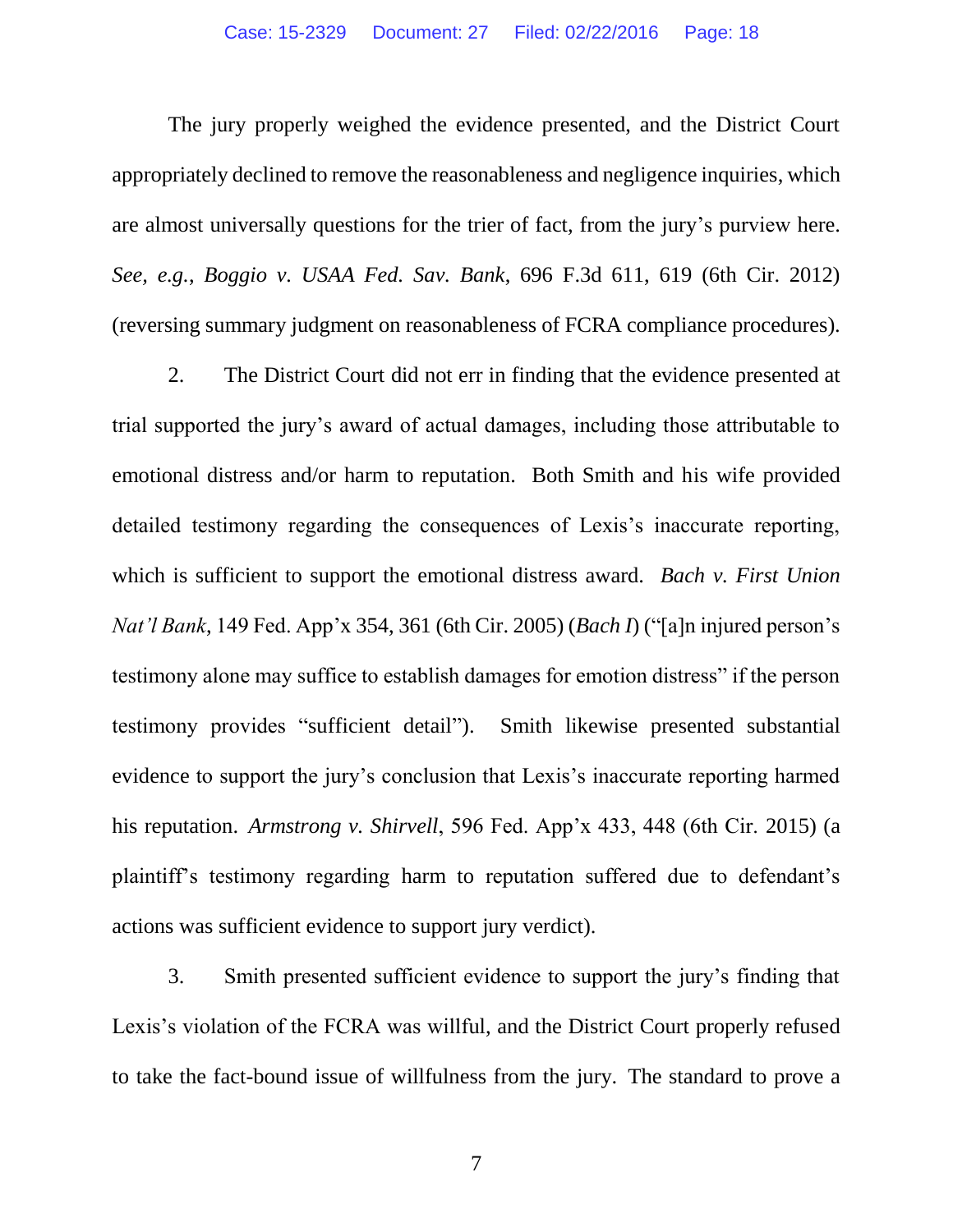willful violation under the FCRA presents the factual question of whether the defendant's actions entailed "'an unjustifiably high risk of harm that is either known or so obvious that it should be known.'" *Safeco Ins. Co. of Am. v. Burr*, 551 U.S. 47, 68 (2007) (quoting *Farmer v. Brennan*, 511 U.S. 825, 836 (1994)).

Lexis conceded at trial that it was aware of the requirements of the FCRA, which multiple circuit courts have found to be unambiguous. Lexis furthermore had the benefit of substantial notice of its repeated failure to accurate attribute criminal records on reports in the form of thousands of successful consumer disputes. Adoption of a general policy or practice that creates an unjustifiably high risk of violating the FCRA is evidence of willfulness. *Boggio v. USAA Fed. Sav. Bank*, 696 F.3d 611, 620 (6th Cir. 2012). Thus, the very same knowingly-adopted procedures for compiling background reports which support the jury's finding of negligence likewise allow a reasonable jury to conclude that Lexis ran an unjustifiably high risk of reporting inaccurate information to employers.

4. The jury's \$300,000 punitive damages verdict here was appropriate under the standards set forth in *State Farm Mut. Auto Ins. Co. v. Campbell*, 538 U.S. 408, 416 (2003), and the District Court erred in reducing the award. The District Court properly concluded that Lexis's conduct with respect to Smith was sufficiently reprehensible to support a punitive damages award because Smith was financially vulnerable. The Court below, however, misapplied the second *State Farm* factor,

8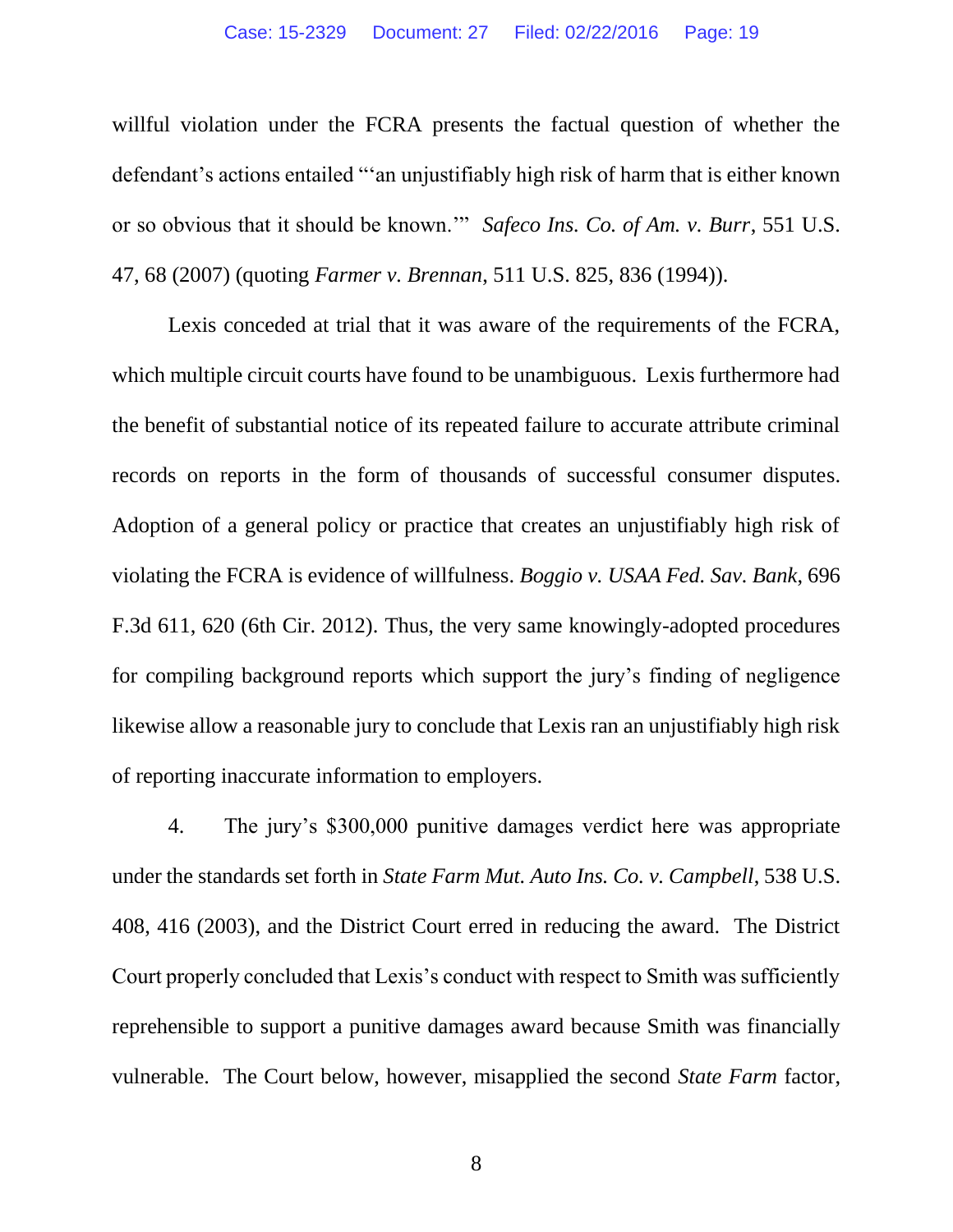assuming that Smith was required to show identical errors on a "widespread scale," (Order on Rule 50(b), RE 70, Page ID # 1420), when in fact this factor merely requires evidence of "repeated actions." *Bach I*, 149 Fed. App'x at 365. Furthermore, the District Court erred in assuming the jury's \$75,000 compensatory damages award here was "substantial" and therefore a basis to reduce punitive damages. In reality, compensatory damages awards termed "substantial" by the Sixth Circuit are much higher than the award here.

5. The District Court was well within its discretion to deny Lexis's request for a new trial because a review of the evidence set forth above, when viewed in the light most favorable to Smith, demonstrates that the verdict is not "clearly excessive," reached as a result of passion, bias, or prejudice, or "so excessive or inadequate as to shock the conscience of the court." *Am. Trim. L.L.C. v. Oracle Corp.*, 383 F.3d 462, 475 (6th Cir. 2004).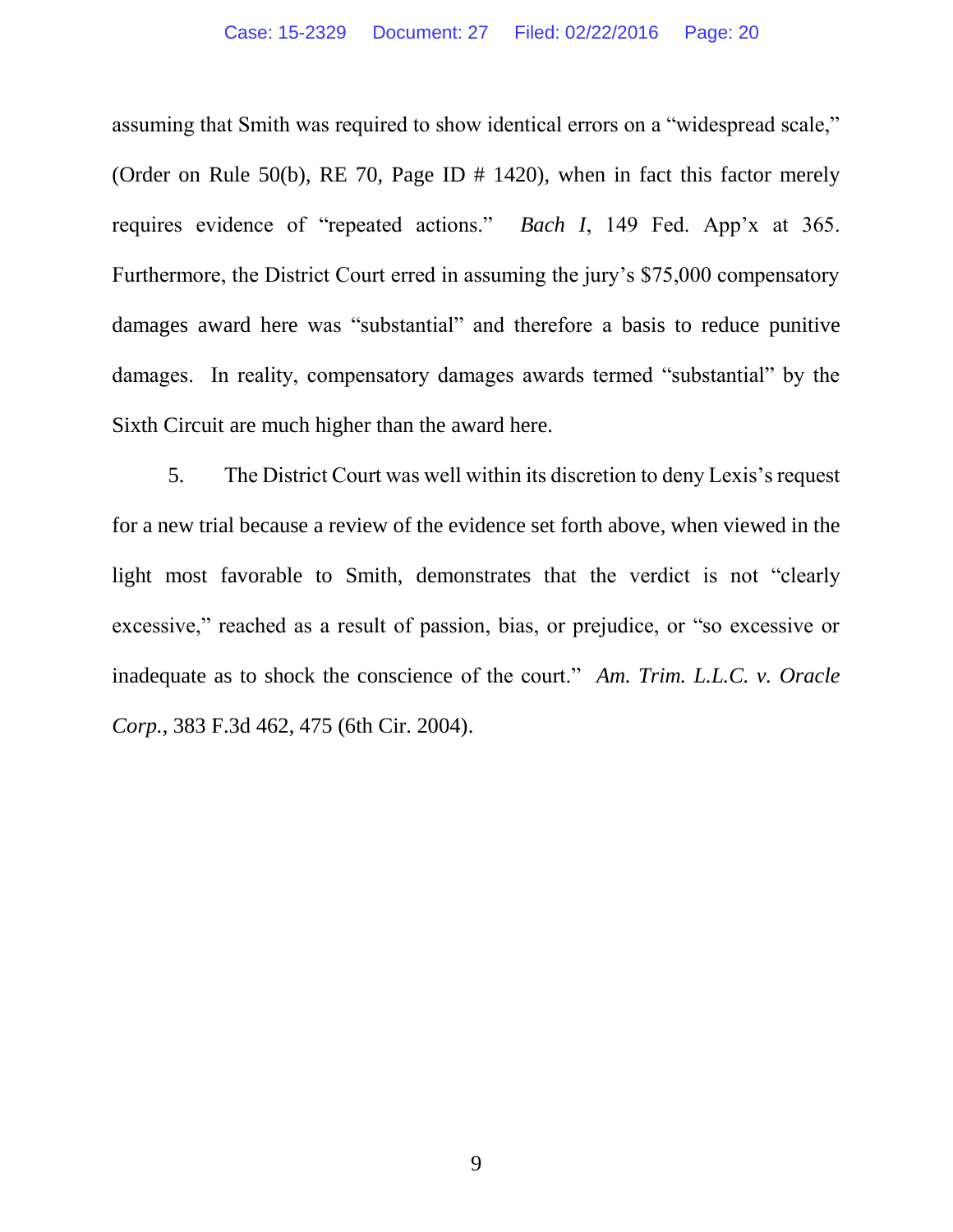#### **ARGUMENT**

#### **I. Introduction**

Certain FCRA cases present classic jury issues: Did a consumer reporting agency (CRA) act reasonably in gathering information about a particular record? Did it reasonably attribute that record to a particular person? Was a misattribution reasonable? Could the misattribution have been reasonably avoided? What would have a reasonably prudent person done under the circumstances? Was an inaccurate report an isolated act of carelessness or was the CRAs conduct reckless? The case at bar presented those jury questions.

The jury of eight empaneled here answered these questions, as it was properly charged to do. The jury's verdict could have been different, as is the nature of trials. But it was not different. The trial court made no error in submitting the case to the jury on both liability and damages. And the jury spoke – well within the bounds of reasonableness based upon the evidence presented, and without offending the U.S. Constitution. The jury's verdict should therefore stand.

#### **II. Lexis's Appeal Fails Because Smith Presented Sufficient Evidence That Lexis Negligently And Willfully Violated FCRA Section 1681e(b) As Well As Sufficient Evidence Supporting The Jury's Awards of Actual And Punitive Damages**

Following the trial in this matter, Lexis challenged each aspect of the jury's verdict, insisting upon briefing under both Fed. R. Civ. P. 50(a) and Fed. R. Civ. P. 50(b). Lexis Rule 50(b) Brief, RE 40, PageID ## 254-71; Lexis Rule 50(b) Brief,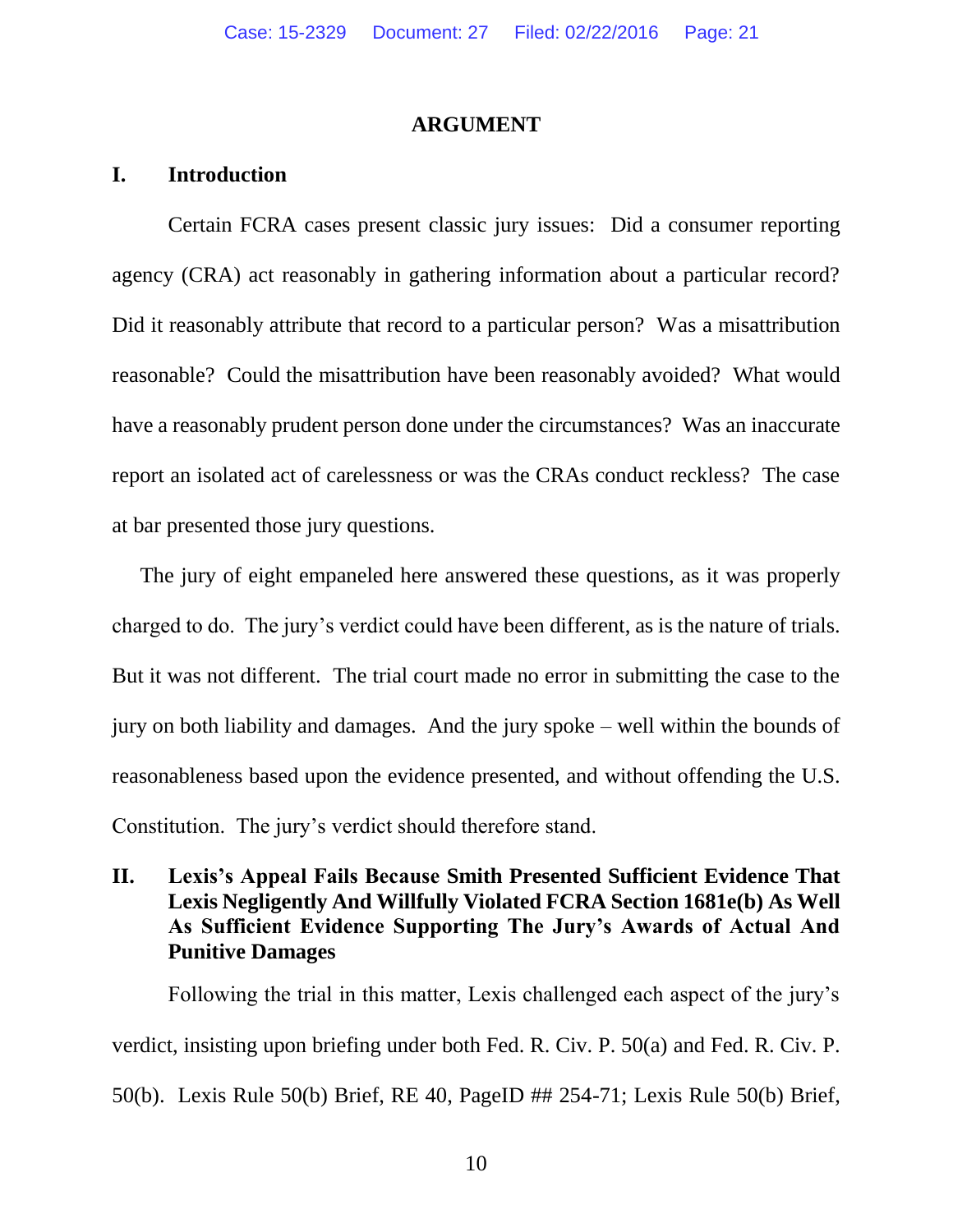RE 57, PageID ## 1047-79. The District Court considered Lexis's arguments, which were nearly identical in both sets of briefing, and denied both motions in wellreasoned Orders based squarely upon Sixth Circuit precedent. Order on Rule 50(a), RE 54, PageID ## 1015-43; Order on Rule 50(b), RE 70, PageID ## 1390-1429. Lexis now repeats all of these same arguments, and they fail for all of the same reasons.<sup>1</sup>

#### **A. Standard of Review**

 $\overline{a}$ 

Courts of appeal review *de novo* a district court's denial of a renewed motion for judgment as a matter of law under Fed. R. Civ. P. 50(b). *Nelski v. Trans Union, LLC*, 86 F. App'x 840, 843 (6th Cir. 2004). This review does not involving weighing evidence, questioning the credibility of witnesses, or substituting the reviewing court's judgment for that of the jury. *Rhinehimer v. U.S. Bancorp Investment, Inc.*, 787 F.3d 797, 804 (6th Cir. 2015). such a motion may only be granted when, "viewing the evidence in a light most favorable to the non-moving party, giving that party the benefit of all reasonable inferences, there is no genuine issue of material fact for the jury, and reasonable minds could come to but one conclusion in favor of the moving party." *Balsley v. LFP, Inc.*, 691 F.3d 747, 757 (6th Cir. 2012).

<sup>&</sup>lt;sup>1</sup> *Cf. Simmons v. Napier*, Fed. App'x , 2015 WL 5449962, at \*3 (6th Cir. Sept. 16, 2015) (quoting *Fifth Third Mortg. Co. v. Chi. Title Ins. Co*., 692 F.3d 507, 509 (6th Cir. 2012) ("When a party comes to us with nine grounds for reversing the district court, that usually means there are none.").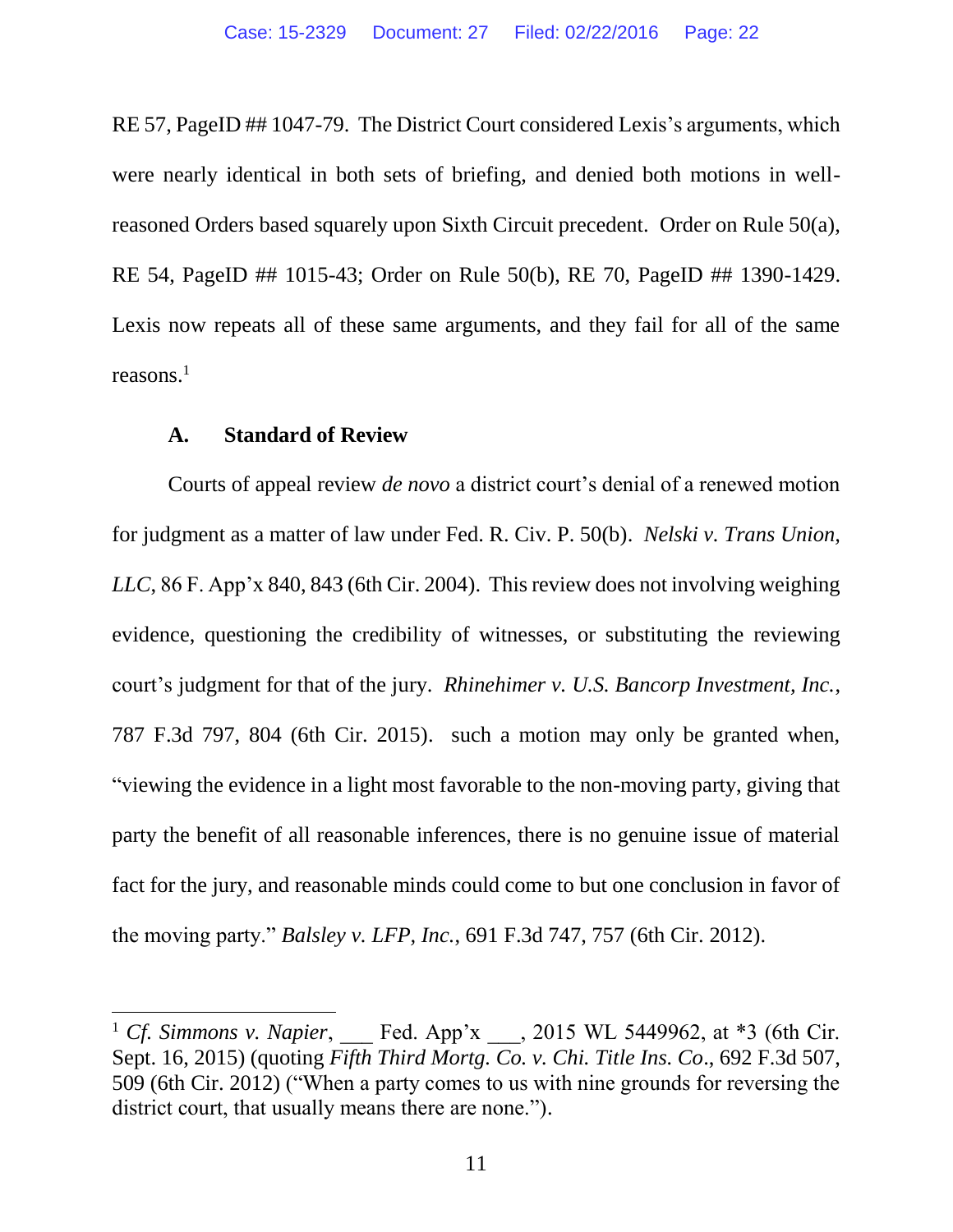#### **B. Smith Presented Sufficient Evidence of Liability**

The Fair Credit Reporting Act (FCRA) at section 1681e(b) requires that "whenever" a CRA such as Defendant Lexis prepares a "consumer report" it "shall follow reasonable procedures to assure maximum possible accuracy of the information concerning the individual about whom the [agency's] report relates." 15 U.S.C. § 1681e(b).

In order for a consumer to show negligent non-compliance with FCRA section 1681e(b), he or she must show that: (1) the defendant reported inaccurate information about the plaintiff; (2) the defendant failed to follow reasonable procedures; (3) the plaintiff suffered injury; and (4) the defendant's conduct was the proximate cause of the plaintiff's injury. *Nelski*, 86 Fed. App'x at 844.

The second of the four elements set out in *Nelski v. Trans Union, LLC* considers whether the defendant failed to follow reasonable procedures to assure maximum possible accuracy. 86 Fed. App'x at 844. The reasonableness of procedures under FCRA section 1681e(b) is "determined by reference to what a reasonably prudent person would do under the circumstances." *Id. See also Philbin v. Trans Union Corp.*, 101 F.3d 957, 963 (3d Cir. 1996). "Judging the reasonableness of a credit reporting agency's procedures involves weighing the potential harm from inaccuracy against the burden of safeguarding against such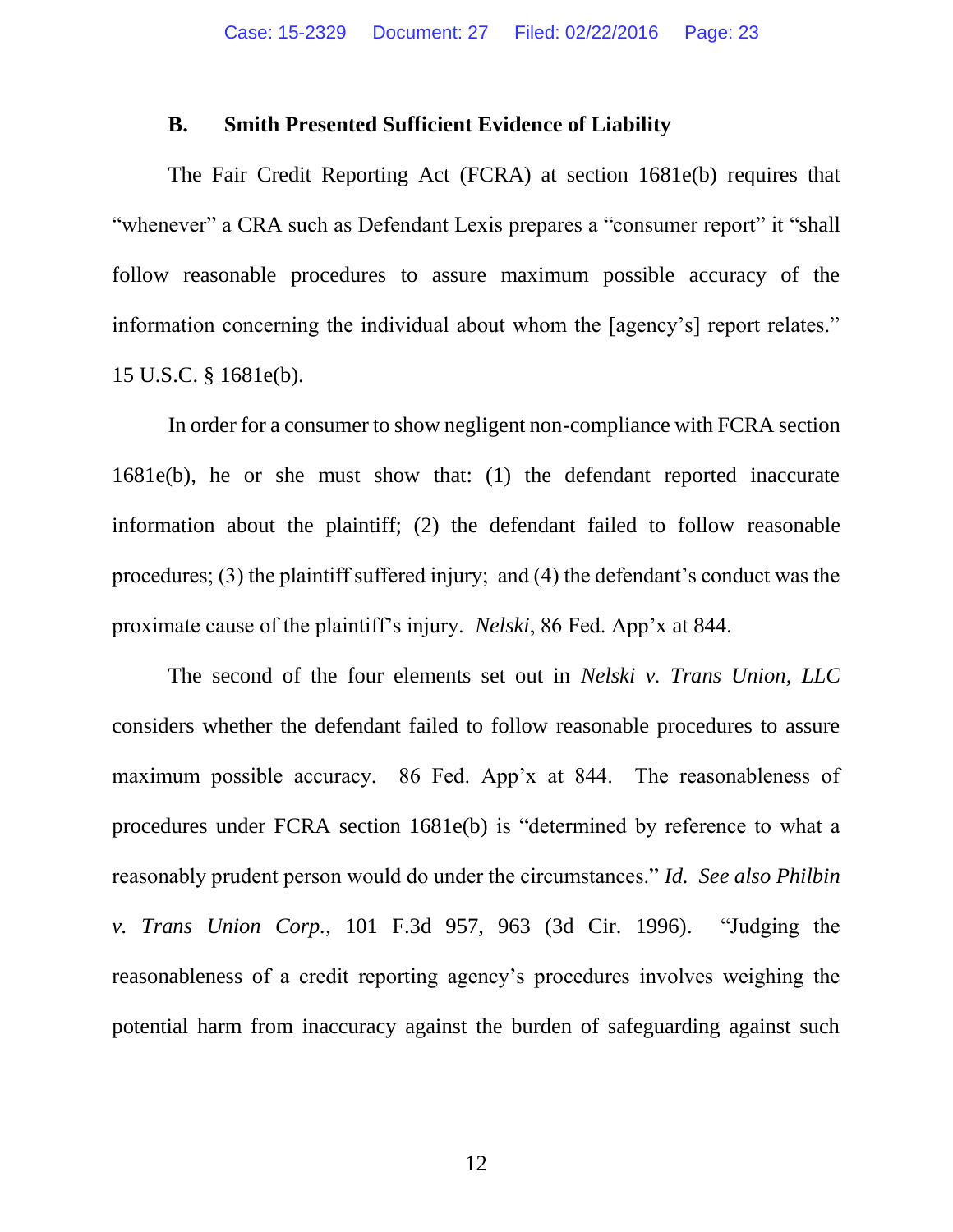inaccuracy." *Philbin,* 101 F.3d at 963. A plaintiff is not required to specify deficiencies in a CRA's procedures. *Nelski*, 86 Fed. App'x at 845.

Accuracy under the FCRA requires more than "merely allowing for the possibility of accuracy." *Cortez v. Trans Union, LLC*, 617 F.3d 688, 709 (3d Cir. 2010). Indeed, there is a "dramatic" difference between mere "accuracy" and "maximum possible accuracy." *Id.* There are "inherent dangers in including any information in a credit report that the credit reporting agency cannot *confirm* is related to a particular consumer." *Id.* at 710 (emphasis added).

Multiple circuit courts have found a report to be inaccurate when information in it is "patently incorrect" or when it is "misleading in such a way and to such an extent that it can be expected to [have an] adverse" effect. *Carvalho v. Equifax Info. Servs., LLC*, 629 F.3d 876, 890-91 (9th Cir. 2010) (citing and quoting *Gorman v. Wolpoff & Abramson, LLP*, 584 F.3d 1147, 1157 (9th Cir. 2009)); *Dalton v. Capital Associated Indus*., 257 F.3d 409, 415 (4th Cir. 2001) (citing and quoting *Sepulvado v. CSC Credit Servs*., 158 F.3d 890, 895 (5th Cir. 1998)); *see also Pinner v. Schmidt*, 805 F.2d 1258, 1262-63 (5th Cir. 1986).

In this case, as in most cases, the reasonableness of a company's procedures presents factual questions not suitable for judgment as a matter of law. *See, e.g.*, *Boggio v. USAA Fed. Sav. Bank*, 696 F.3d 611, 619 (6th Cir. 2012) (reversing summary judgment on reasonableness of FCRA compliance procedures). The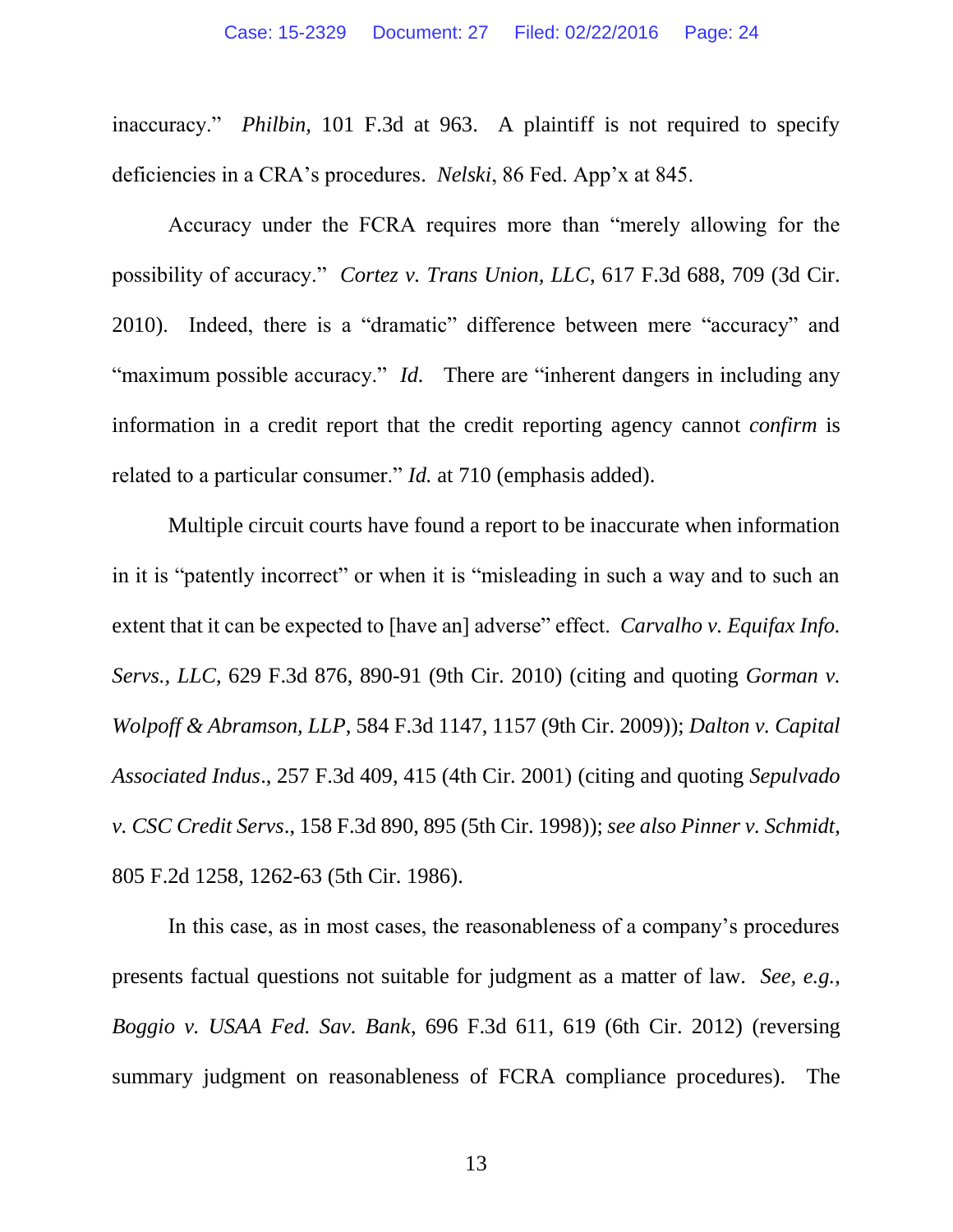reasonableness of a consumer reporting agency's (CRA's) procedures under FCRA section 1681e(b) is a matter for the jury. *Guimond v. Trans Union Credit Info Co.*, 45 F.3d 1329, 1333 (9th Cir. 1995) (reasonableness of CRA's procedures "will be a jury question in the overwhelming majority of cases."). *See also Dalton*, 257 F.3d at 416 (reasonableness of CRA's procedures is a jury question); *Seamans v. Temple Univ.*, 744 F.3d 853, 864 (3d Cir. 2014) (reasonableness of procedures is a jury question); *Sarver v. Experian Info. Solutions*, 390 F.3d 969, 972 (7th Cir. 2004) (reasonableness of procedures is to be determined by a jury unless reasonableness is "beyond question").

Indeed, according to several circuit courts, including the Sixth Circuit, "prior to sending a section [1681e(b)] claim to the jury, a credit report agency can usually prevail only if a court finds, as a matter of law, that a credit report was 'accurate.'" *Cahlin v. General Motors Acceptance Corp.*, 936 F.3d 1151, 1156 (11th Cir. 1991) (citing *Bryant v. TRW, Inc*., 689 F.2d 72, 78 (6th Cir. 1982)).

#### **1. Smith Presented Sufficient Evidence That Lexis's FCRA Section 1681e(b) Violation Was Negligent**

At trial in this case, Smith presented more than sufficient evidence of Defendant's negligent violation of FCRA section 1681e(b). Smith demonstrated that Lexis did not obtain the best publicly available record of the crimes it attributed to Smith, which included the true defendant's full middle name and the last four digits of his social security number. Tr., RE 48, PageID ## 740-49; Trial Ex. 8, App.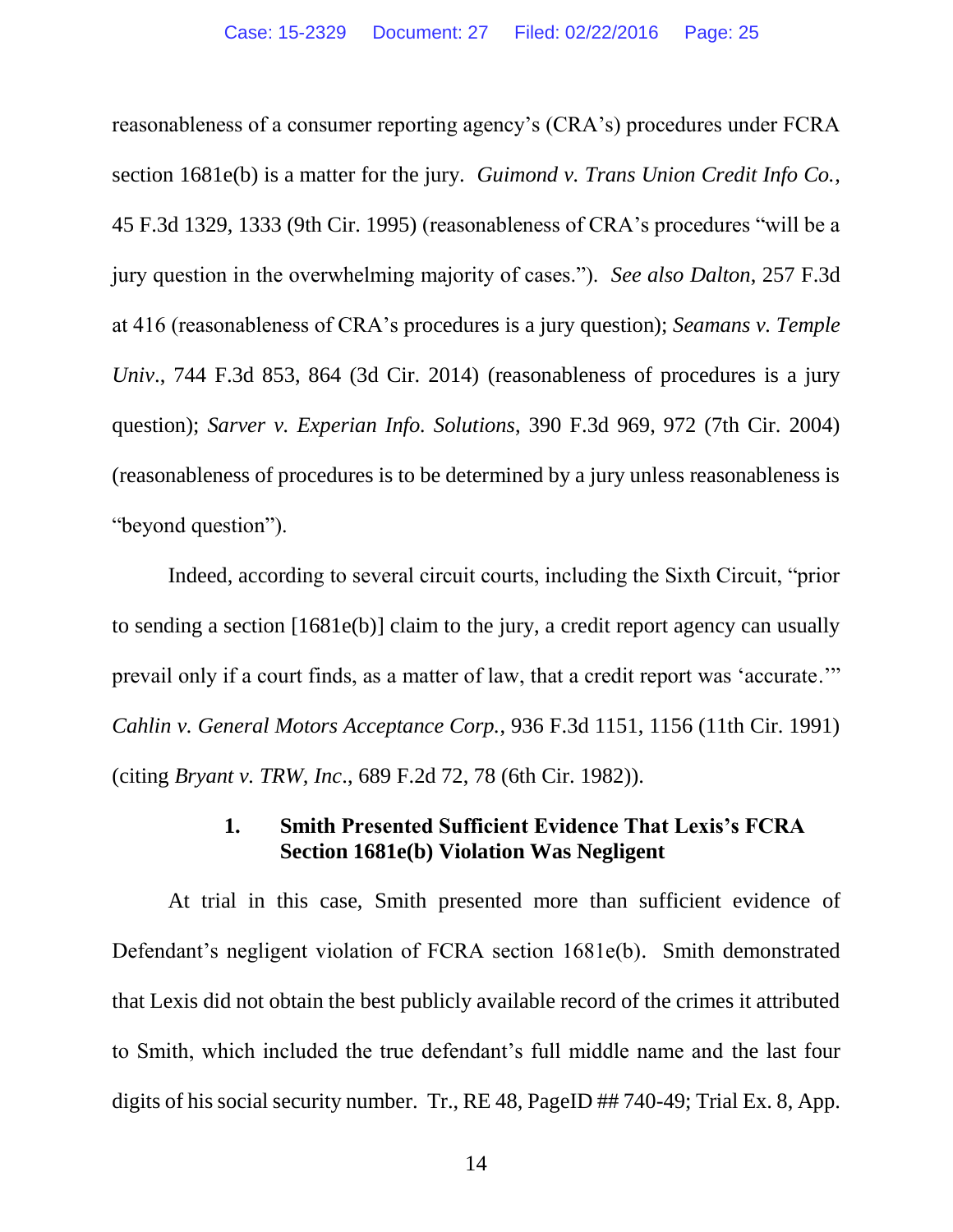## 037-040. Lexis furthermore failed to require Great Lakes to include Smith's middle name in order to complete the background check. Tr., RE 48, PageID ## 749-54, 758. Smith demonstrated that Lexis nevertheless did have information on his middle name, the middle initial "A" which it obtained from Equifax, but failed to use it.<sup>2</sup> *Id.* at Page ID  $#$  759-62. If Lexis had required Great Lakes to provide Smith's middle name, or if it had obtained the publicly available records containing David Oscar Lee Smith's social security number, it would not have placed the inaccurate records on the background report it sold about Smith. *Id.* at PageID ## 748, 762.

More broadly, Lexis does not maintain any different procedures for assembling background reports on consumers with common names, such as David Smith. Tr., RE 48, PageID ## 748, 754, 769-70. Indeed, Lexis never uses social security numbers to search its national database of criminal record, although social security numbers which could be used to rule out apparent matches are sometimes present in the database. *Id.* at PageID ## 746, 754, 805-06.

Viewing this evidence, and all inferences therefrom, in the light most favorable to Smith, it is clear that a reasonable jury could conclude that Lexis

 $\overline{a}$ 

<sup>2</sup> Lexis's argument that middle name data from Equifax is somehow "unreliable" is undercut by the fact that Lexis regularly resells Equifax data to its customers as part of consumer reports, and admits that it would not sell such data if it was deemed untrustworthy. Tr., RE 48, Page ID ## 761-62.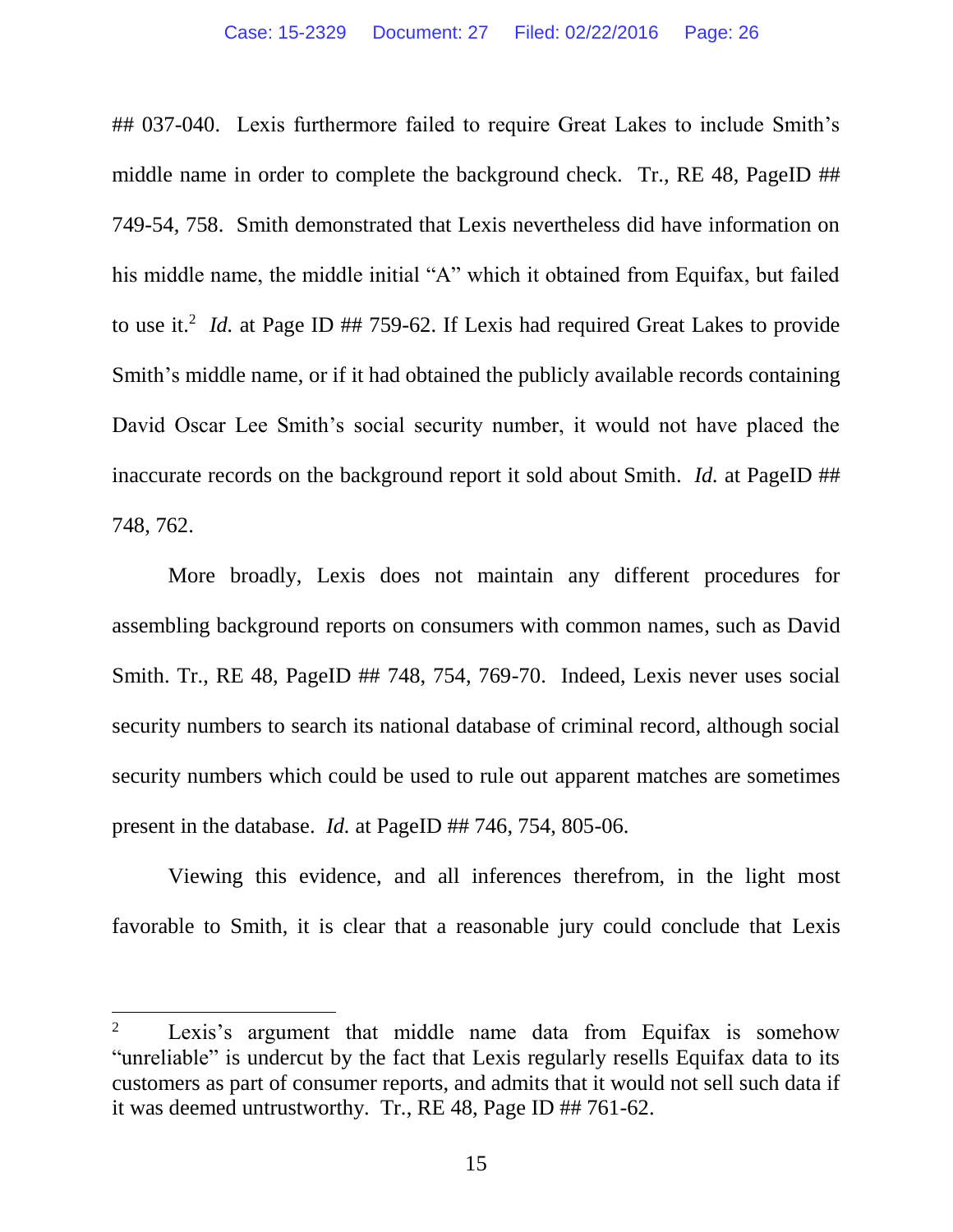negligently violated FCRA section 1681e(b). Surely this is not a case where reasonable minds "could come to but one conclusion in favor of the moving party." *Balsley*, 691 F.3d at 757.

The report Lexis sold about Smith was plainly inaccurate under FCRA standards because it contained information about a person other the Smith, the "individual about whom the [agency's] report relates." 15 U.S.C. § 1681e(b). Lexis's suggestion that the report was accurate (First Brief, at p. 32) is entirely misleading and contradicts the record here: Lexis admitted at trial that the criminal records in its report about Smith were inaccurate. Tr., RE 48, PageID # 739.

Lexis argues that Smith's circumstances were "rare," and implies that he was required here to demonstrate that Lexis had notice of other instances of first name, last name, date of birth match leading to an inaccuracy in order to prevail under FCRA section 1681e(b). First Brief, at p. 24. This position has no basis in the statutory text or applicable case law. The FCRA contains separate provisions setting out the responsibilities of CRAs upon receiving notice from consumers of inaccuracies on consumer reports. *See* 15 U.S.C. § 1681i (requiring CRAs to perform reasonable reinvestigations upon receipt of disputes from consumers regarding the completeness and/or accuracy of information). Lexis's argument that a plaintiff must present evidence of notice to prevail on a section 1681e(b) claim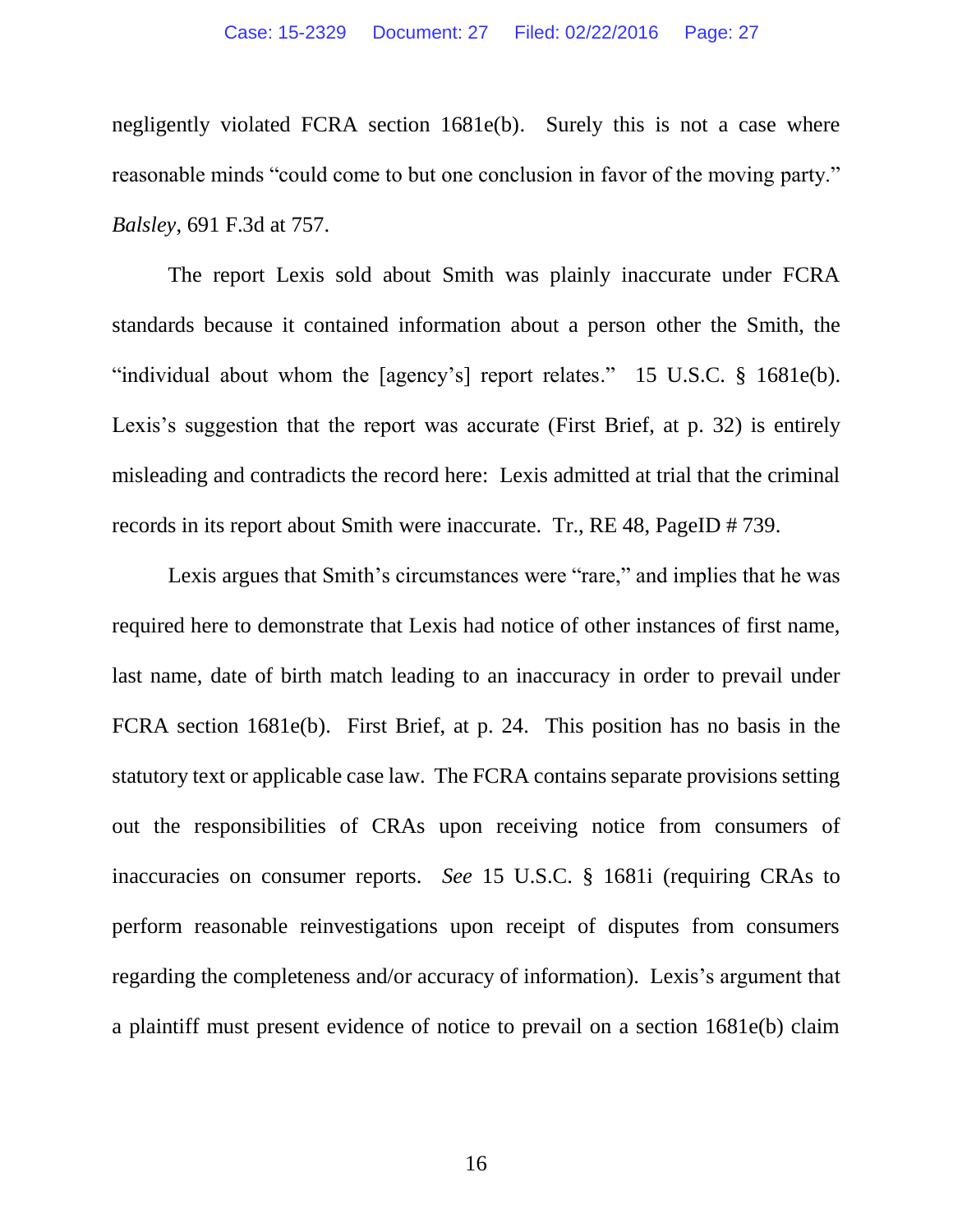would effectively convert section 1681e(b) claims into claims for failure to properly reinvestigate under section 1681i, and render section 1681e(b) superfluous.

Although he was not required to do, Smith here went beyond showing proof of inaccuracy. Smith adduced evidence that Lexis adopted procedures which reduced the accuracy of its reports, including failing to require subscribers to submit middle names, and not obtaining the best and most complete public records of crimes. Tr., RE 48, PageID ## 739-42, 754-55.

Lexis argues that its low dispute rate somehow provides a defense. First Brief, at p. 34. Lexis is entitled to make (and did, in fact, make at trial) its low dispute rate defense – essentially arguing that cases like Smith's are a "drop in the bucket." That defense, however, is a factual one, not a legal one which would entitle Lexis to judgment as a matter of law. Lexis cites absolutely no authority to suggest otherwise.

The drop in the bucket defense is also unpersuasive. As Lexis's own corporate representative, Mr. O'Connor, admitted at trial, Lexis's .02% dispute rate does not demonstrate that Lexis has a high accuracy rate. Tr., RE 48, PageID # 871. Many inaccuracies could go undisputed for all types of reasons. *Id.* at PageID ## 811-14. Moreover, the 20,000 disputes per year that Lexis stipulated to are not insignificant. Tr., RE 49, PageID ## 920-21. To the contrary, these disputes tend to show that Lexis is on notice that its reports contain inaccuracies stemming from failure to use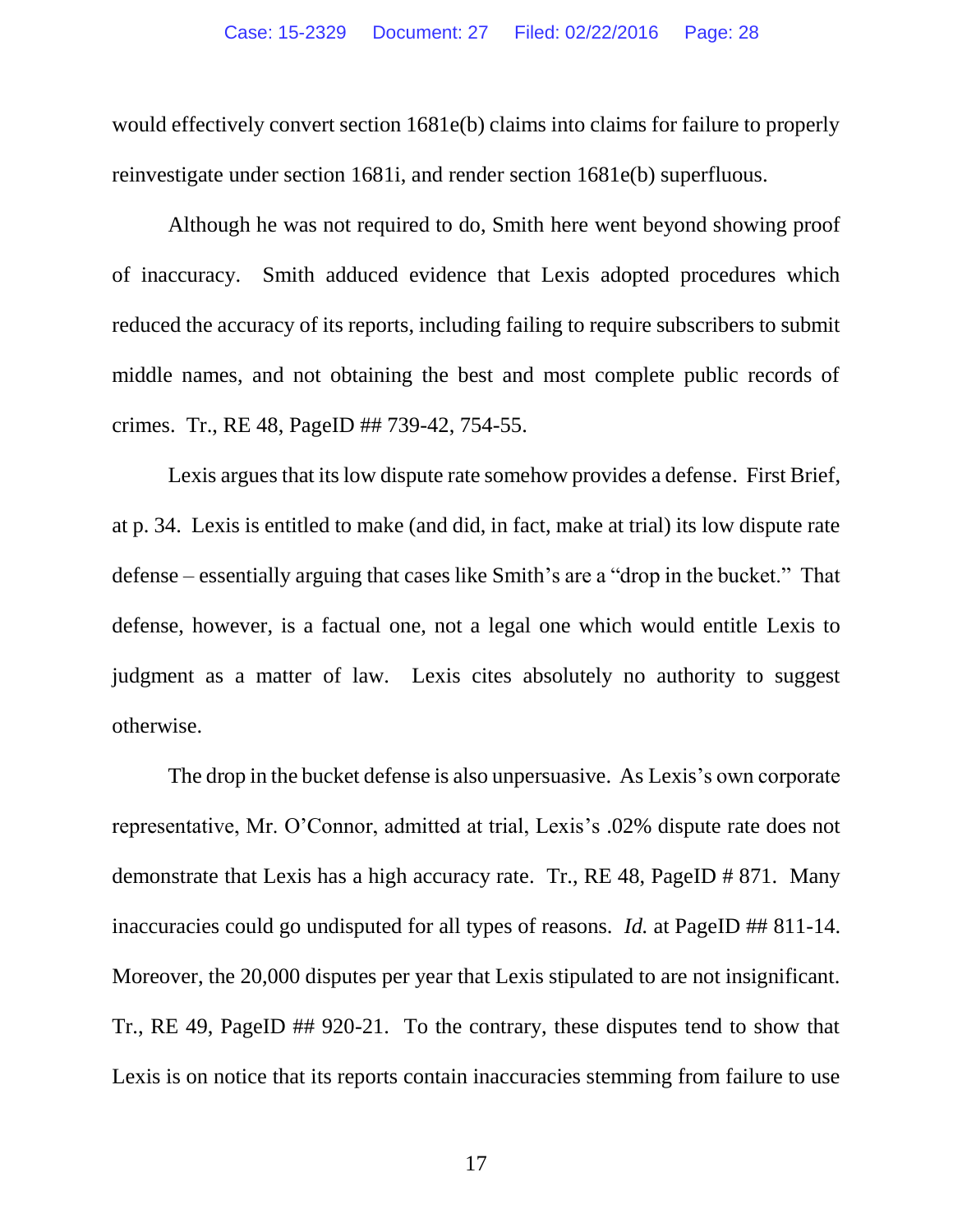all available personal identifying information to match consumers to information on a consumer report.

Lexis's assertion that its reporting about Smith was the first time this problem has arisen is disingenuous and contradicted by the trial record. Particularly, the notice of disputes by the hundreds in four states (and by inference, by the thousands nationwide) that it has placed a criminal record of one person on another person's report (Trial Exs. 10-13, App. ## 046-071) places Lexis on robust notice of the exact inaccuracy at issue in this case. Tr., RE 48, PageID ## 764-69, 868-71. This type of case-specific notice is an additional, independent basis on which a reasonable jury can base a willful non-compliance finding.

More broadly, Lexis and the rest of the consumer reporting industry have been on notice about the problem of "mixing" of one consumer's information with that of another (usually a person with some similar identifying information). This problem is so well known that it lead to multiple enforcement actions against the national CRAs by the Federal Trade Commission and the Attorneys' General of multiple states during the 1990s. *State of Alabama, et al., v. Trans Union Corp.*, No. 92-C-7101 (N.D. Ill. Oct. 26, 1992); *Fed. Trade Comm'n v. TRW, Inc.*, 784 F. Supp. 361 (N.D. Tex. 1991); *Equifax Credit Information Services, Inc. Proposed Consent Agreement with Analysis to Aid Public Comment*, 60 Fed. Reg. 35 (proposed Feb. 22, 1995).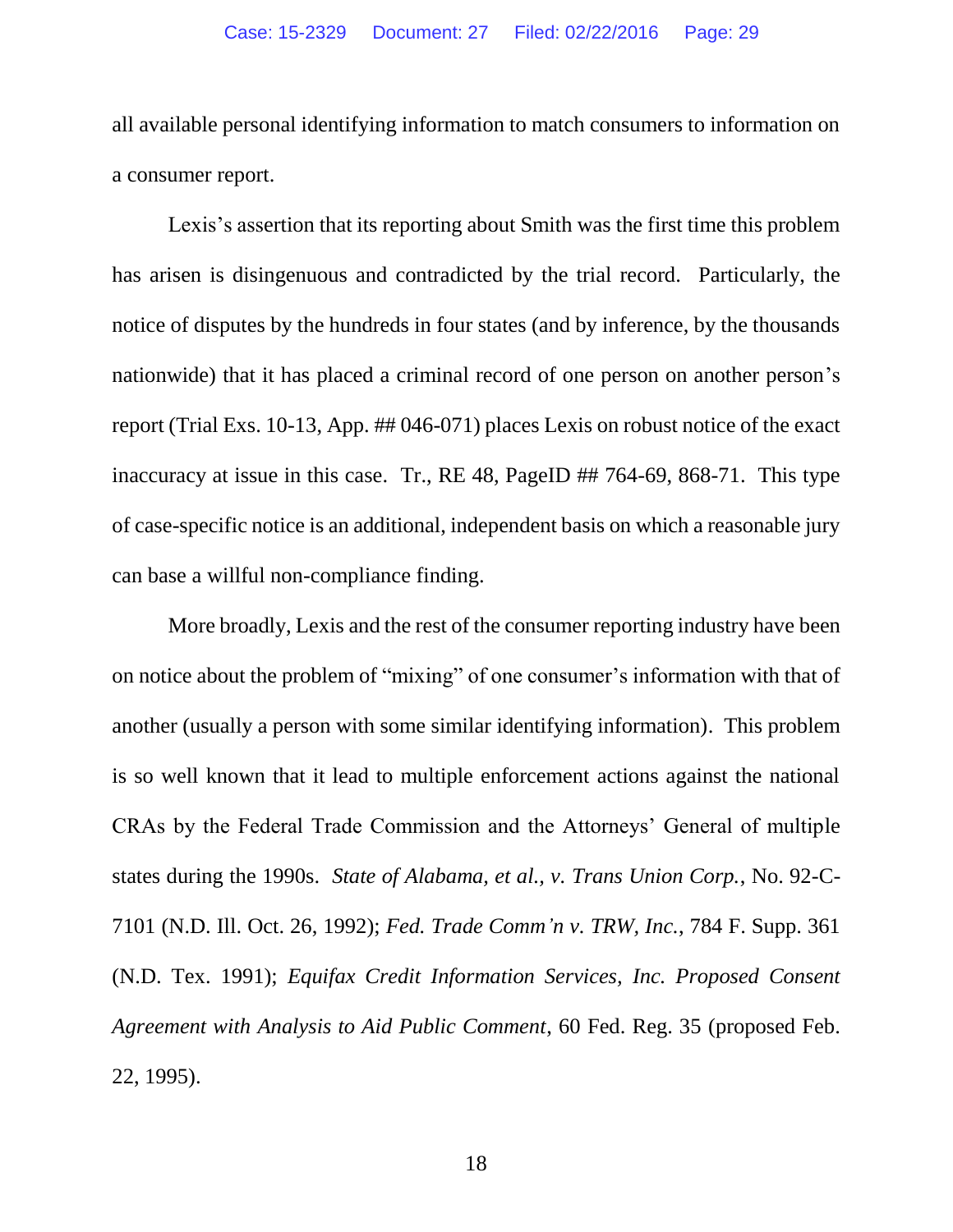These enforcement actions led to consent decrees and consent orders where the national CRAs agreed to use up to eight personal identifiers in matching records to a particular consumer's reports – including first name, last name, middle initial, generational suffix or designation, street address, zip code, social security number, and date of birth. *See id.; See, e.g., Fed. Trade Comm'n v. TRW, Inc.*, 784 F. Supp. at 362-63 (requiring "full identifying information" in preparation of consumer reports as to avoid mixed files; "full identifying information" is defined as "full last and first name; middle initial; full street address; zip code; year of birth; any generational designation; *and* social security number.") (emphasis added).

According to these orders, a record should not be placed upon a particular consumer's report unless the CRA can confirm that the record relates to that consumer by matching a significant number of personal identifiers (not just first and last name and the date of birth) between the record and the consumer who is the subject of the report.

The Consumer Financial Protection Bureau (CFPB), which took over enforcement of the FCRA from the Federal Trade Commission in 2012, reaffirmed this guidance in a recent consent order, requiring one of Lexis's competitors to, at a minimum, use first name, last name, middle name, social security number, and generational suffix to match criminal records to consumers. *In re Gen. Info Servs., Inc.*, 2015-CFPB-0028 (Oct. 29, 2015) Doc. 1 at p. 11 ¶ 46(b)(1), *available at*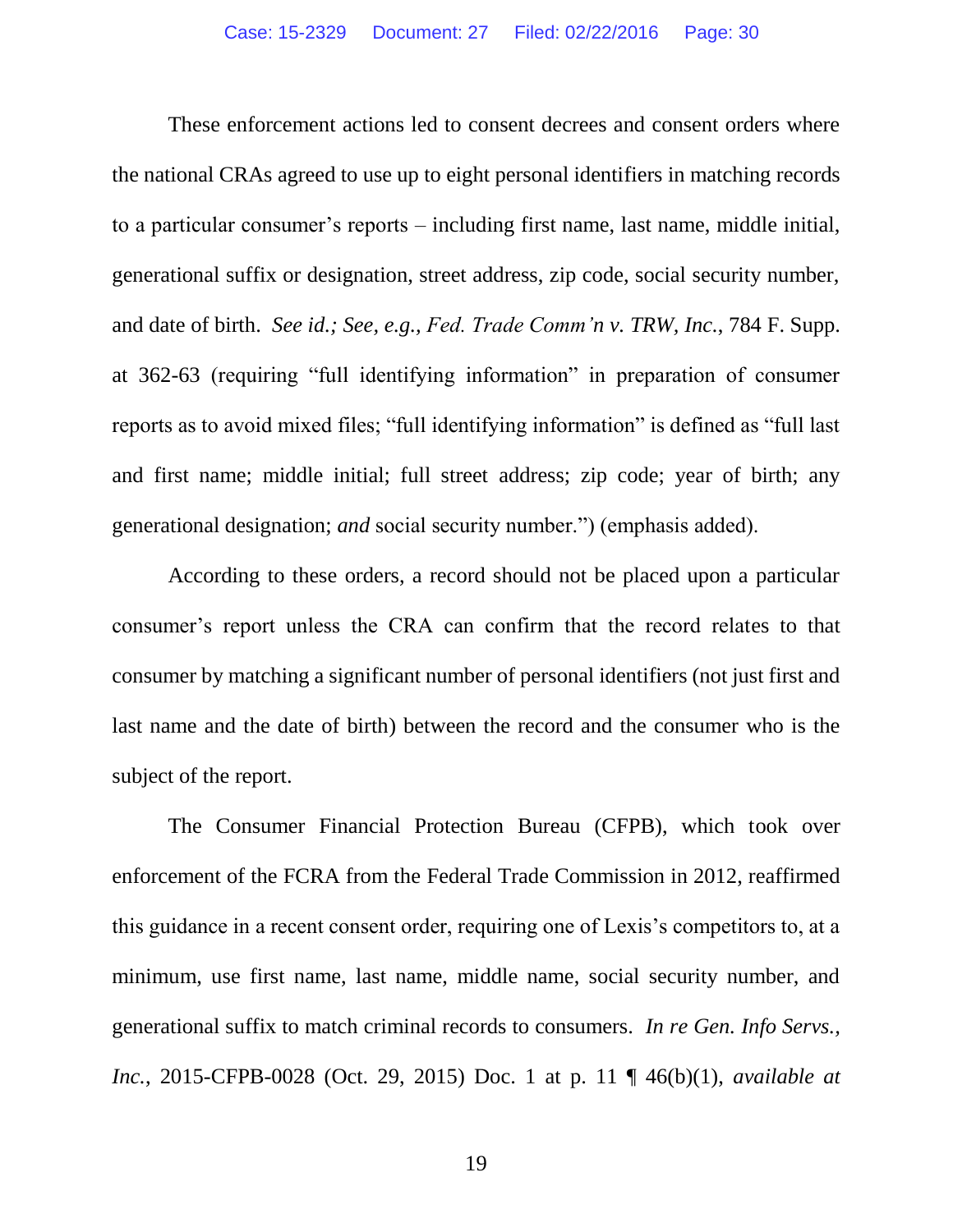http://files.consumerfinance.gov/f/201510\_cfpb\_consent-order\_general-

information-service-inc.pdf. The CFPB also specifically found that the defendant in the proceeding violated section 1681e(b) of the FCRA by failing to require its customers to provide middle names in connection with employment background reports. *Id.* at p. 5 ¶ 12. The CFRB further required the defendant to affirmatively derive and rely upon middle names derived from a "social security trace" from another entity – the very procedure Lexis here claims is too burdensome or unreliable. *Id.*

Lexis's assertion that its practices are in keeping with industry standards, and specifically that its failure to obtain middle names is acceptable, is flatly contradicted by this authoritative guidance.

Furthermore, Smith presented evidence that Lexis knew that its reports contain inaccuracies through the tens of thousands of disputes and multiple lawsuits by consumers who, just like Smith, had the criminal record of a different person inaccurately attributed to them on their background reports.

The jury was thus presented with substantial evidence demonstrating that Lexis's treatment of Smith was far from rare, and that Lexis had several simple and feasible options for improving the accuracy of its reports. The jury's conclusion after weighing the evidence here was well within the bounds of reasonableness, and the District Court properly declined to disturb it.

20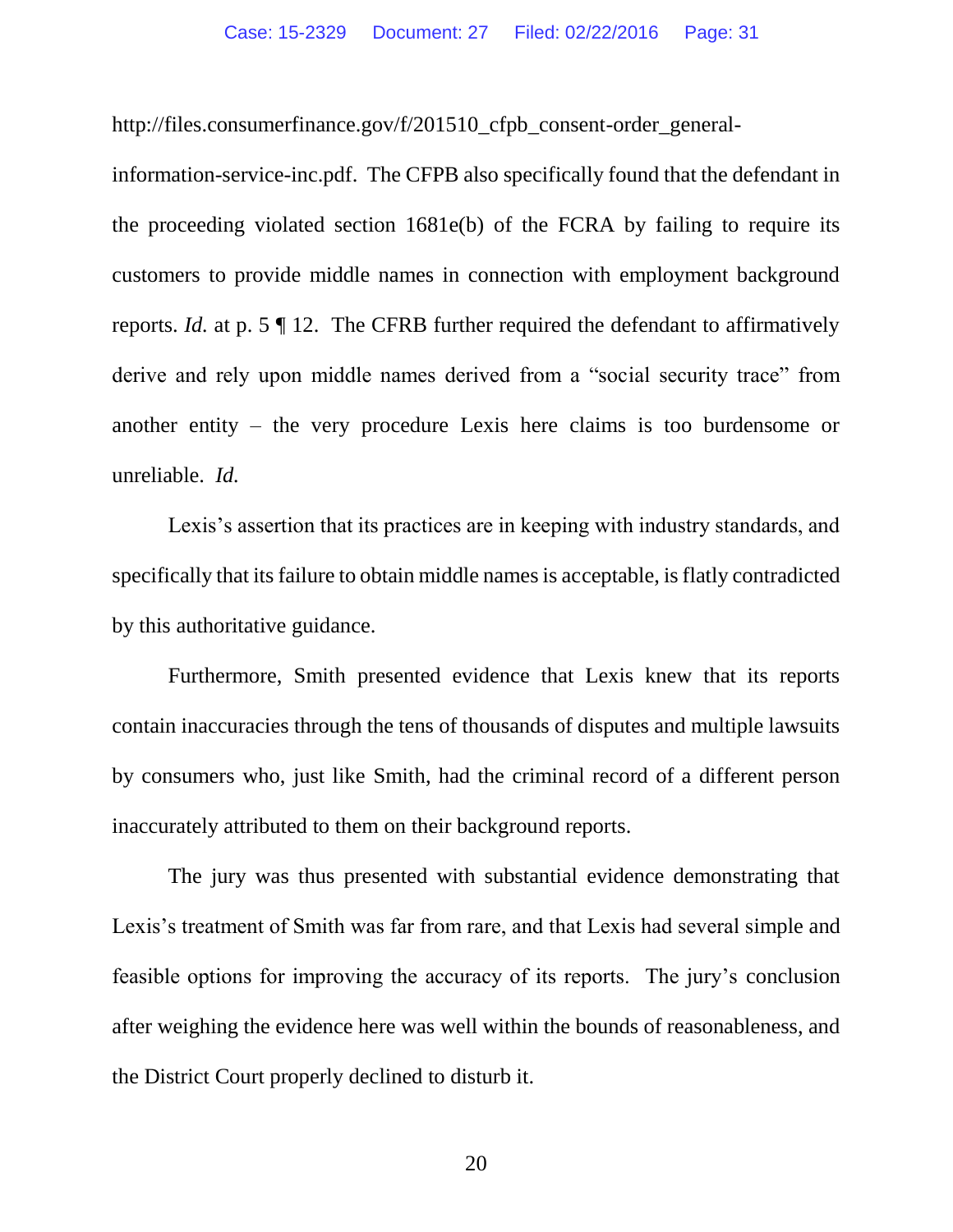#### **2. Smith Presented Sufficient Evidence That Lexis's FCRA Section 1681e(b) Violation Was Willful**

In addition to presenting evidence that Lexis negligently violated FCRA section 1681e(b), Smith also proffered sufficient evidence at trial in order to allow a reasonable jury to make a finding of willful non-compliance.

"Any person who willfully fails to comply" with the FCRA can be liable for punitive damages, in addition to actual damages and attorney's fees available for negligent violations of the FCRA. 15 U.S.C. §§ 1681n, 1681o. The FCRA does not define the term "willfully" and does not give any guidance as to how a defendant "willfully fails to comply with any requirement" of the Act. *See* 15 U.S.C. §§ 1681a and 1681n. In its only decision on the subject, the U.S. Supreme Court held that Congress intended the term "willfully" within the FCRA to have its "common law usage." *Safeco Ins. Co. of Am. v. Burr,* 551 U.S. 47, 57 (2007). The High Court said that the common law "treated actions in 'reckless disregard' of the law as 'willful' violations." *Id.* It thus concluded that "[t]he standard civil usage thus counsels reading the phrase 'willfully fails to comply' in § 1681n(a) as reaching reckless FCRA violations." *Id.* (emphasis added).

The U.S. Supreme Court in *Safeco* did not state that a reckless violation is the only one that can be willful under the FCRA: "If, on the other hand, 'willfully' covers both knowing and reckless disregard of the law, knowing violations are sensibly understood as a more serious subcategory of willful ones." *Id.* at 59 (*citing*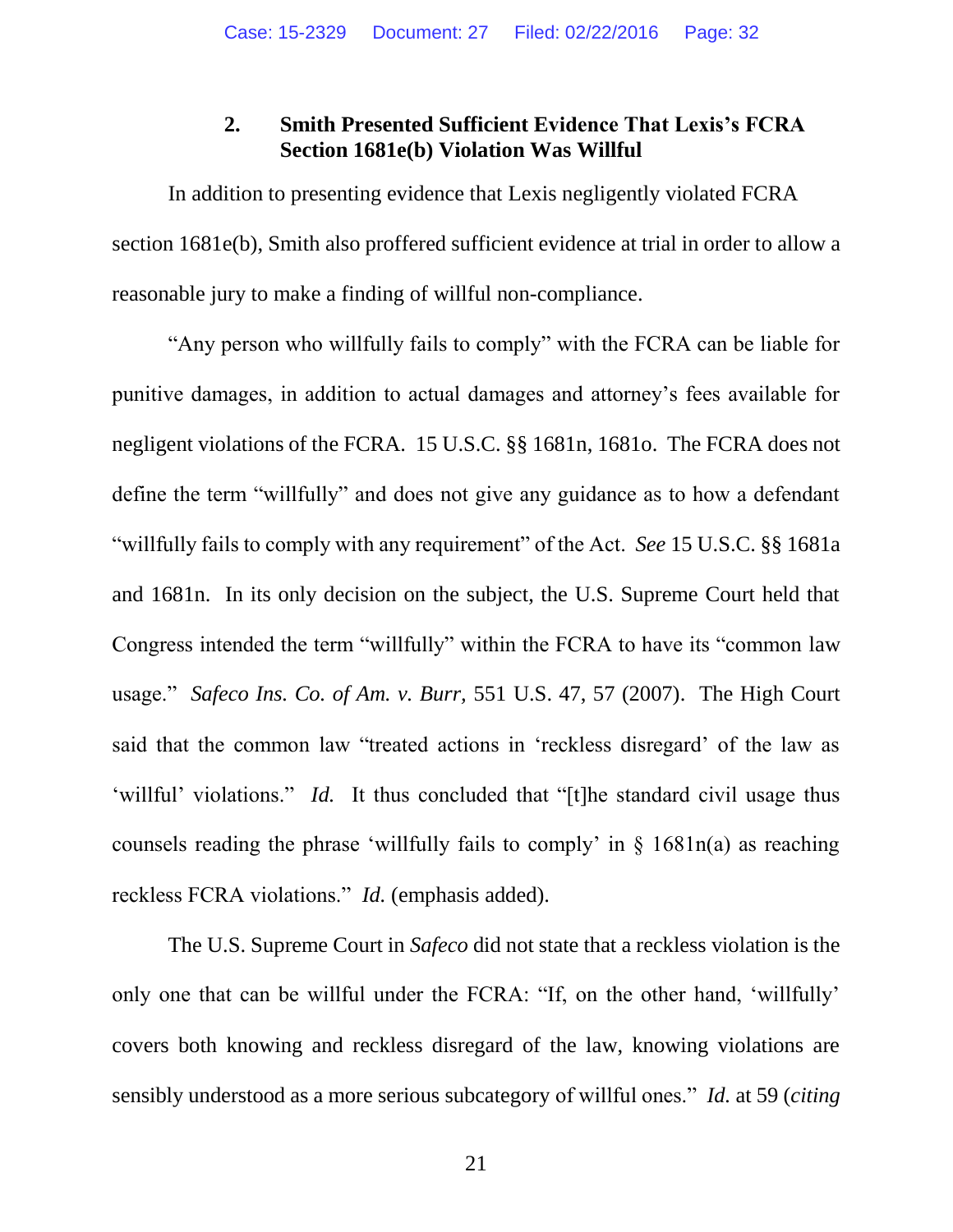*U.S. v. Menasche*, 348 U.S. 528, 538-539 (1955) ("'[G]ive effect, if possible, to every clause and word of a statute' ") (*quoting Montclair v. Ramsdell*, 107 U.S. 147, 152 (1883).

In *Safeco*, the Court construed not only the meaning of the word "willfully" under FCRA section 1681n (as discussed above), but also the meaning of the word "increase" under FCRA section 1681m. But because the statutory meaning of the term "increase" under FCRA section 1681m was unclear on its face, and also because there was no FTC guidance or appellate court decision on that issue prior to the Safeco case, the U.S. Supreme Court concluded that: "a company subject to FCRA does not act in reckless disregard of it unless the action is not only a violation under a reasonable reading of the statute's terms, but shows that the company ran a risk of violating the law substantially greater than the risk associated with a reading that was merely careless." *Id*. at 69. The Court thus found that Safeco could not be in willful noncompliance with FCRA section 1681m, relating to adverse action notices for insurance companies, under those circumstances. *Id.*

Both before and after *Safeco*, multiple federal courts have had the opportunity to construe the meaning of FCRA section 1681e(b) and found a CRA's responsibilities under that section to be unambiguous. *See Bryant*, 689 F.2d at 78*; Dalton*, 257 F.3d at 415; *Philbin*, 101 F.3d at 963-66; *Guimond*, 45 F.3d at 1332-34. Unlike FCRA section 1681m, which was deemed ambiguous by *Safeco* in setting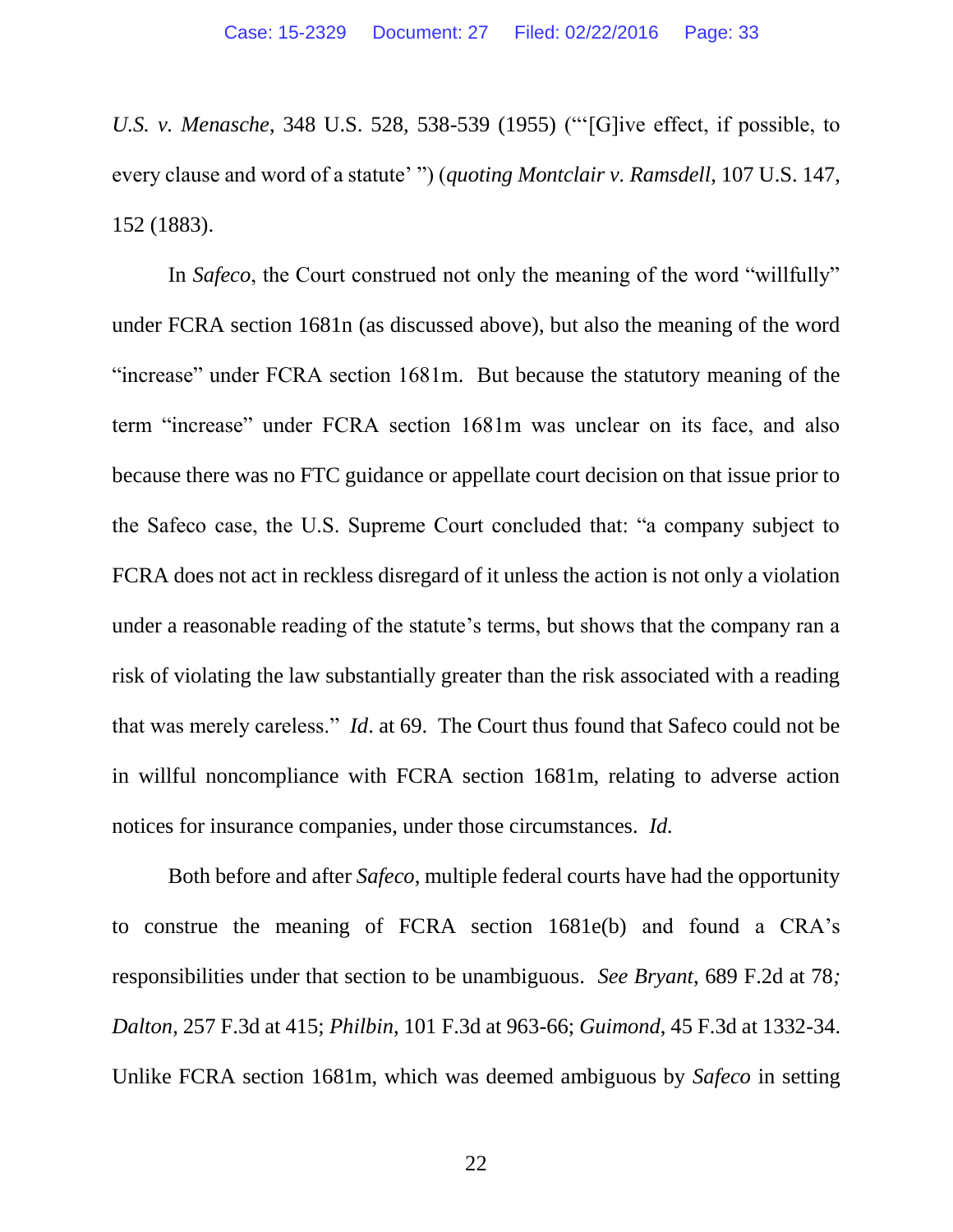forth the duties of insurance companies to provide adverse action notification upon an "increase" of rates for new customers, FCRA section 1681e(b) is not ambiguous and there is a wealth of judicial guidance concerning its application.

[Q]uite unlike *Safeco*, where the statute at issue was "less-than-pellucid" and there was a "dearth of guidance," the statutory text at issue here has a plain and clearly ascertainable meaning. Section 1681e(b) requires that a consumer reporting agency follow reasonable procedures to "assure maximum possible accuracy of the information." *Smith v. HireRight Solutions, Inc.*, 711 F. Supp. 2d 426, 436-37 (E.D. Pa. 2010) (denying motion to dismiss willfulness claim in FCRA section 1681e(b) claim); *see also Starkey v. Experian Information Solutions, Inc.,* No. 8:13-cv-00059- JLS-RNB, 2014 WL 3809196, at \*4-5 (C.D. Cal. Jan. 8, 2014) (allowing both negligent and willful violations of FCRA section 1681e(b) to proceed to a jury); *DiRosa v. Equifax Information Services LLC, et al.*, No. 8:13-cv-00131-JLS-AN (Dkt. No. 31) (C.D. Ca. Jan. 21 2014) (same); *see also Campbell v. Experian Info. Solutions, Inc*., No. 08-4217, 2009 WL 3834125, at \*9 (W.D. Mo. Nov. 13, 2009) (denying CRA's motion for summary judgment on FCRA 1681e(b) willfulness claim); *see also Price v. Trans Union, LLC*, 737 F. Supp. 2d 281, 289-90 (E.D. Pa. 2010) (finding that "§ 1681e(b) does not contain any statutory text that 'is less than pellucid and which has not been construed in detail by the Courts of Appeals'"; permitting willful violation to proceed to jury trial)*.*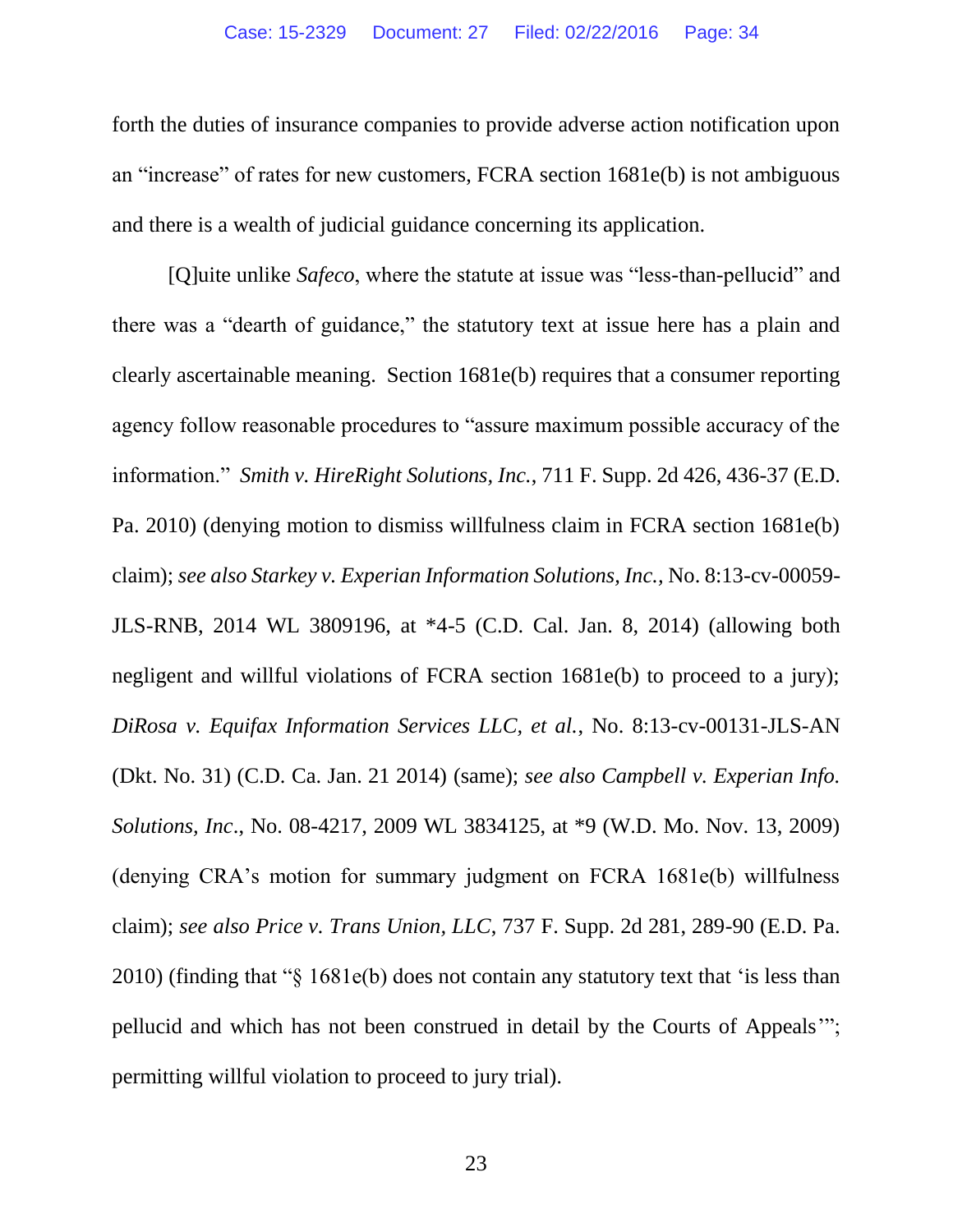Further, although the Court in *Safeco* describes recklessness as an "objective" standard, that finding is entirely consistent with previous U.S. Supreme Court pronouncements in similar contexts which have emphasized that "recklessness" determinations are fact-bound inquiries that must typically be answered by a jury. *See*, *e.g.*, *Masson v. New Yorker Magazine, Inc*., 501 U.S. 496, 521 (1991) (In defamation cases, "the evidence creates a jury question whether [defendant] published the statements with knowledge or reckless disregard."); *Time, Inc. v. Hill*, 385 U.S. 374, 394 (1967) ("Where either result finds reasonable support in the record it is for the jury, not for this Court, to determine whether there was knowing or reckless falsehood."); *Equitable Life Ins. Co. of Iowa v. Halsey, Stuart & Co*., 312 U.S. 410, 420-21 (1941) (In fraud case, "[t]he question of respondent's recklessness was thus submitted to the jury and we think properly so.").

Indeed, in FCRA jurisprudence, courts are legion in concluding that willfulness is ill-suited to be determined as a matter of law, roundly agreeing that, because it questions one's state of mind, it is best left to the jury. *See Edwards v. Toys "R" Us*, 527 F. Supp. 2d 1197, 1210 (C.D. Cal. 2007) (collecting cases). *See also Hammer v. JP's Sw. Foods, L.L.C.*, 739 F. Supp. 2d 1155, 1167 (W.D. Mo. 2010) (reaching same conclusion, and collecting cases); *Miller v. Johnson & Johnson et al.*, 80 F. Supp. 3d 1284, 1296 (M.D. Fla. 2015) (refusing to grant summary judgment because willfulness is a fact-intensive determination for the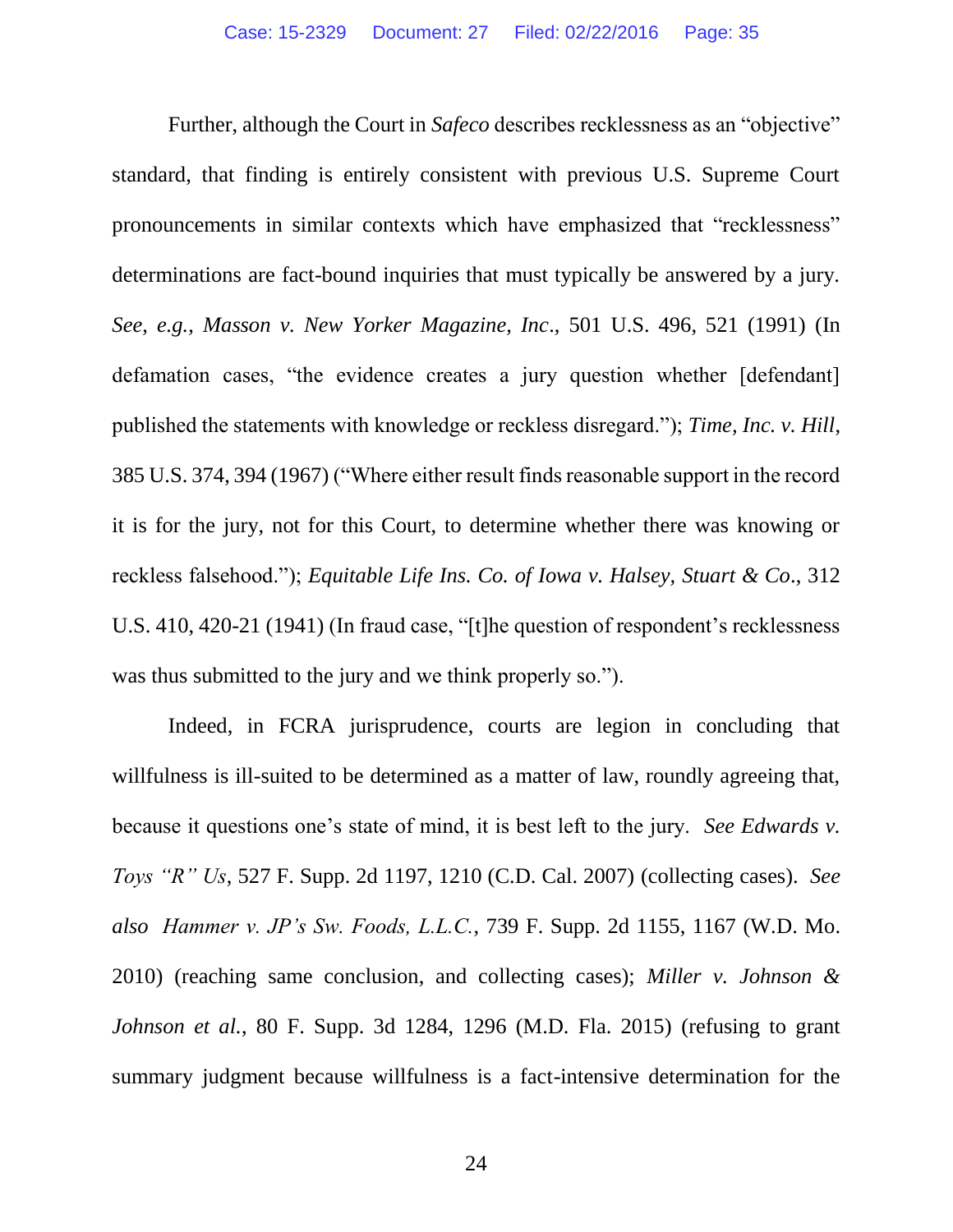jury); *Manuel v. Wells Fargo Bank, N.A.*, \_\_\_ F. Supp. 3d \_\_\_, 2015 WL 4994538, at \*18 (E.D. Va. Aug. 19, 2015) (same); *Cowley v. Burger King Corp.*, No. 07- 21772-CIV, 2008 WL 8910653, at \*4 (S.D. Fla. May 23, 2008) (same).

In the case at bar, Lexis does not even make a *Safeco* reasonable reading safe harbor defense, and cannot make one now for the first time. *Sykes v. Anderson*, 625 F.3d 294, 304 (6th Cir. 2010) (issues not raised prior to submission of the case to the jury are waived).

Here, the same evidence which was sufficient for the jury to find a negligent violation of the FCRA also constituted sufficient evidence of a willful violation. For example, Smith presented evidence of Lexis's intentionally-adopted practice of not requiring employers to provide consumers' middle name, and not using middle names to resolve mismatches between criminal records and Lexis's information about consumers who are the subject of its reports. Tr., RE 48, PageID ## 739-42, 754-55. This evidence, along with the other evidence discussed above, presented sufficient evidence for the jury to find that Lexis's non-compliance was willful.

Further, as the court below noted, CRAs may be found to "act willfully in connection with a particular transaction." Order on Rule  $50(a)$ , RE 54, PageID ## 1031-32 (citing *Seamans*, 744 F.3d at 868). In addition to evidence regarding Lexis's general practices and procedures, Smith also presented evidence that Lexis had clear evidence of a discrepancy between the Florida convictions it reported and

25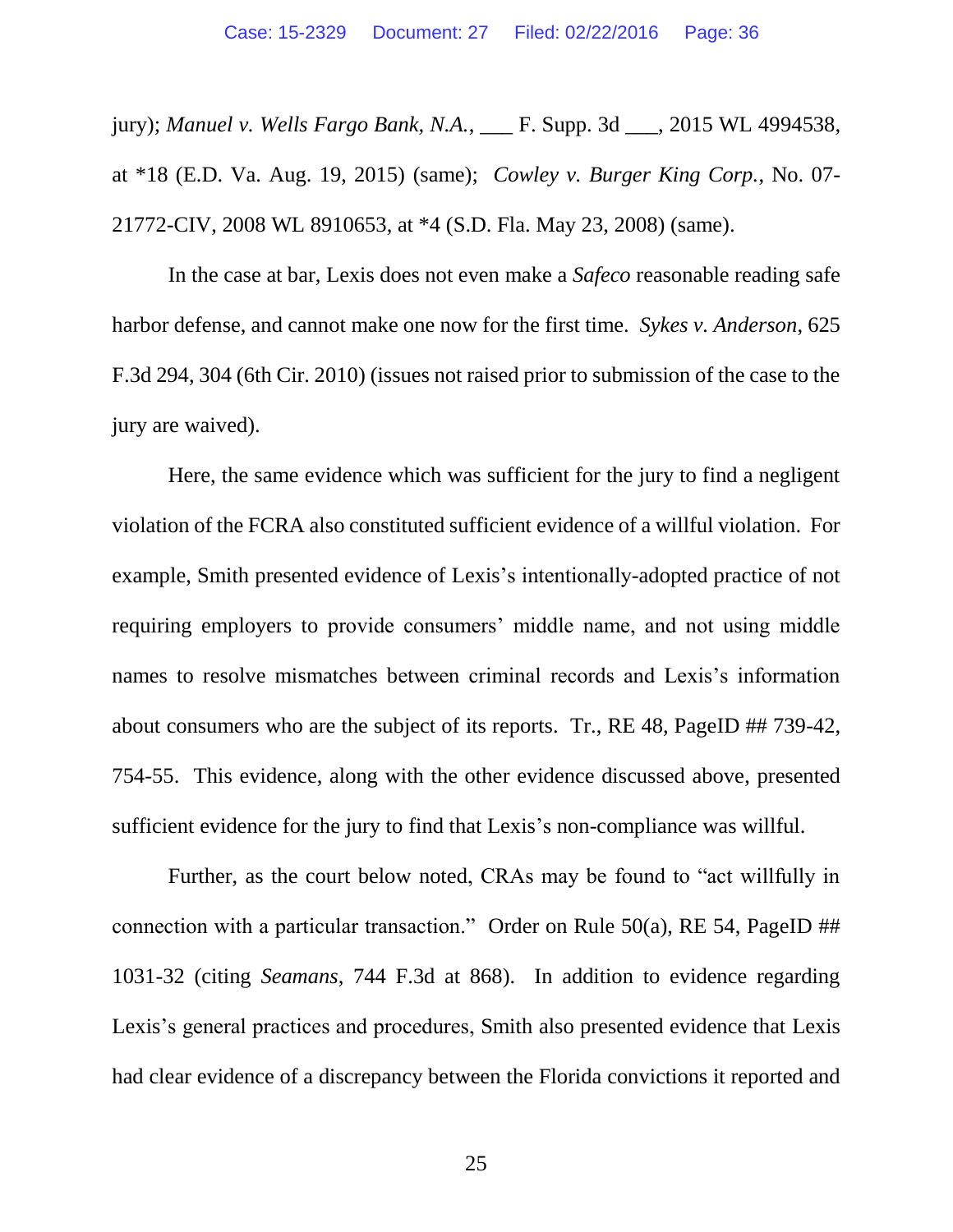the information already in its possession about Plaintiff – specifically, the middle name information it obtained from Equifax. Tr., RE 48, Page ID ## 759-62.

In sum, the willfulness issue here was a jury question, and there was more than sufficient evidence at trial on which a reasonable jury could base a finding for Plaintiff on his claim of a willful violation of FCRA section 1681e(b). This Court made no error and Lexis is not entitled to judgment as a matter of law.

#### **C. Plaintiff Presented Sufficient Evidence Supporting The Jury's Award of Actual Damages**

Sixth Circuit precedent clearly establishes that an FCRA plaintiff need only provide some evidence of a "causal link" between a violation of the statute and the claimed actual damages. *Bach v. First Union Nat'l Bank*, 149 Fed. App'x 354, 361 (6th Cir. 2005) (*Bach I*). The determination of whether such a causal link exists involves weighing evidence and evaluating the credibility of witnesses, and thus a determination to be made by jury. *Rhinehimer*, 787 F.3d at 804. Furthermore, "[a]n injured person's testimony alone may suffice to establish damages for emotion distress" if the person testimony provides "sufficient detail." *Bach I*, 149 Fed. App'x at 361.

Here, Smith presented substantial evidence of a causal link between Lexis's inaccurate reporting and his emotional distress damages. Smith and his wife testified at length and in detail regarding the impact of Defendant's inaccurate report. This testimony "reasonably and sufficiently explains the circumstances" of Smith's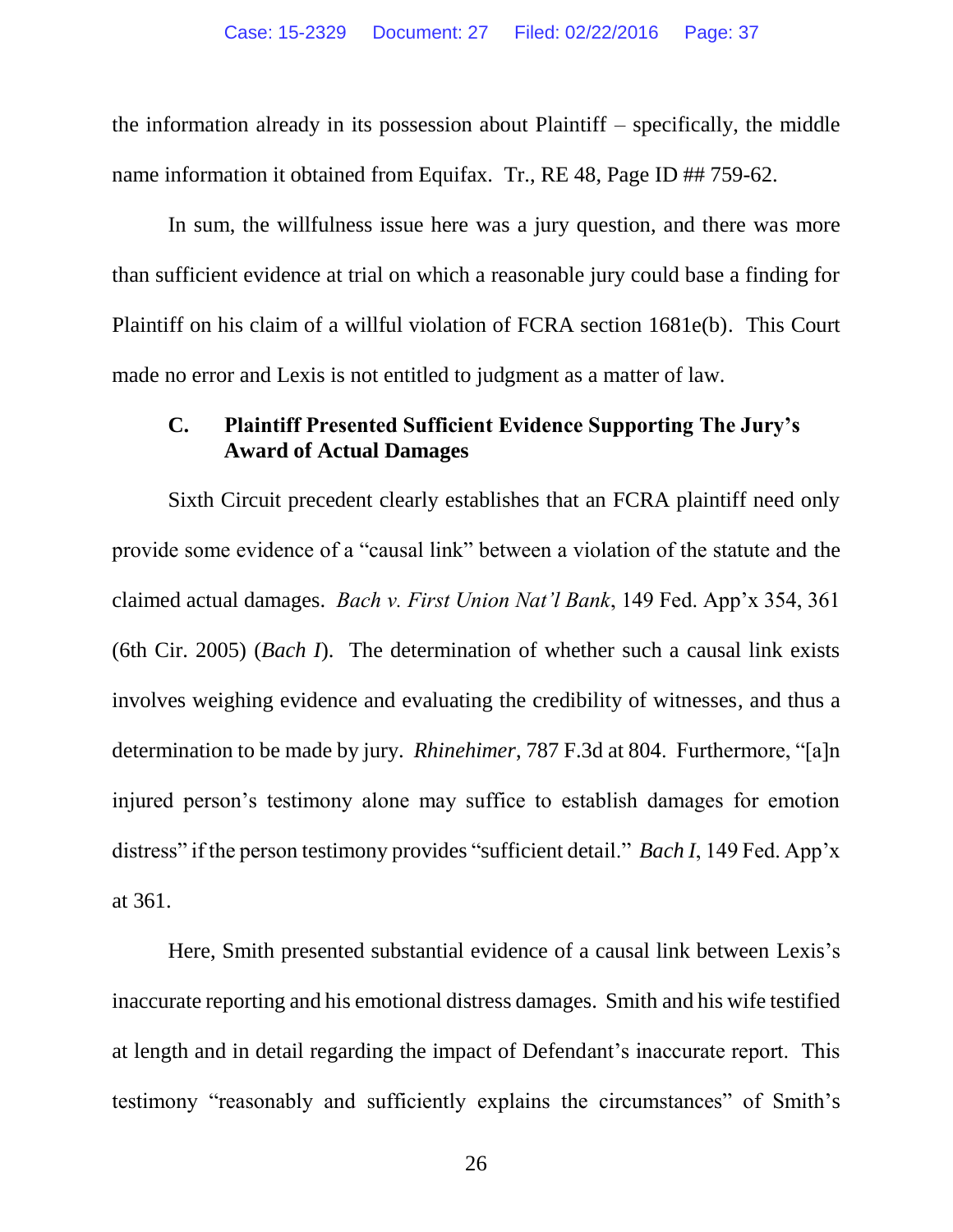injury, and provided a strong basis for the jury to conclude that Smith suffered emotional distress, and that Lexis's inaccurate report was the cause.

#### **1. Emotional Distress Damages**

The testimony of Smith and his wife was detailed and uncontradicted, and consistent with the record evidence in the case. Tr., RE 47, PageID ## 584, 586-87, 590-91, 598, 600-03, 642, 656-58, 661, 664-66; Trial Exs. 1-7, App. ## 013-036. This testimony established Smith's claim for emotional distress. Furthermore and contrary to Lexis's assertion, Smith's testimony and the testimony of his wife, along with the supporting record evidence, is more than legally sufficient to established emotional distress damages.

Widely-adopted authority on the standard for FCRA actual damages makes clear that consumer-plaintiffs may sufficiently establish the existence of these damages through their own testimony, without needing any corroborating testimony or medical or psychological evidence. *Cortez*, 617 F.3d at 720. In *Cortez*, the plaintiff testified that "she suffered severe anxiety, fear, distress, and embarrassment" as a result of the inaccurate information contained on her report. *Id.* at 719. This testimony, corroborated by the plaintiff's daughter, was sufficient to send the case to the jury, and to support the jury's award of \$50,000 in actual damages. *Cortez*, 617 F.3d at 719-20.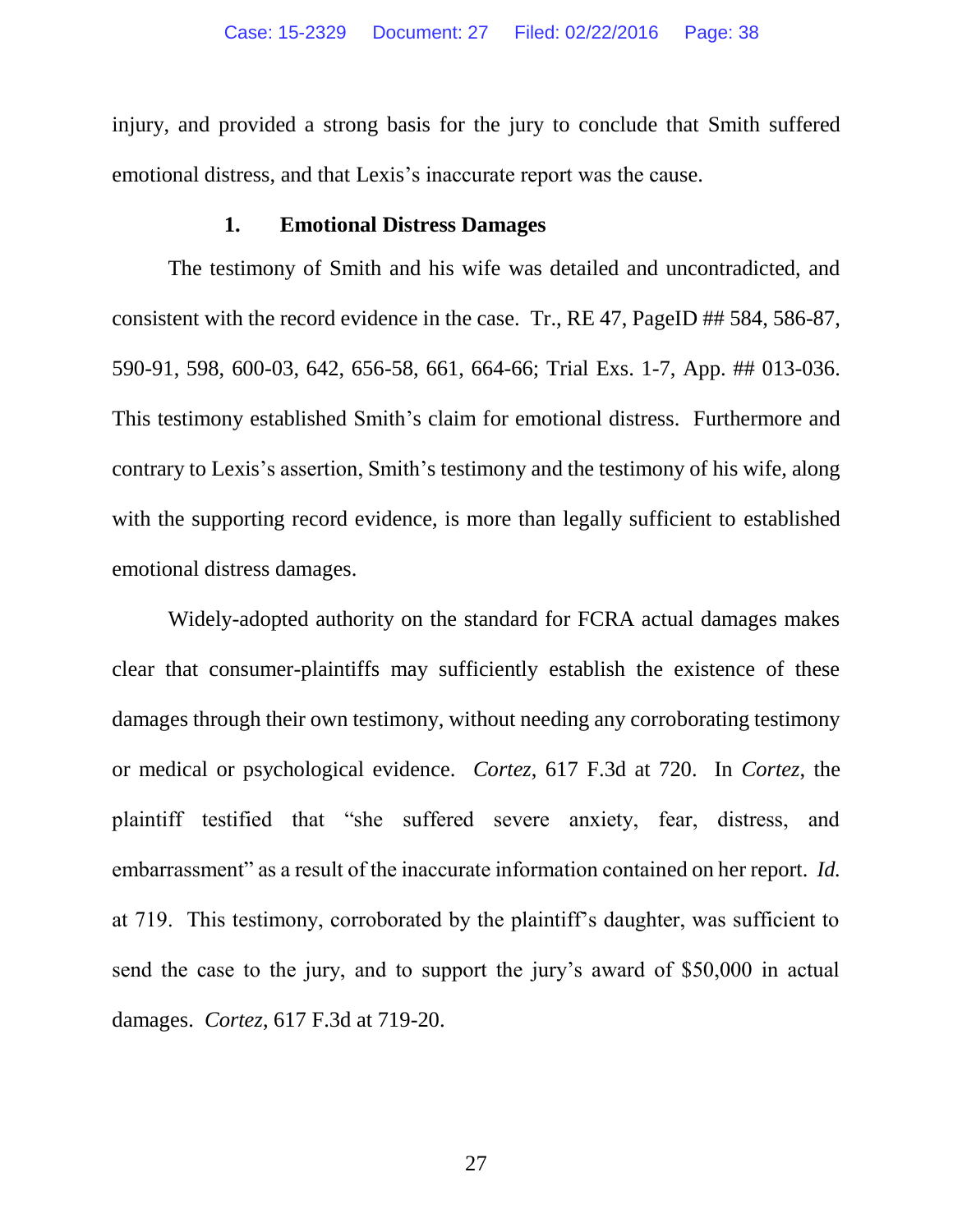The Sixth Circuit took the same approach in *Bach I,* 149 Fed. App'x at 361. In *Bach*, the plaintiff alleged that she was denied a mortgage as a result of FCRA violations explained she felt "'desperate,' 'ashamed,' 'embarrassed,' and 'damn mad" as a result. *Id.* at 361. Far from finding that such testimony was insufficient as a matter of law, as Lexis suggests, the Sixth Circuit affirmed that this testimony was, by itself, sufficient evidence that she was entitled to actual damages for emotional distress, and upheld the jury's \$400,000 award. *Id.* at 361-62.

In the case at bar, there was absolutely no basis either factually or legally for the District Court to have taken the emotional distress determination away from the jury.

#### **2. Harm To Reputation**

A consumer litigant's right to recover for harm to one's reputation and good name under the FCRA when a consumer reporting agency sells a consumer with false information about that individual is well settled. As the U.S. Supreme Court explained in the context of a defamation suit brought by a business owner against a consumer reporting agency:

Petitioner's credit report concerns no public issue. It was speech solely in the individual interest of the [credit reporting agency] and its specific business audience. This particular interest warrants no special protection when-as in this case-the speech is wholly false and clearly damaging to the victim's business reputation. . . .There is simply no credible argument that this type of credit reporting requires special protection . . . . It is solely motivated by the desire for profit, which, we have noted, is a force less likely to be deterred than others.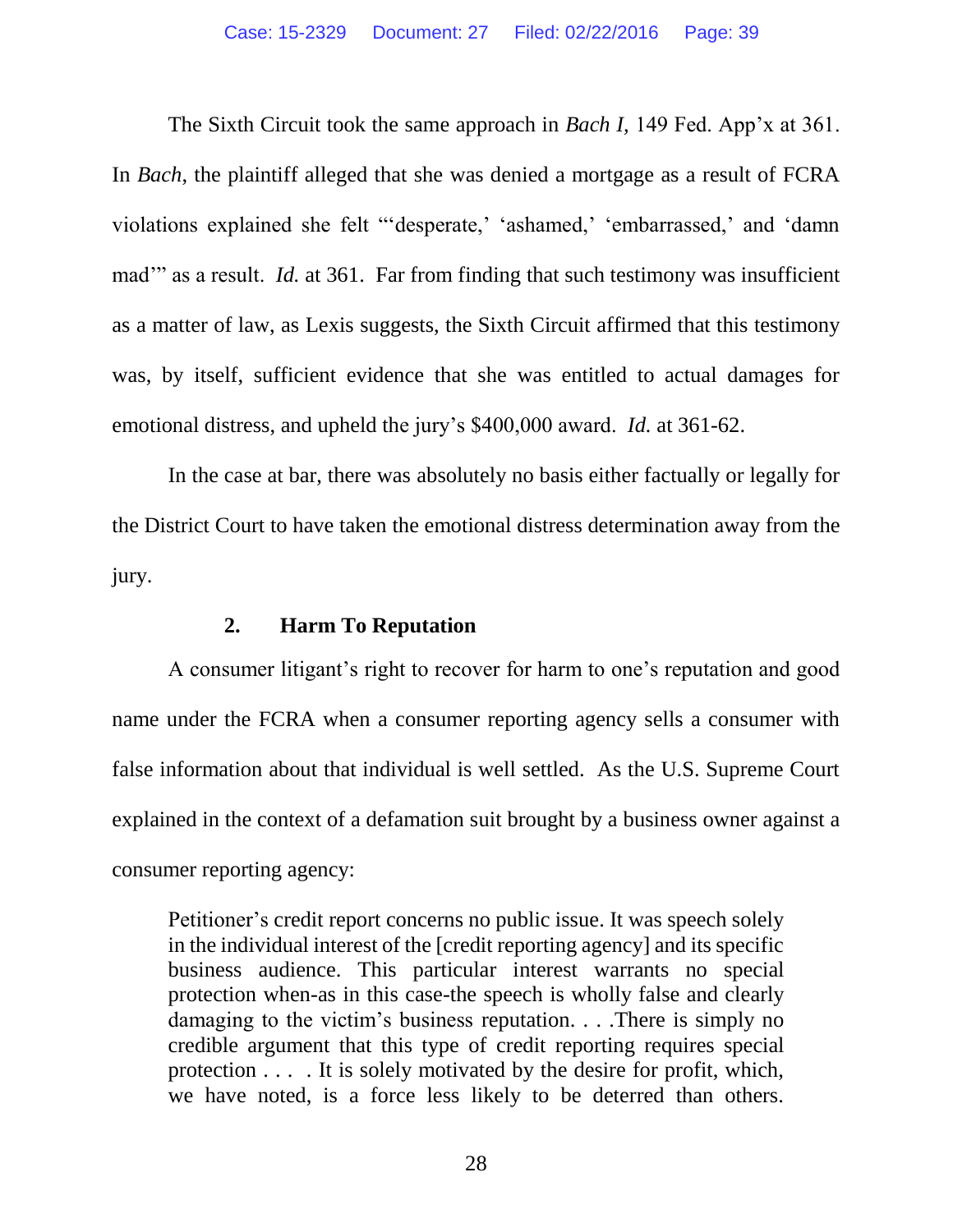Arguably, the reporting here was also more objectively verifiable than speech deserving of greater protection. . . . We conclude that permitting recovery of **presumed and punitive damages** in defamation cases absent a showing of "actual malice" does not violate the First Amendment when the defamatory statements do not involve matters of public concern. Accordingly, we affirm.

*Dun & Bradstreet, Inc. v. Greenmoss Builders, Inc.*, 472 U.S. 749, 761-63 (1985) (citations omitted) (emphasis added).

Consistent with the Supreme Court's holding in *Dun & Bradstreet*, courts have regularly affirmed that a consumer may recover for harm to his or her credit reputation and good name as part of a claim for "actual damages" under the FCRA. *See Dalton v. Capital Associated Industries, Inc.*, 257 F.3d 409, 418-419 (4th Cir. 2001) ("[Plaintiff] alleges that he suffered . . . loss of reputation as a result of the false report. Damages for such injuries are recoverable under FCRA."); *Fischl v. General Motors Acceptance Corp.*, 708 F.2d 143, 151 (5th Cir. 1983) ("Even where no pecuniary or out-of-pocket loss has been shown, the FCRA permits recovery for . . . injury to one's reputation . . ."); *Anderson v. United Finance Co.*, 666 F.2d 1274, 1277 (9th Cir. 1982) (reputational harm included in actual damages).

The holdings of the numerous circuit courts cited above further verifies the specific intentions of Congress in passing the FCRA:

[T]he trend toward computerization of billings and the establishment of all sorts of computerized data banks, the individual is in great danger of having his life and character reduced to impersonal "blips" and keypunch holes in a stolid and unthinking machine **which can literally ruin his reputation** without cause, and make him **unemployable** or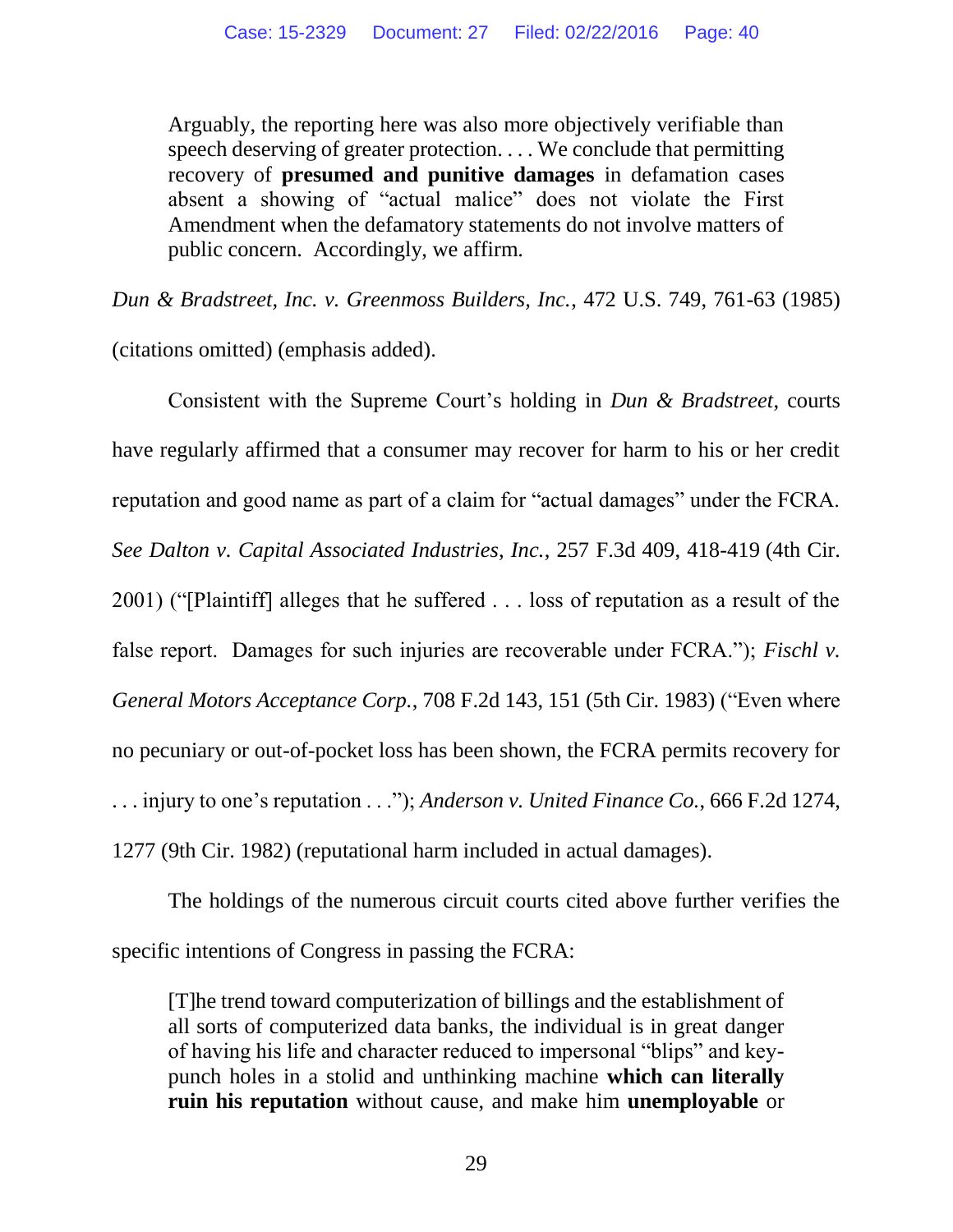uninsurable, as well as deny him the opportunity to obtain a mortgage to buy a home. We are not nearly as much concerned over the possible mistaken turn-down of a consumer for a luxury item as we are over the possible **destruction of his good name** without his knowledge and without reason.

116 Cong. Rec. 36570 (1970) (Representative Sullivan speaking) (emphasis added).

*See also Bryant v. TRW, Inc.,* 689 F.2d 72, 79 (6th Cir. 1982) (In relying on Congressional record above "We have no doubt from this record that plaintiff offered proofs from which the jury could properly have found that defendant's failure in timely fashion to use "reasonable procedures to assure maximum possible accuracy" occasioned damage to plaintiff's name and consequent anguish and humiliation.").

Indeed, the jury instructions in the case, to which Lexis agreed, sets out harm to reputation as a separate category of damages from economic loss and emotional distress:

Under the FCRA, a plaintiff may recover "actual damages," which has a special meaning. "Actual damages" are meant to fairly compensate an aggrieved person, and can consist of one or more of the following:

- **1. Economic Loss.** This type of actual damages may consist of lost wages or benefits or out-of-pocket monetary losses.
- **2. Harm to Reputation.** This type of actual damages consists of harm to the plaintiff's credit rating, credit reputation and/or good name.
- **3. Emotional Distress.** This type of actual damages consists of any humiliation, embarrassment, mental anguish and/or stressrelated suffering experienced by the plaintiff as a result of the defendant's failure to comply with the FCRA.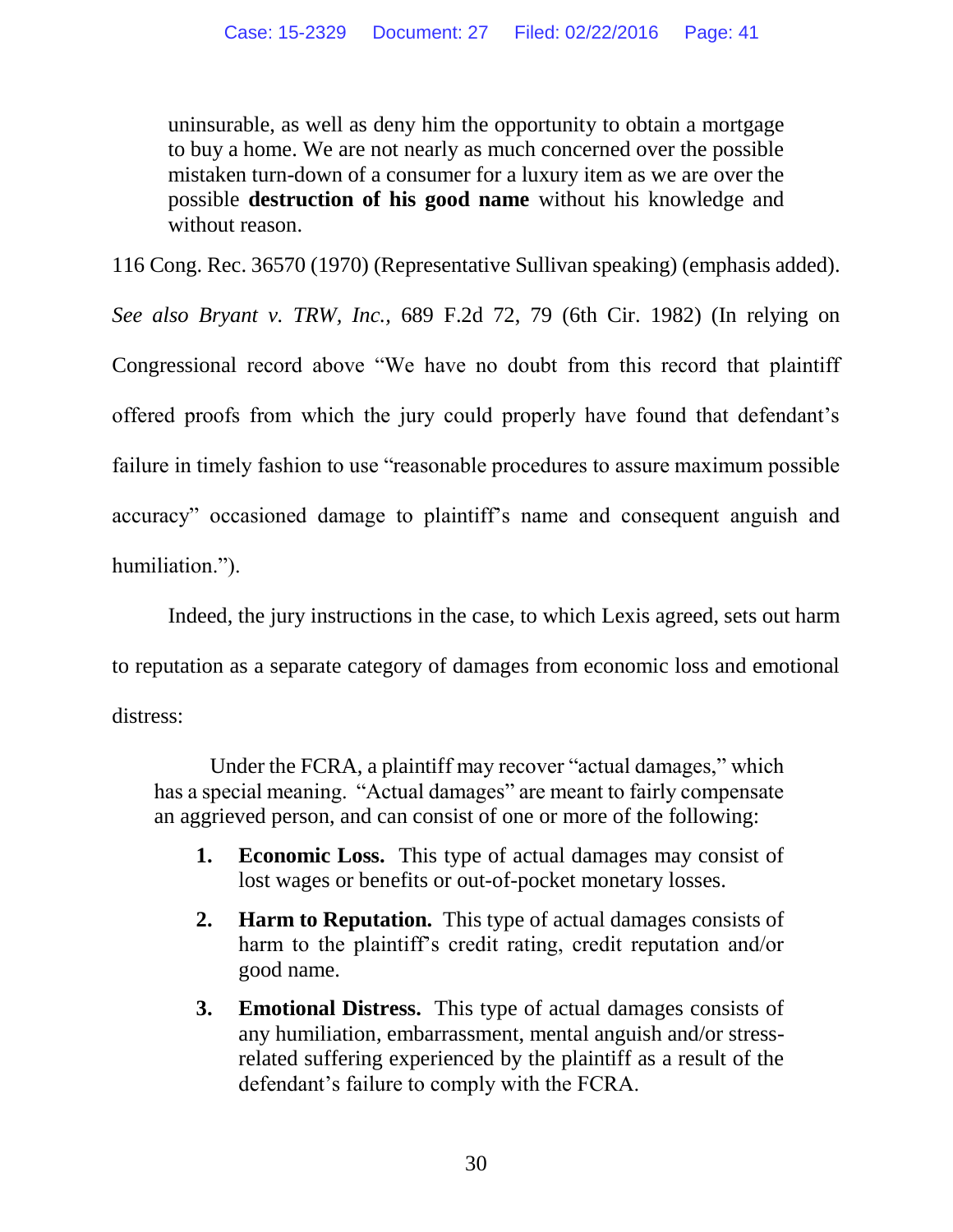Jury Instruction No. 23, RE 37, PageID # 226. Neither of Lexis's oral Rule 50(a) motions during trial addressed the separate category of damages for harm to Plaintiff's reputation as a result of the inaccurate background report. Tr, RE 48, PageID ## 820-23, 875-76. Defendant has thus waived this issue. *Sykes*, 625 F.3d at 304.

Furthermore, even if properly raised, Smith presented sufficient evidence, including extrinsic evidence, of actual damages in the form of harm to reputation to reach a jury on this issue. *See Armstrong v. Shirvell*, 596 Fed. App'x 433, 448 (6th Cir. 2015) (plaintiff's testimony regarding the ways his professional reputation suffered due to defendant's actions was sufficient evidence for the jury to find harm to reputation). He presented evidence that he has no criminal record of any type, but Lexis's report associated him with a repeat felon from Florida and/or Alabama who was convicted for fraud-related crimes. Tr., RE 47, PageID ## 581, 584, 593-97; Trial Ex. 3, App. ## 016-025.

Smith's prospective employer considered the false report, and thus rejected his employment application for a merchandiser job. Tr., RE 47, PageID ## 591-92, 626; Trial Ex. 5, App. # 031. The employer's customers found out and one of them called Smith his "favorite felon" in front of approximately 20 people. Tr., RE 47, PageID ## 604, 607-08. This type of reputational harm was considered defamation per se at common law, and is clearly harmful to one's good name. This evidence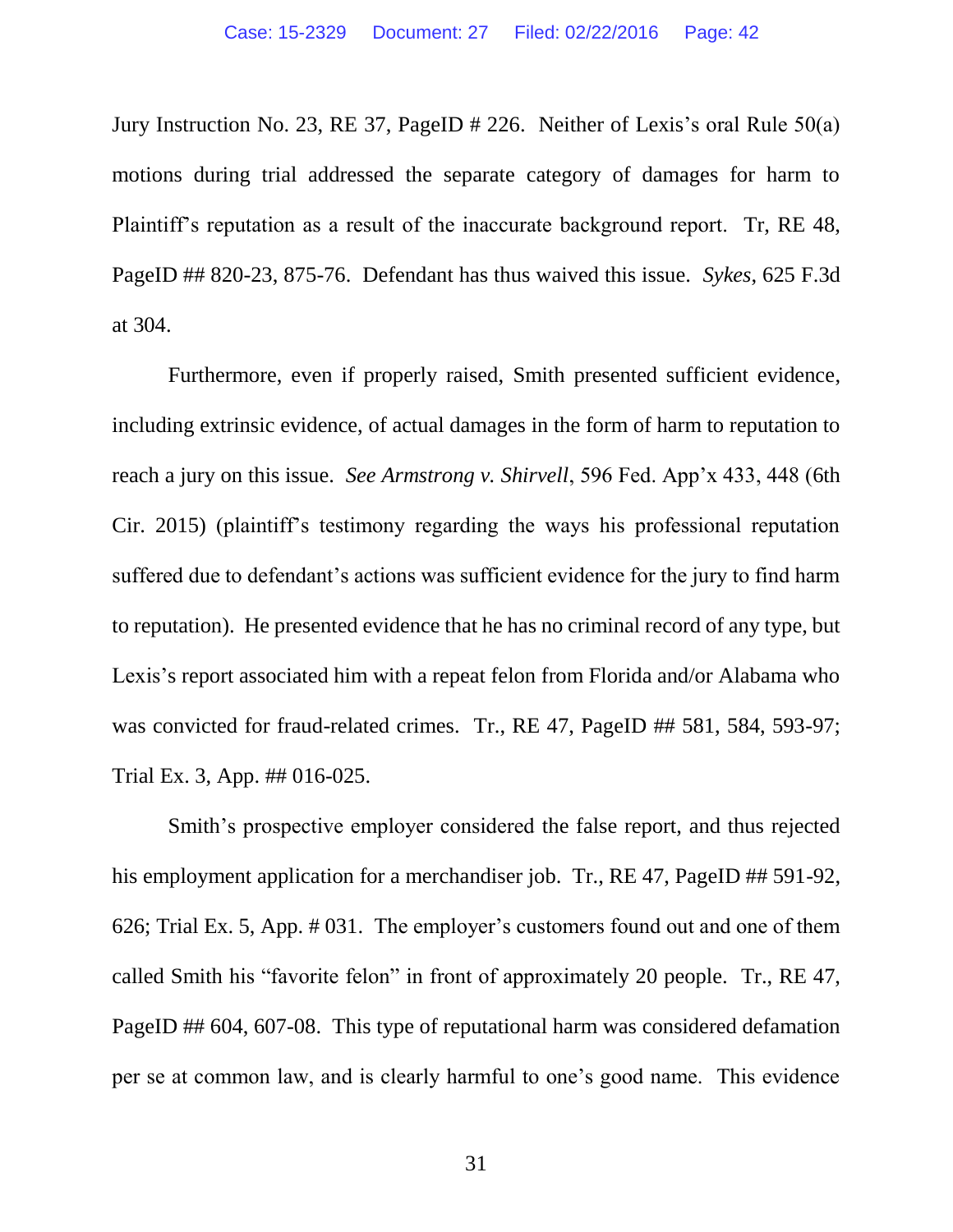alone was enough to submit the case to the jury; and this evidence alone could support a verdict of \$75,000.

#### **D. The Jury's Punitive Damages Award Was Constitutionally Appropriate**

The U.S. Supreme Court has held, there is no mathematical formula or "bright line ratio that a punitive damages award cannot exceed." *State Farm Mut. Auto. Ins. Co. v. Campbell*, 538 U.S. 408, 425 (2003). The Court has provided three "guideposts" in assessing punitive damages: (1) the reasonableness of the punitive damages in relation to the reprehensibility of defendant's actions; (2) the disparity between the punitive damages awarded and the compensatory damages awarded (the "ratio"), and (3) the difference between the punitive damages awarded by the jury and civil penalties authorized in comparative cases. *Id.* at 418 (*citing BMW of North America, Inc. v. Gore*, 517 U.S. 559, 575 (1996)). 3 Those guideposts, when properly applied to the case at bar, result in the conclusion that the punitive damages verdict was constitutionally appropriate.

 $\overline{a}$ 

<sup>3</sup> It is worth noting that in its history, the High Court has overturned only two punitive damages verdicts because of their size – *Gore* and *State Farm*, *supra*. *See Saunders v. Equifax Info. Servs., LLC*, 469 F. Supp. 2d 343, 349 n.7 (E.D. Va. 2007). Those cases are very different from the case at bar, as discussed below, with punitive damages more than 140 times the compensatory damages awards. Neither the U.S. Supreme Court nor Congress via legislation has ever limited punitive damages under the FCRA.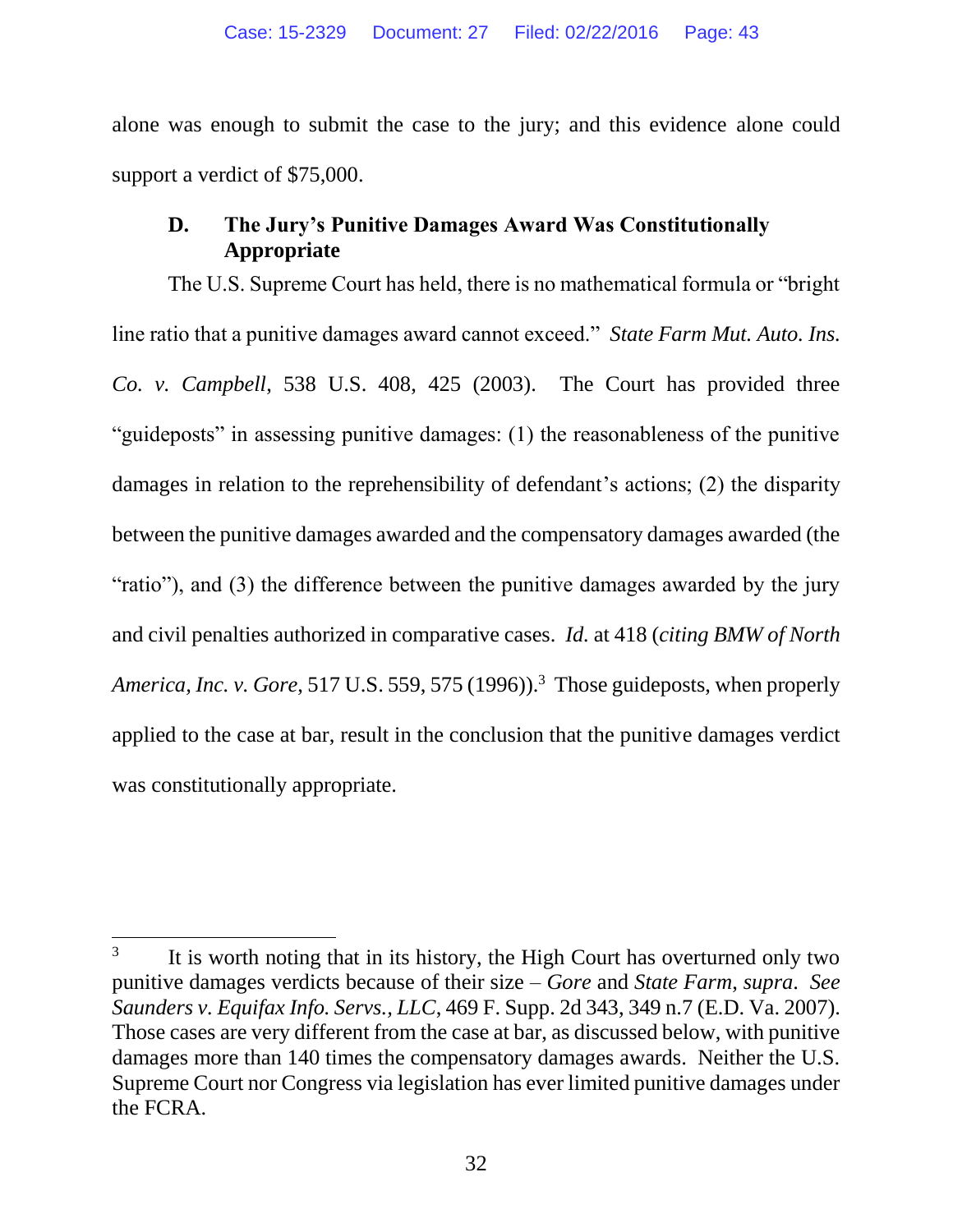#### **1. The Punitive Damages Verdict Here Is Reasonably Related To The Reprehensibility Of Defendant's Conduct**

As far as fair credit reporting cases are concerned, Lexis's conduct here was highly reprehensible. Lexis has been on notice from multiple federal courts and agency of its unambiguous responsibility under FCRA section 1681e(b) to assure the maximum possible accuracy of records it reports, including the use of maximum available personal identifying information. *See Bryant*, 689 F.2d at 78*; Dalton*, 257 F.3d at 415; *Philbin*, 101 F.3d at 963-66; *Guimond*, 45 F.3d at 1332-34; *Fed. Trade Comm'n v. TRW, 784 F. Supp. at 362-63. The case law makes clear that there is a* "dramatic" difference between mere "accuracy" and "maximum possible accuracy," and that there are "inherent dangers in including any information in a credit report that the credit reporting agency cannot confirm is related to a particular consumer." *Cortez*, 617 F.3d at 709-710.

Lexis has also had warning in the form of at least hundreds of disputes from consumers asserting that it misreported another person's crimes on the consumer's employment background report, and multiple lawsuits by consumers making claims identical to Smith's: that Lexis misattributed a criminal record belonging to a different person on their consumer report sold to a third party, because it failed to use all available personal identifying information. Trial Exs. 10-13, App. ## 046- 071; Tr., RE 48, PageID ## 764-69, 868-71.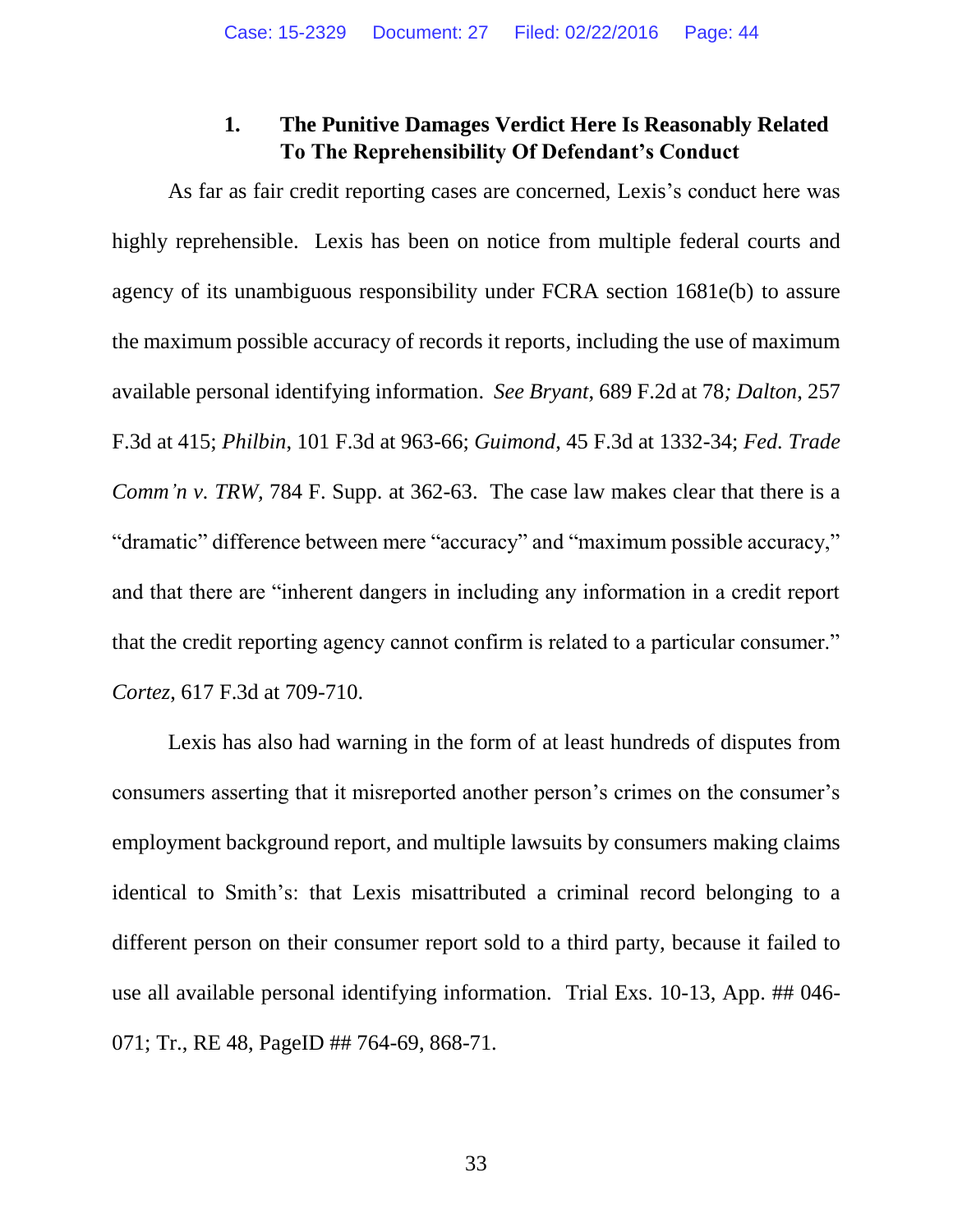Lexis's conduct clearly demonstrates that it does not take any of these warnings seriously. Lexis knows that complete public records include additional information such as full middle names and social security numbers, which it regularly obtains from other CRAs like Equifax. Tr., RE 48, PageID ## 747, 759- 62. But as a matter of policy and practice, Lexis never requires employers to provide the middle name of consumers who are the subject of a background check, and fails to obtain the complete records of criminal records which contain more identifying information, and never uses social security numbers to search for records in its criminal records databases even though social security numbers are sometimes available. Tr., RE 48, PageID ## 739-42, 754-55, 806-09. Further, Lexis has no special accuracy-assuring procedures for consumers with very common names. *Id.* at 748, 754, 769-70.

Here, in keeping with these policies, Lexis failed to obtain the record from the Florida Department of Law Enforcement containing the true criminal defendant's full name and last four digits of his social security number, which were available on the public record completely different from Plaintiff's. *Id.* at. PageID ## 740-49; Trial Ex. 8, App. ## 037-040. Lexis failed to require Smith's employer to supply his full middle name in order to provide a consumer report, and did not use Smith's social security number to search its database. Tr., RE 48, PageID ## 7490-54, 805- 07. Smith's injuries were, in the words of the District Court, "easily preventable,"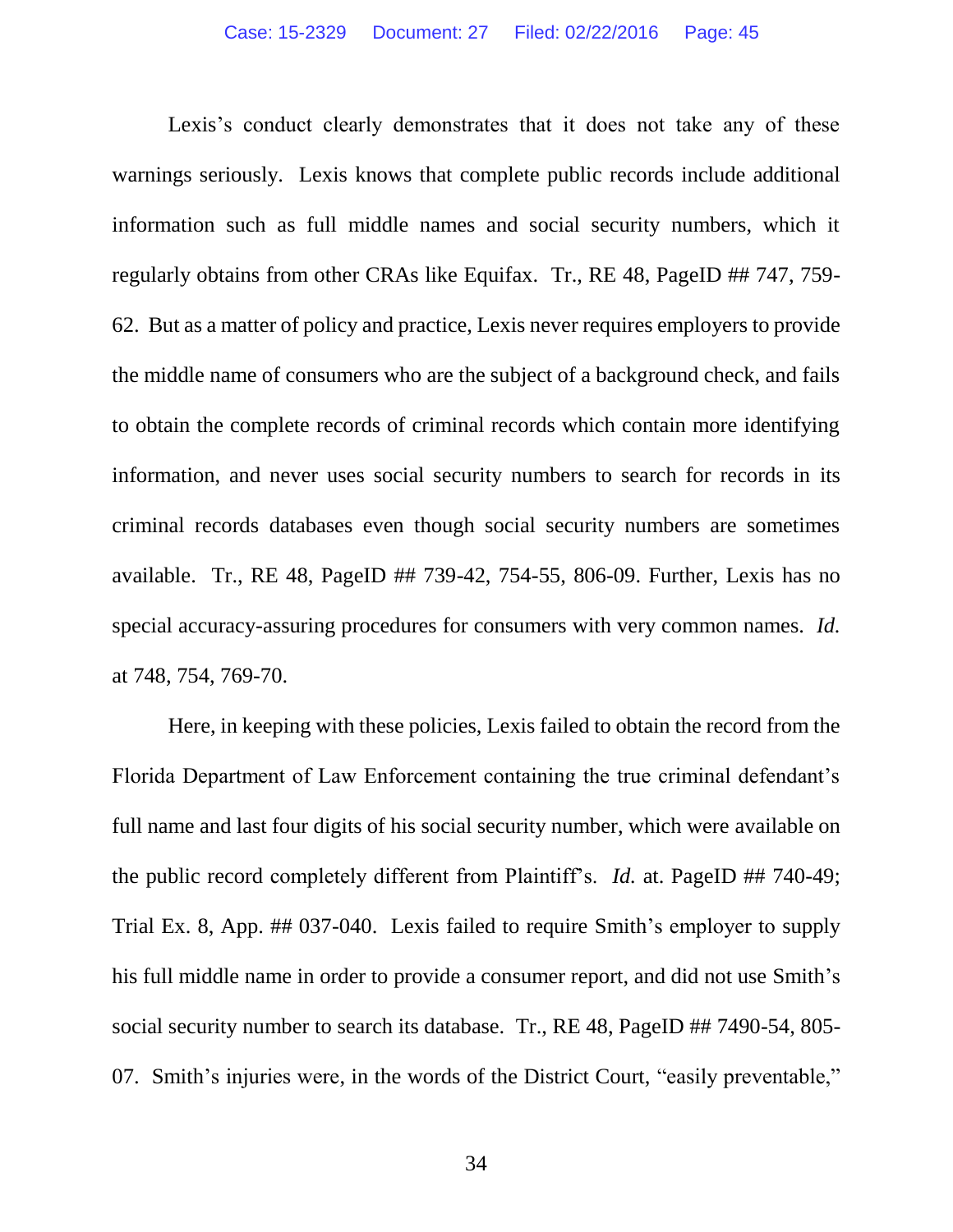yet Lexis did nothing to address these known deficiencies. Order on Rule 50(a), RE 54, PageID # 1035.

Lexis's conduct satisfies the U.S. Supreme Court's "reprehensibility" standard, and the \$300,000 punitive damages award is certainly reasonable in that light. If this punishment, miniscule in comparison to the worth of Lexis's parent company, is considered unreasonable in relation to Lexis's reprehensible conduct, then it is difficult to imagine what consumer reporting agency conduct is reprehensible. It would also be scary to imagine, without proper punishment, what false criminal information Lexis would sell about people in order to minimize the costs of its statutory duty to assure the maximum possibly accuracy of its reports.

The circumstances of *State Farm*, a bad faith insurance claim matter stemming from a fatal car accident, led the Court to discuss five factors as to "reprehensibility" (the first guidepost) that are not always a meaningful match to FCRA consumer cases. *See Saunders v. Equifax Info. Servs., LLC*, 469 F. Supp. 2d at 351 (discussing *State Farm* in FCRA punitive damages case, refusing to remit 80:1 ratio of punitive to compensatory damages, and explaining why reprehensibility factors are not a good guide for FCRA cases), *aff'd* 526 F.3d 142 (4th Cir. 2008).<sup>4</sup>

 $\overline{a}$ 

<sup>&</sup>lt;sup>4</sup> The *State Farm* considerations for reprehensibility were: (1) whether the harm caused was physical as opposed to economic; (2) whether the conduct showed an indifference to or a reckless disregard of the health and/or safety of others; (3) whether the target of the conduct had financial vulnerability; (4) whether the conduct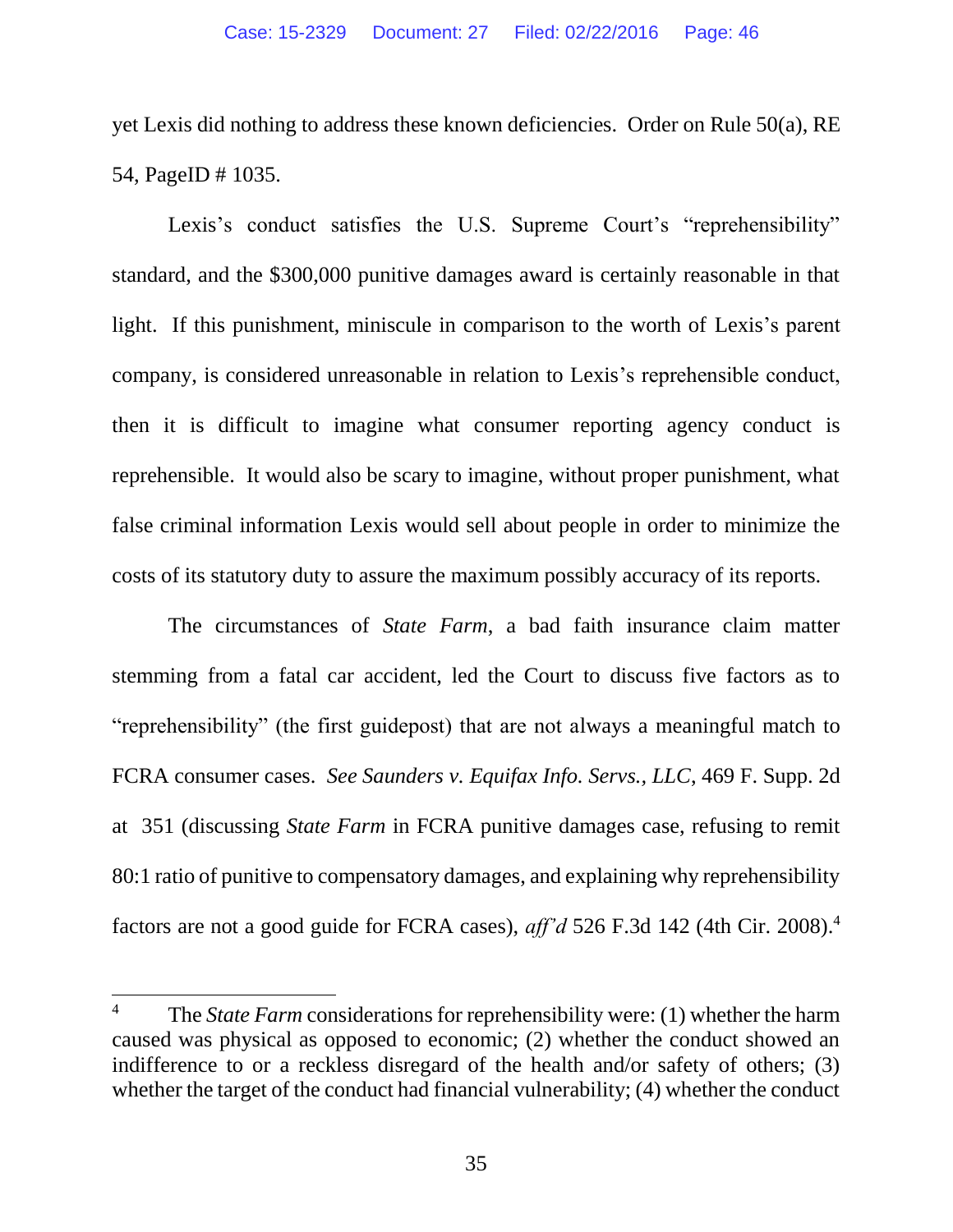Specifically, the first two of the *State Farm* reprehensibility factors should be given less weight in consumer actions since FCRA actions will never involve physical injury of the type in *State Farm*. *Id*. *See also Kemp v. American Telephone & Telegraph Co.*, 393 F.3d 1354, 1363 (11th Cir. 2004) (upholding district court's finding that first two factors of *State Farm* reprehensibility analysis did not apply to consumer overcharging case).

Additionally, the final factor can also be discounted since malice is not necessary in FCRA cases to recover punitive damages. *See Saunders*, 469 F. Supp. 2d at 351. *See also Cushman v. Trans Union Corp.*, 115 F.3d 220, 227 (3d Cir. 1997); *Stevenson v. TRW, Inc.*, 987 F.2d 288, 294 (5th Cir. 1993); *Dalton v. Capital Associated Indus., Inc.*, 257 F.3d 409, 418 (4th Cir. 2001); *Cousin v. Trans Union Corp.*, 246 F.3d 359, 372 (5th Cir. 2001) ("Malice or evil motive need not be established for a punitive damages award [in FCRA cases], but the violation must have been willful") (citation omitted).

Moreover, the U.S. Supreme Court stated that the reprehensibility considerations are not a mandatory checklist that must be satisfied in full, but that the absence of all five factors renders a punitive damages award "suspect," although

 $\overline{a}$ 

was an isolated incident or repetitious; and (5) whether the harm resulted from intentional malice, trickery, deceit or a mere accident. *See State Farm*, 538 U.S. at 418.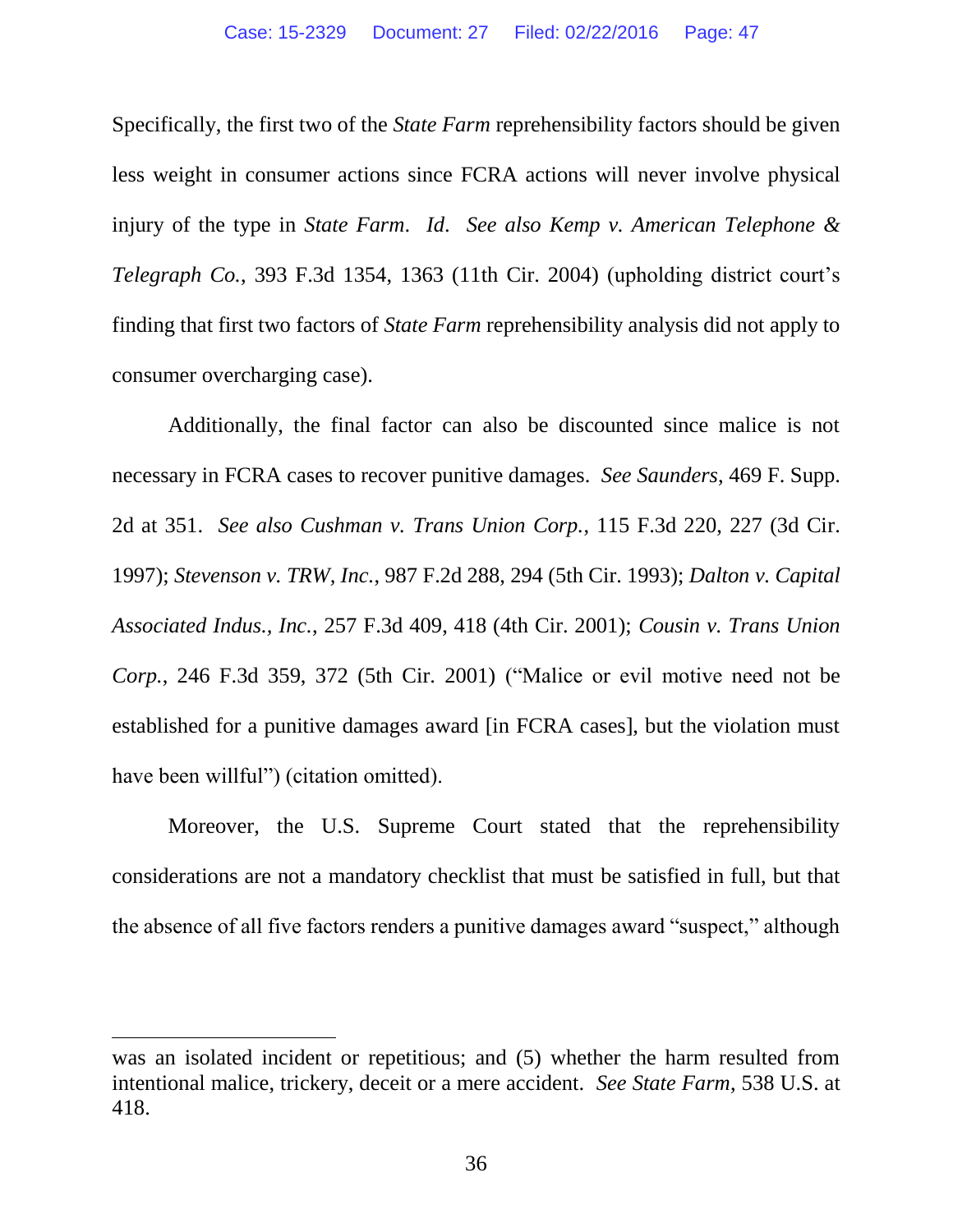not necessarily unconstitutional. *State Farm*, 538 U.S. at 418. Nevertheless, the evidence of record clearly satisfies the factors applicable to the case at bar.

First, the harm here was neither purely "economic" nor "physical"; a major part of the harm was reputational and emotional in nature. Second, this was not a case that involved the "health or safety of others." Third, Smith was "financially vulnerable." Smith's testimony and that of his wife made clear that their precarious financial position relied upon Smith's ability to work. Tr., RE 47, PageID ## 657- 58, 670. Fourth, Lexis suggests that it did not engage in repeated conduct, but rather asserts that situations like Smith's are isolated incidents of inaccurate information, but this claim is belied by the evidence of prior similar disputes and resulting corrections of record. Trial Exs.  $10-13$ , App.  $\#$ # 046-071; Tr., RE 48, PageID  $\#$ # 764-69, 868-71. As discussed above, Lexis's standard practice, affecting thousands of consumer job applicants across the country, is to never require employers to provide a middle name in order to purchase a background check, never use middle name information obtained from Equifax in order to resolve discrepancies in information, never to use social security numbers to search its database of criminal records, and to eschew the complete public records, such as those from the Florida Department of Law Enforcement, in favor of cheaper, incomplete records. In sum, the reprehensibility guidepost is satisfied.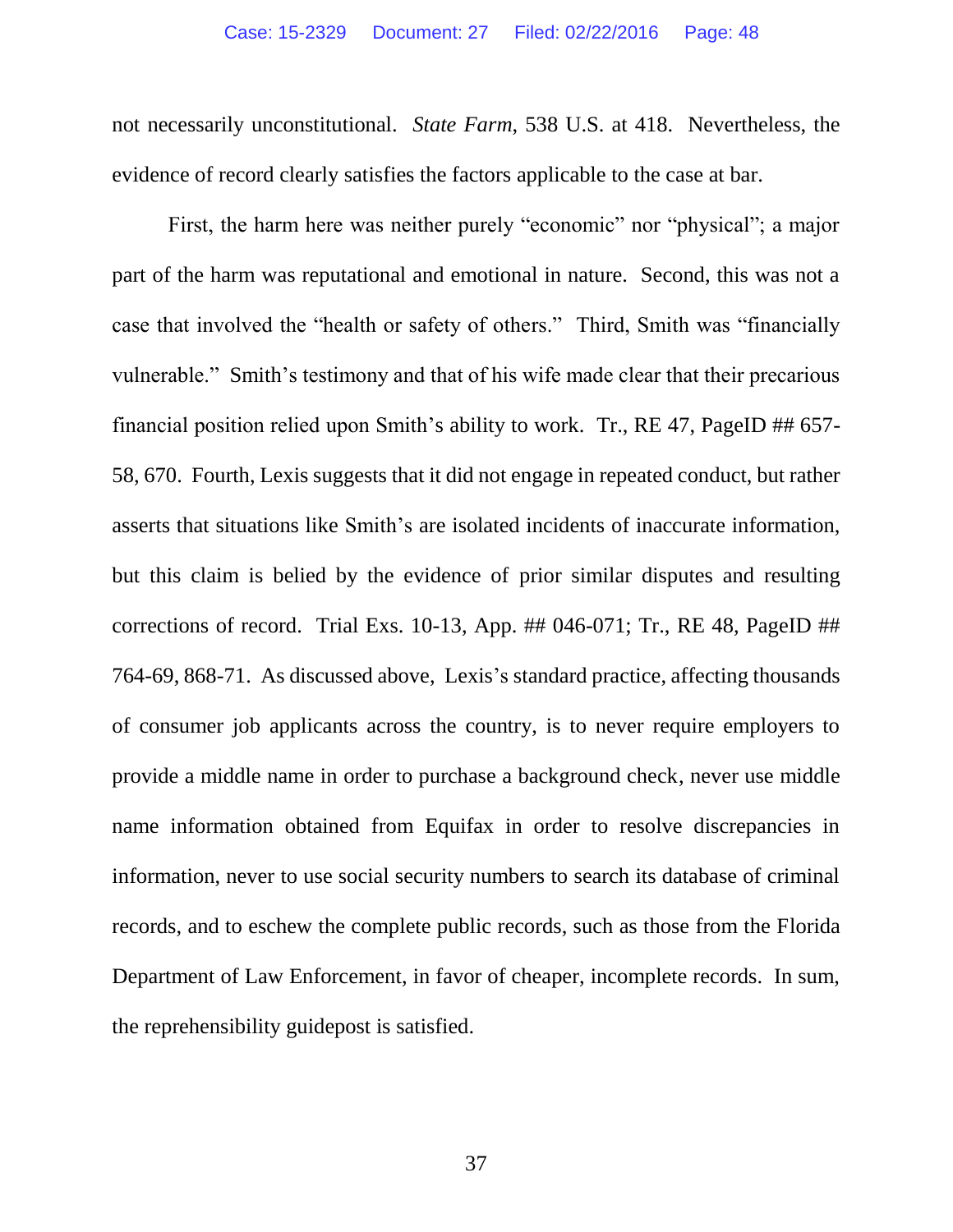#### **2. The Ratio Here Was Constitutionally Appropriate**

The 4:1 ratio between punitive and actual damages awarded by the jury here is constitutionally appropriate. Multiple cases decided after *Gore* have upheld ratios much greater than 4:1. Indeed, the Fourth Circuit upheld a punitive-compensatory damage ratio of 80:1 in a comprehensive and well-reasoned decision in an FCRA case, following defendant's motion for a constitutional reduction, just like Lexis's present motion here. *See Saunders v. Equifax Information Services, LLC*, 526 F.3d 142 (4th Cir. 2008). But that is only one example, out of many:

- 125,000:1 ratio proper. *Abner v. Kan. City S. R.R.*, 513 F.3d 154, 165 (5th Cir. 2008) (affirming punitive damages award of \$125,000 accompanying nominal damages of \$1);
- 75:1 ratio proper. *Willow Inn, Inc. v. Public Service Mut. Ins. Co.*, 399 F.3d 224, 233-37 (3d Cir. 2005) (upholding punitive damage award of \$150,000 in insurer's bad faith case involving property damage where compensatory damages were \$2,000).
- 1,500:1 ratio proper. *Stark v. Sandberg, Phoenix & von Gontard, P.C.*, 381 F.3d 793, 802-803 (8th Cir. 2004) (upholding \$6,000,000 arbitration award in FDCPA case of \$4,000 in damages).

By contrast, the only two cases where the U.S. Supreme Court overturned punitive damage awards *because of their size* are materially different. *Gore* had a verdict of \$4,000 in compensatory damages and \$2,000,000 in punitive damages, and *State Farm* had a verdict of \$2.6 million in compensatory damages and \$145 million in punitive damages. Thus the ratios of punitive to compensatory damages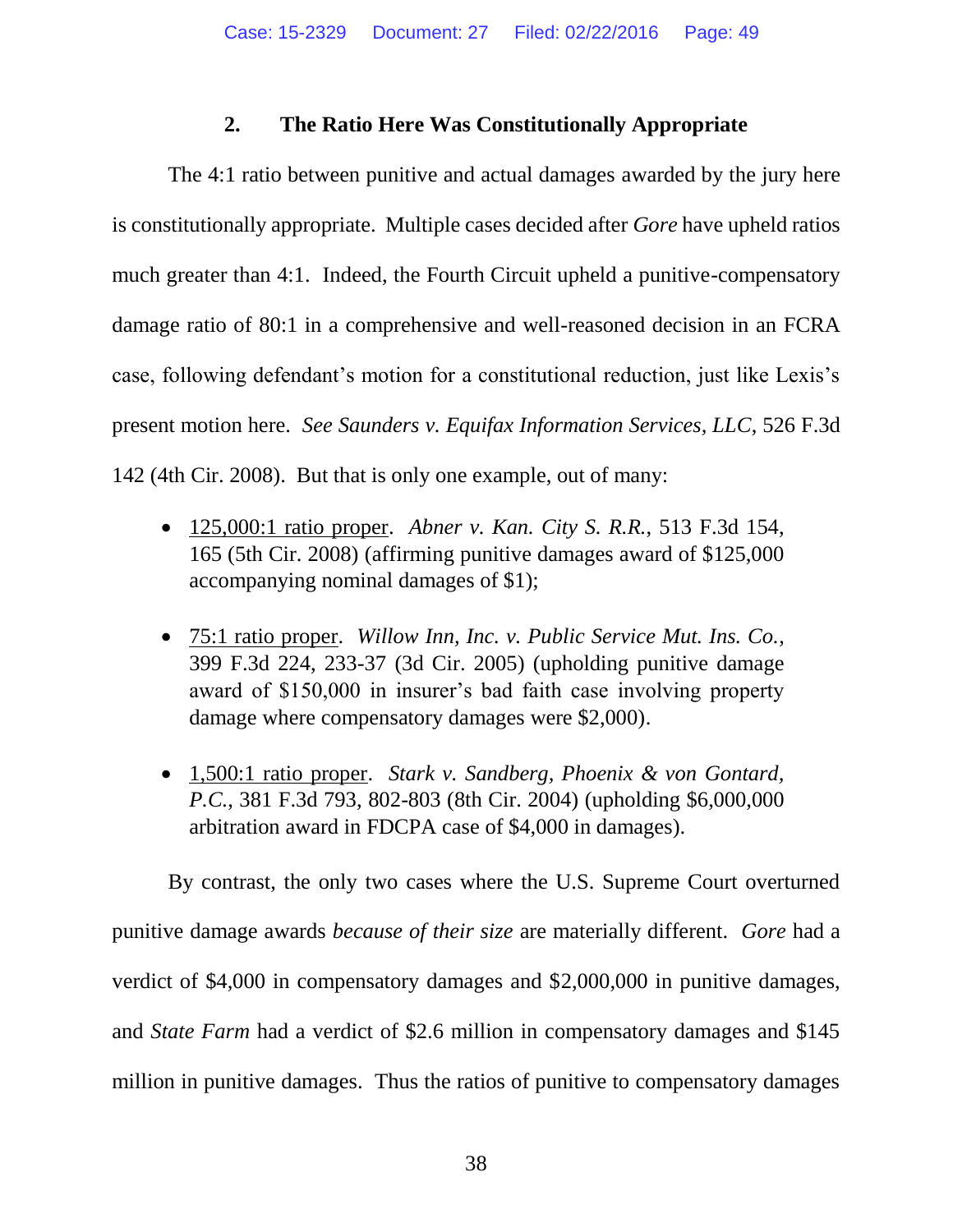in both of those cases, which the U.S. Supreme Court found to be offensive, were 500:1 and 145:1, respectively. *See Saunders* 469 F. Supp. 2d at 349 n. 7. Here, the punitive to compensatory damages ratio is on the low end of the single-digit (less than 10:1) ratio that *State Farm* suggests is appropriate.

Lexis's citation to the Sixth Circuit's reduction of the punitive damages award in *Bach* is unavailing. *Bach v. First Union Nat'l Bank*, 486 F.3d 150 (6th Cir. 2005) (*Bach II*). The *Bach* court dealt with a significantly different situation, where the jury originally award \$400,000 in compensatory damages and over \$2.2 million in punitive damages. Of particular concern to the Sixth Circuit was the fact that the bank's conduct was "blameworthy" but not particularly "reprehensible." *Id.* at 155. Notably, the disputed account at issue had been fraudulently opened by the plaintiff's granddaughter, but the plaintiff had repeatedly refused to file a police report or complete a fraud affidavit. *Bach I*, 149 Fed. App'x at 356-57. The bank's actions were thus based in part upon false information provided by a third party.

By contrast, the jury in this case awarded comparably modest punitive damages of \$300,000 in light of Lexis's wide-reaching conduct, which was not based upon any misinformation by Smith or any third party, unlike the bank's conduct in *Bach*. The *Saunders* court aptly explained that a significant reduction is not well suited for cases where the actual damages are not exceedingly high, such as the \$75,000 compensatory damages award here, which is less than 20% of the

39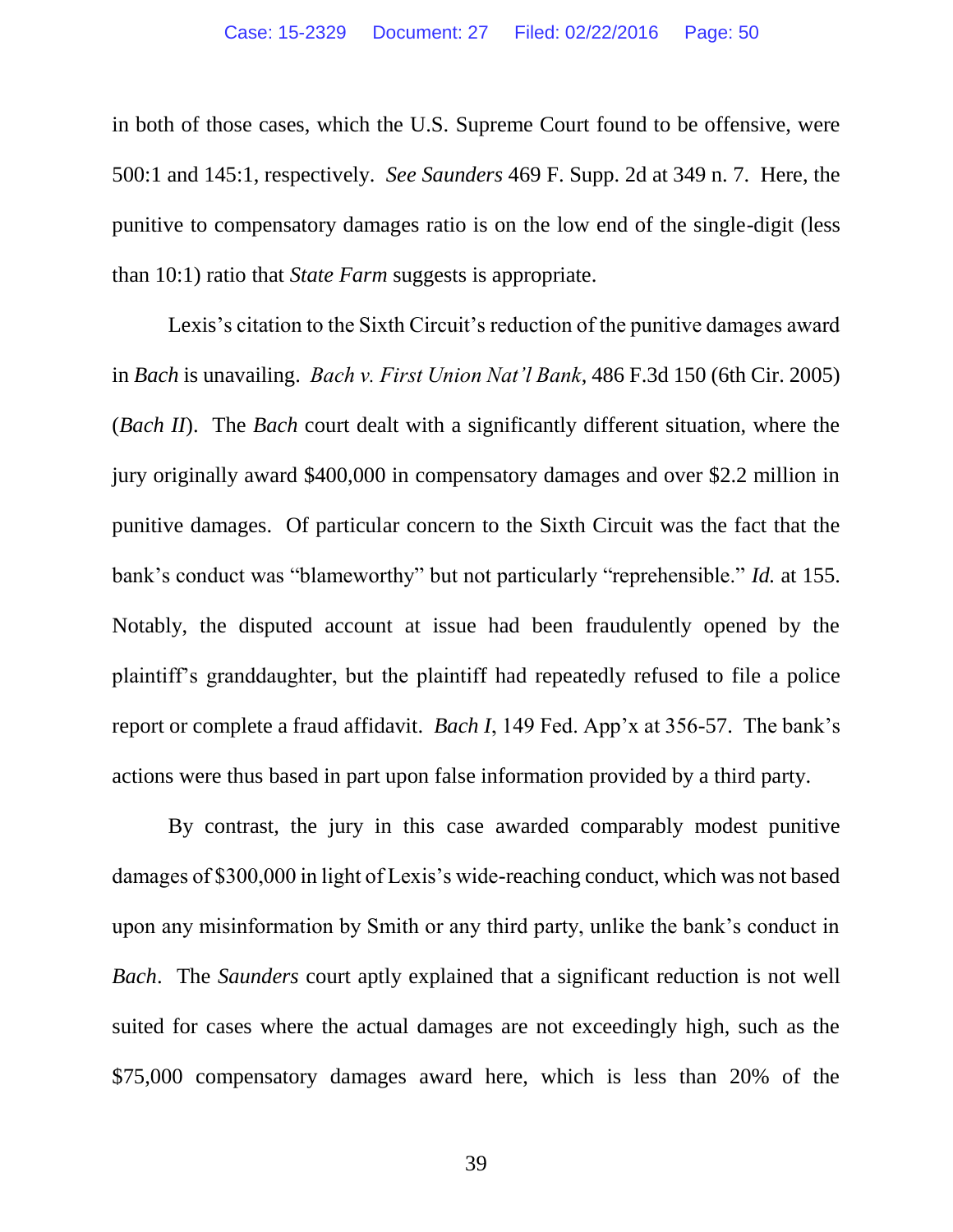compensatory damage award in *Bach*. *See Saunders*, 469 F. Supp. 2d at 353-56 (E.D. Va. 2007) (distinguishing *Bach II*). The jury's punitive damages award here was based upon substantial evidence that Lexis's conduct met the second reprehensibility factor, repeated conduct.

Here, Smith's compensatory damages were only \$75,000, not hundreds of thousands or millions of dollars, and there was non-economic injury that was difficult to determine. As described above, many other courts have found higher punitive damages ratios are acceptable under a constitutional analysis where the compensatory damages are lower. In a case with only \$19,000 in compensatory damages, for example, the U.S. Supreme Court upheld a \$2 million punitive damages verdict, a ratio of 105:1. *TXO Prod. Corp. v. Alliance Resources Corp.*, 509 U.S. 443 (1993). A \$75,000 punitive damages award (the size that Lexis seems to suggest) would not be "punitive" at all for a company the size of Lexis, with access to the resources of its parent Symphony Technology Group. Given the size of the compensatory damages award here, the reckless and reprehensible nature of Defendant's conduct, the fact that this is a consumer protection case under a remedial statute such as the FCRA, and Lexis's resources, the 4:1 ratio the jury awarded to Smith was appropriate.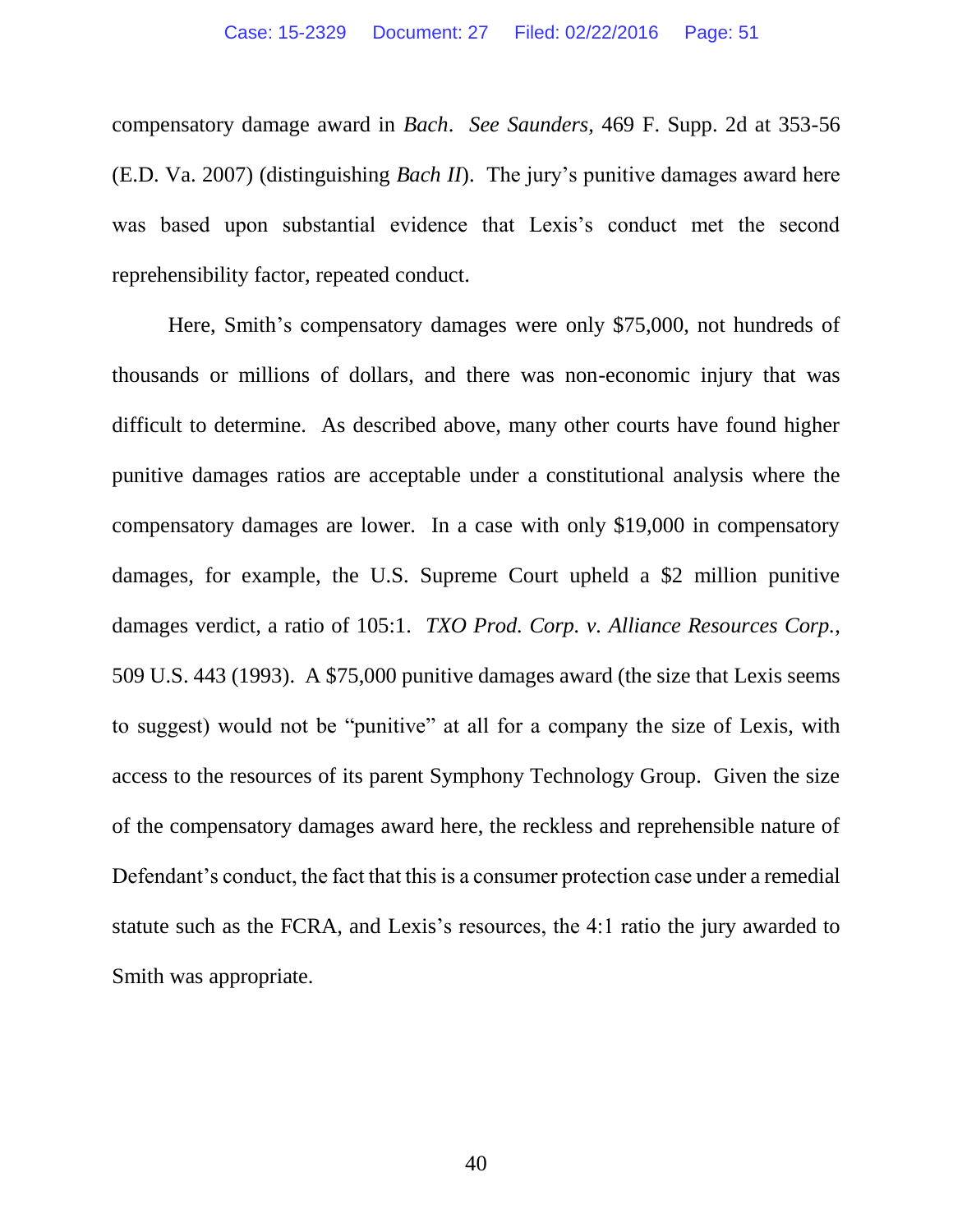#### **E. The District Court Properly Rejected Lexis's Request For A New Trial**

#### **1. Standard of Review**

A post-trial motion for a new trial pursuant to Fed. R. Civ. P. 59(a) "may be granted to all or any of the parties and on all or part of the issues (1) in an action in which there has been a trial by jury, for any of the reasons for which new trials have heretofore been granted in actions at law in the courts of the United States . . . ." Fed. R. Civ. P. 59(a)(1). As the U.S. Supreme Court has warned, however, a court can only grant a new trial in order to correct a "wrong" and when it "clearly appears that the jury ha[s] committed a gross error, or ha[s] acted from improper motives, or ha[s] given damages excessive in relation to the person or the injury . . . ." *Gasperini v. Center for Humanities, Inc.*, 518 U.S. 415, 433 (1996).

The denial of a motion for a new trial is reviewed under the abuse of discretion standard. *Decker v. GE Healthcare Inc.*, 770 F.3d 378, 388 (6th Cir. 2014). The district court's decision may only be reversed if the court of appeals reaches "'a definite and firm conviction that the trial court committed a clear error of judgment." *Barnes v. Owens-Corning Fiberglass Corp*., 201 F.3d 815, 820 (6th Cir. 2000) (quoting *Logan v. Dayton Hudson Corp*., 865 F.2d 789, 790 (6th Cir. 1989)).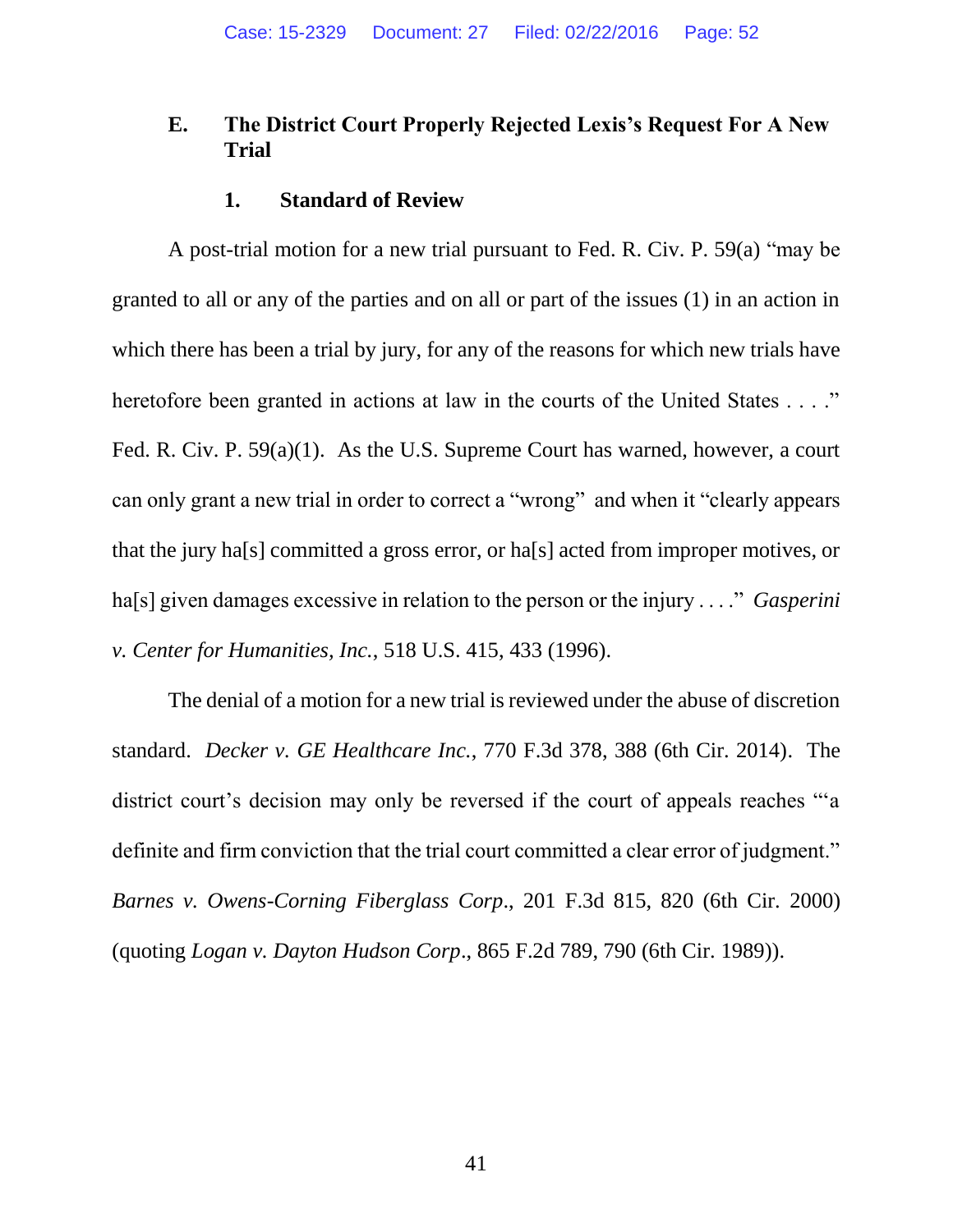#### **2. The District Court's Denial Of Lexis's Request For A New Trial And/Or Remittitur Was Not An Abuse Of Discretion**

Lexis's request for a new trial and/or remittitur of the compensatory damages did not meet the standard for granting a new trial at the trial court level, and does not come close to meeting the heightened standard on appeal. No such gross error, miscarriage of justice, or clear error of judgment occurred in the trial of this matter.

The award was supported by sufficient evidence, as discussed in detail above. *See* section II(C), *supra*. Moreover, recent FCRA verdicts for emotional distress alone (not also for lost wages or harm to reputation as in the case at bar) are consistent with the jury's verdict here. *Bach I*, 149 Fed. App'x at 362-63 (upheld jury award of \$400,000 in compensatory damages for emotional pain and suffering, humiliation, lost credit opportunities and damage to plaintiff's reputation for creditworthiness, remanded punitive damage award of \$2,628,600).<sup>5</sup>

The select cases from the 1980s and 1990s to which Lexis cites are not to the contrary. Decades-old verdicts in other cases provide no basis to overturn the

 $\overline{a}$ 

<sup>5</sup> *See also Sloan v. Equifax Information Services, LLC*, 510 F.3d 495, 504-07 (4th Cir. 2007) (recognizing the stress and worry imparted onto a marriage as a result of inaccurate credit reporting and affirming a joint emotional distress verdict of \$245,000, remitted to \$150,000); *Boris v. Choicepoint Servs., Inc.*, 249 F. Supp. 2d 851, 864-65 (W.D. Ky. 2003) (\$100,000 in actual damages and \$250,000 in punitive damages was held as appropriate under the FCRA); *see Cortez*, 617 F.3d at 720 ("A survey of the other, more recent FCRA cases of emotional distress awards suggests that approved awards more typically range between \$20,000 and \$75,000" for emotional distress alone).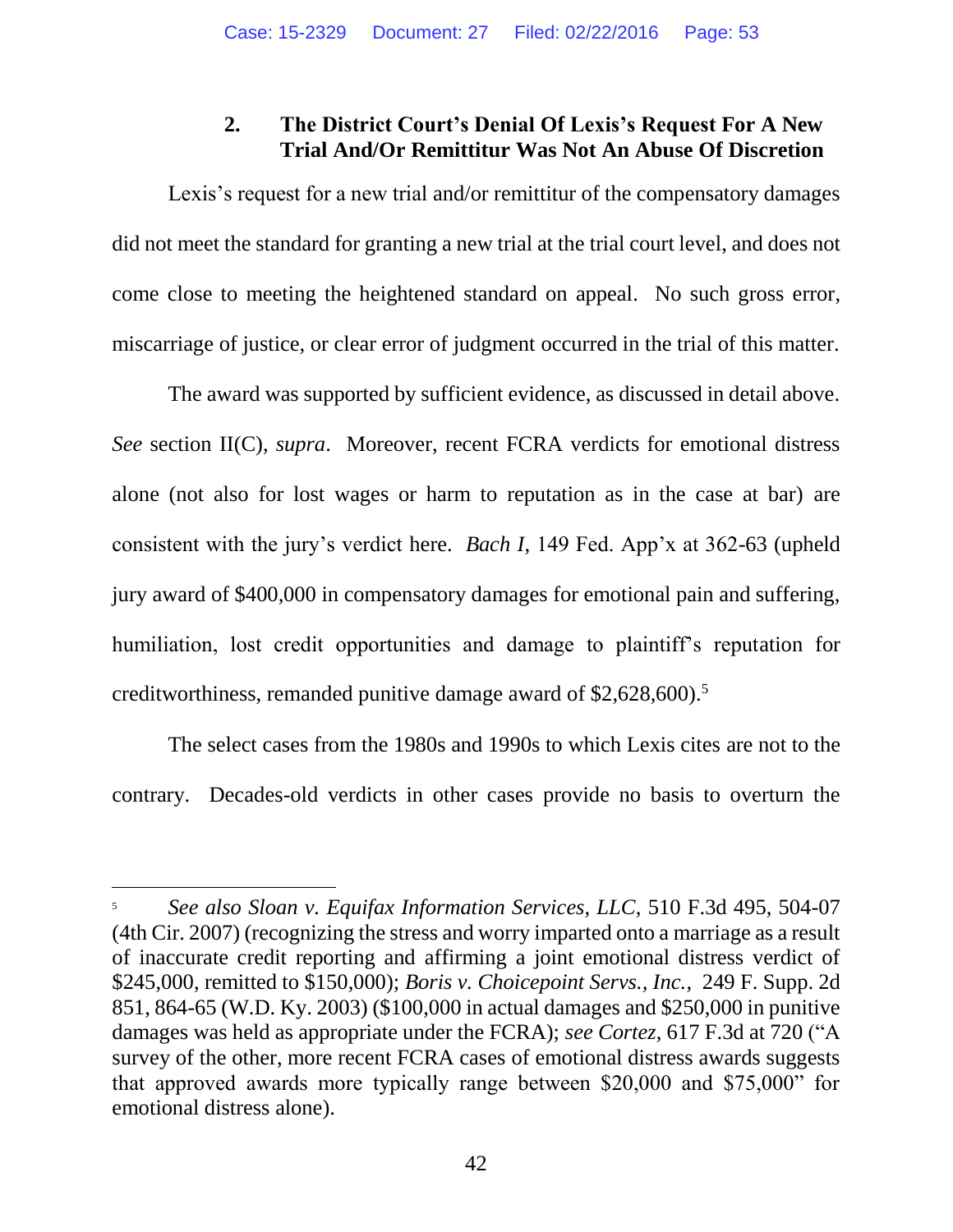District Court's decision not disturb this jury's determination. The jury's actual damages award was supported by the evidence in this case, and in line with more recent FCRA verdicts. The mathematical, week-by-week calculations Lexis offers are irrelevant and unpersuasive. Unliquidated actual damages such as those stemming from emotional distress and harm to reputation are not subject to determination by a fixed formula and are properly left to the jury. *Weaver v. Caldwell Tanks, Inc.*, 190 Fed. App'x 404, 414 (6th Cir. 2006); *see also Champion v. Outlook Nashville, Inc.*, 380 F.3d 893, 906 (6th Cir. 2004) ("Endeavoring to compare awards is difficult and often unfruitful, because the factual circumstances of each case differ so widely and because it places reviewing courts in the position of making awkward assessments of pain and suffering better left to a jury.").

The District Court was well within its discretion to deny Lexis's motion, and its ruling must be upheld.

#### **III. The Jury's \$300,000 Punitive Damages Verdict Did Not Offend The U.S. Constitution, And The District Court Erred In Reducing It**

The jury's \$300,000 punitive damages verdict here was not unconstitutionally excessive. A *de novo* review should lead to a reinstatement of the jury's verdict.<sup>6</sup>

 $\overline{a}$ 

 $\epsilon$  A district court's decision on the constitutionality of a jury's punitive damages award is reviewed *de novo*. *Bach II*, 486 F.3d at 153 (citing *Cooper Indus., Inc. v. Leatherman Tool Grp.*, 532 U.S. 424, 436 (2001)).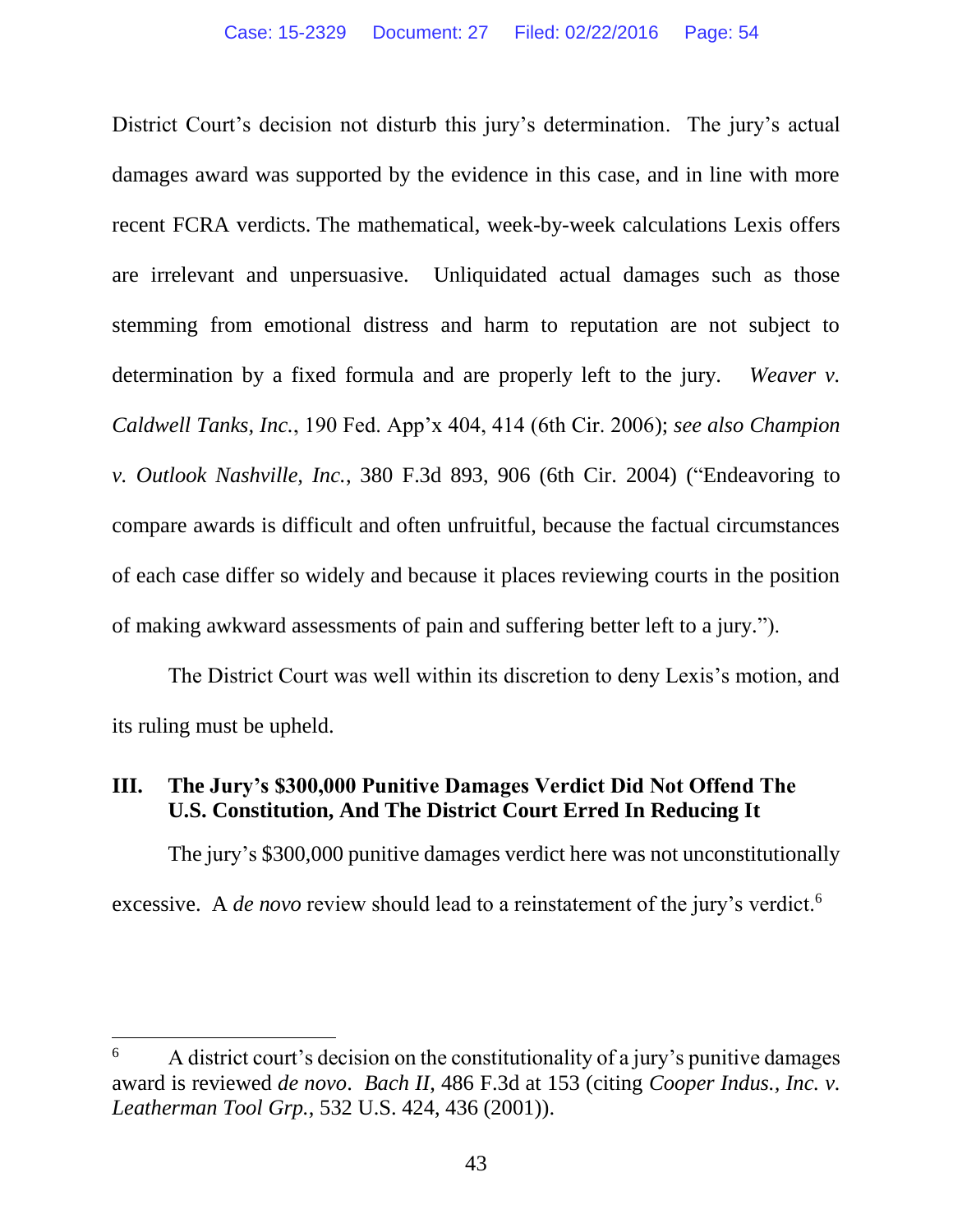The trial court found that a "2:1 ratio" of punitive to compensatory damages was "the outer bounds of what is constitutionally permissible in this case." Order Rule 50(b), RE 70, PageID # 1422. It stated that it was following this Circuit's decision in *Bach II*, 486 F.3d at 156-57. *Id.* at PageID # 1422-23. The trial court concluded that a reduction of punitive damages was appropriate in a case where reprehensibility is "low" and compensatory damages are "substantial." *Id.* at PageID # 1422.

This conclusion was in error. Lexis's reprehensibility here is not low. Moreover, the \$75,000 compensatory damages award is not substantial. As a result, the jury's verdict here is constitutionally sound. *See State Farm*, 538 U.S. at 425 ("a punitive damages award four times greater than compensatory damages" – the jury's ratio here – "might be close to the line of constitutional impropriety.").

#### **A. Lexis's Reprehensibility Here Was Not Low**

The trial court considered the *State Farm* factors and found that only one reprehensibility factor existed in this case – the target of the conduct was financially vulnerable. Order on Rule 50(b), RE 70, PageID # 1419. It is true that Smith was financially vulnerable: even before Smith lost his job as a result of Lexis's inaccurate reporting, the Smith family was living on approximately \$4,000 per month, which was barely enough to pay their bills. Tr., RE 47, PageID ## 657-58, 670.

44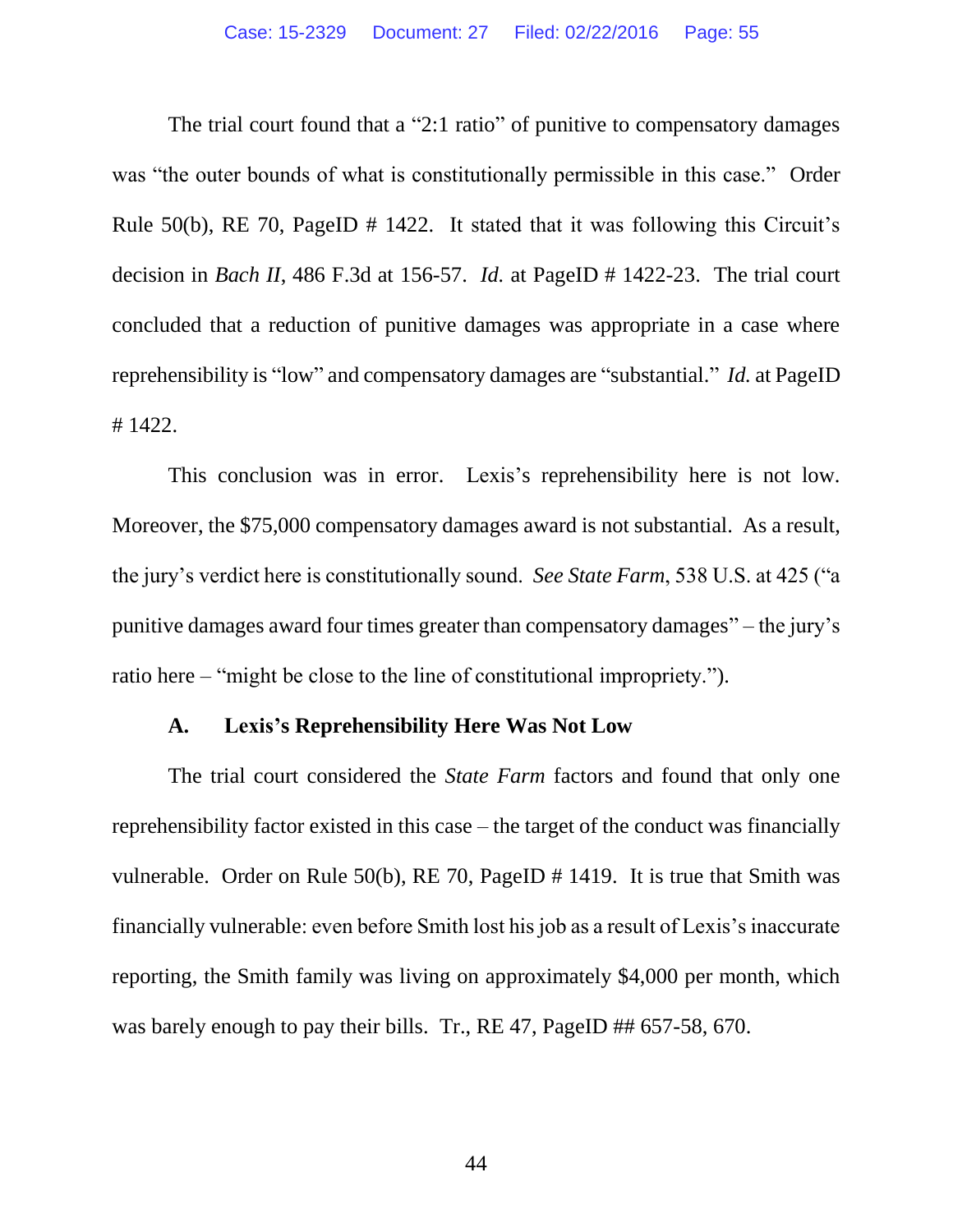A second *State Farm* factor, however, is also satisfied here – "whether the conduct involved repeated actions or was merely the result of an isolated instance." *Bach I*, 149 Fed. App'x at 365. The trial court misapplied this factor because it assumed that Smith had to show the exact same error committed a "widespread scale." Order on Rule 50(b), RE 70, PageID # 1420. The applicable standard does not require evidence that actions occurred on a "widespread scale" but only evidence of "repeated actions" as opposed to conduct which "was merely the result of an isolated instance." *Bach I*, 149 Fed. App'x at 365 (citing *State Farm*).

What happened to Smith was no isolated instance, and there was sufficient evidence of repeat actions. Smith presented evidence that Lexis repeatedly treated other consumers in the same way as Smith, by uniformly failing to require its employer-customers to provide middle names, never using the middles names already available from other sources, and always matching criminal records to consumers using *only* first name, last name and date of birth. *Id.* at PageID ## 740- 49, 753-55, 769-70, 807-09. Given these uniform, consistently repeated procedures, Lexis inevitably misreported records about other consumers as well. Indeed, Smith presented evidence that in a substantial number of cases (nearly eight hundred in only four states), Lexis's own records showed that Lexis *agreed* with the disputing consumer's allegation that criminal record information appearing on the consumer's report was misattributed, *and removed the disputed information*. Trial Exs. 10-13,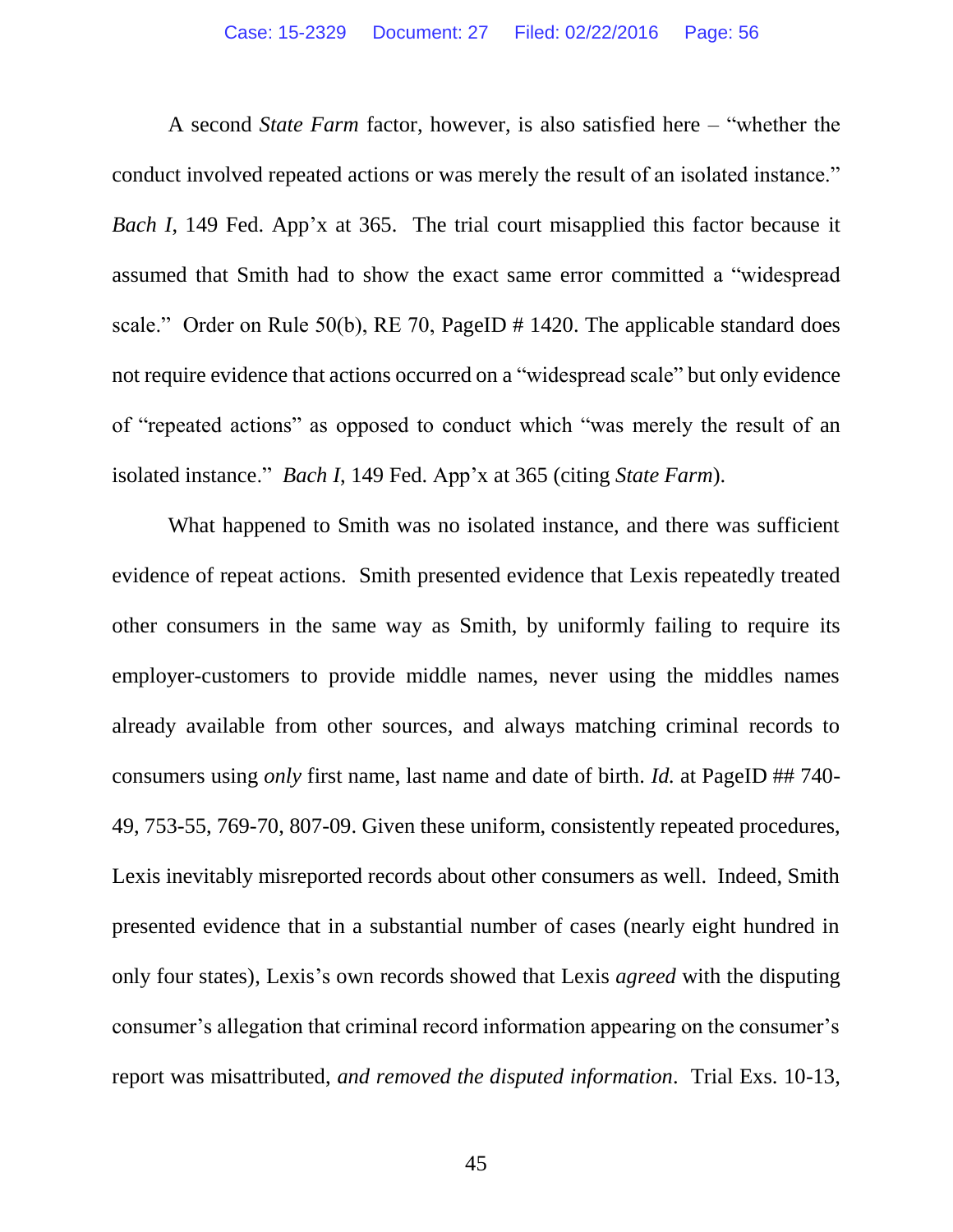App. ## 046-071. Each of these cases is not merely a dispute, which may or may not be meritorious. These cases represent an admission by Lexis that its reporting was inaccurate and *had to be corrected* hundreds of times because it misattributed criminal records on a disputing consumer's report. 7

Moreover, the evaluation of reprehensibility for purposes of reviewing punitive damage awards is not restricted to a formulaic application of the five factors enumerated in *Gore* and *State Farm*. This Circuit has found that those factors are "important," *Bach I*, 149 Fed. App'x at 364, but they are not exclusive. The Supreme Court has never held that no other factor may be considered in assessing reprehensibility, and, indeed, has said that reprehensibility is a "guidepost," not an exclusive test. Indeed, the Court in *Gore* characterized the first guidepost as "circumstances ordinarily associated with" reprehensible behavior. 517 U.S. at 580.

Other Circuit Courts considering FCRA punitive damages awards have assessed reprehensibility less formulaically within the context of those cases. *See Cortez,* 617 F.3d at 723 (reprehensibility exists where CRA ignored the "overwhelming likelihood of liability" and failed to take "the utmost care in ensuring the information's accuracy – at the very least, comparing birth dates when they are

 $\overline{a}$ 

For purposes of FCRA section 1681e(b), the category of missing personal information that caused Lexis to misattribute the information is irrelevant, in light of the plain "maximum possible accuracy" language of the statute and the longstanding administrative admonishment to use maximum personal identifying information in matching. *Fed. Trade Comm'n v. TRW,* 784 F. Supp. at 362-63.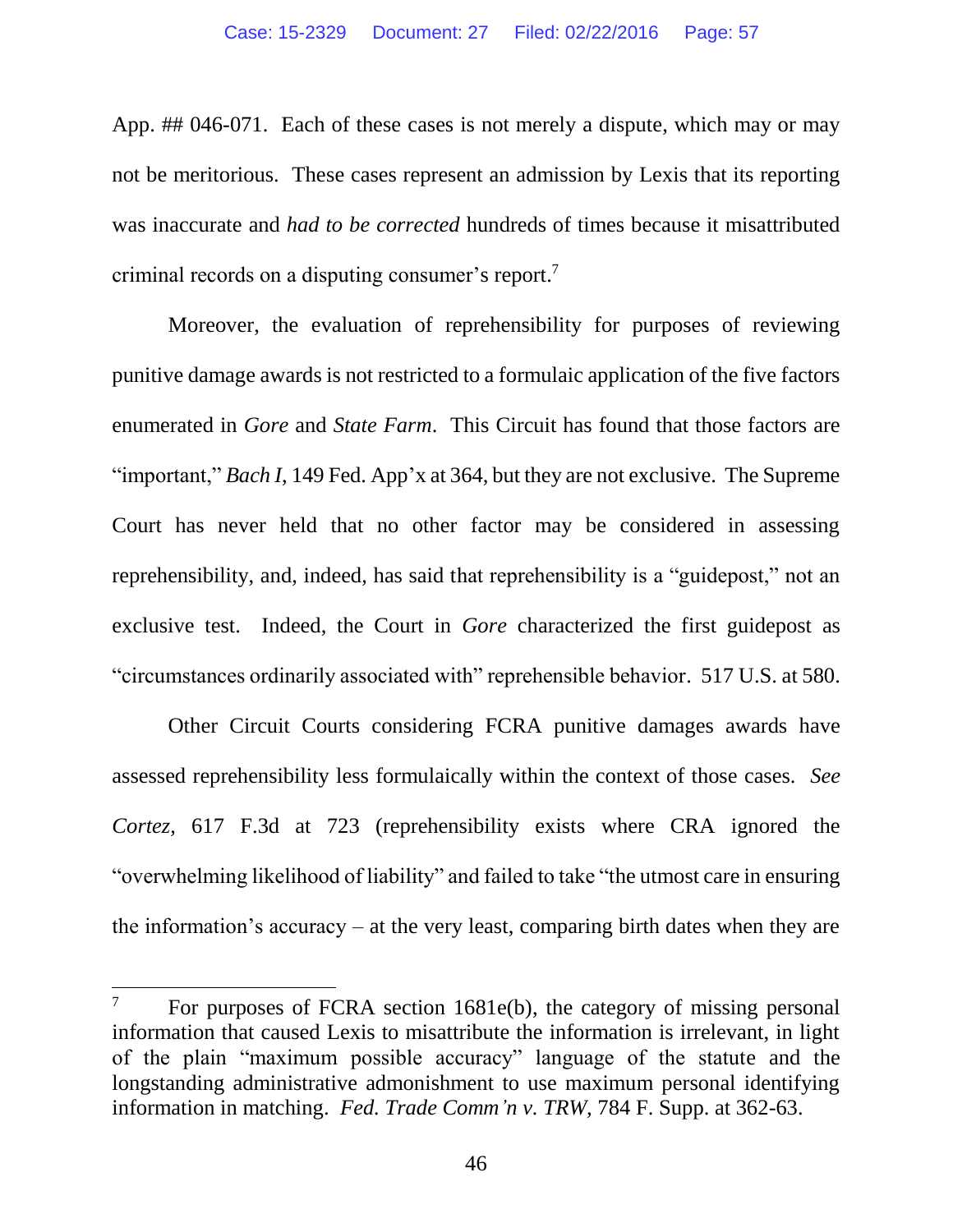available. . .") (citing and partially quoting *State Farm*, 538 U.S. at 419); *Saunders*, 526 F.3d at 153 (reprehensibility exists even if conduct is "not extraordinarily blameworthy" and even "a single factor" under *State Farm* "can provide justification for a substantial award of punitive damages.") (citing *Bach II*, 486 F.3d at 154, 157 and \$400,000 award as substantial).

In this context, this Court may find that Lexis's reprehensibility in the case at bar is higher than that of the defendant in *Bach*. In *Bach*, the bank defendant was a victim of credit fraud apparently at the hands of the plaintiff's granddaughter. *Bach I*, 149 Fed. App'x at 356-57. The plaintiff refused to press charges or to complete a fraud affidavit. *Id.* The bank lost over \$25,000 in one credit account, and reported that obligation as the grandmother's. *Id.*

By contrast, Smith here did not refuse to assist Lexis is correcting the problem. And Lexis did not lose anything and was not defrauded by any member of Smith family or by any third party. Lexis simply made a decision to cut certain corners in its data gathering and data matching procedures that made it easier for it to sell reports quickly to its clients. It made decisions that sacrificed accuracy for costsavings, not merely with respect to reporting credit obligations, but in reporting highly offensive criminal history of job applicants to their potential employers.

Lexis's conduct here, when viewed in this context, is far more reprehensible than the bank's conduct in *Bach.* Lexis traffics in the reputations of ordinary people,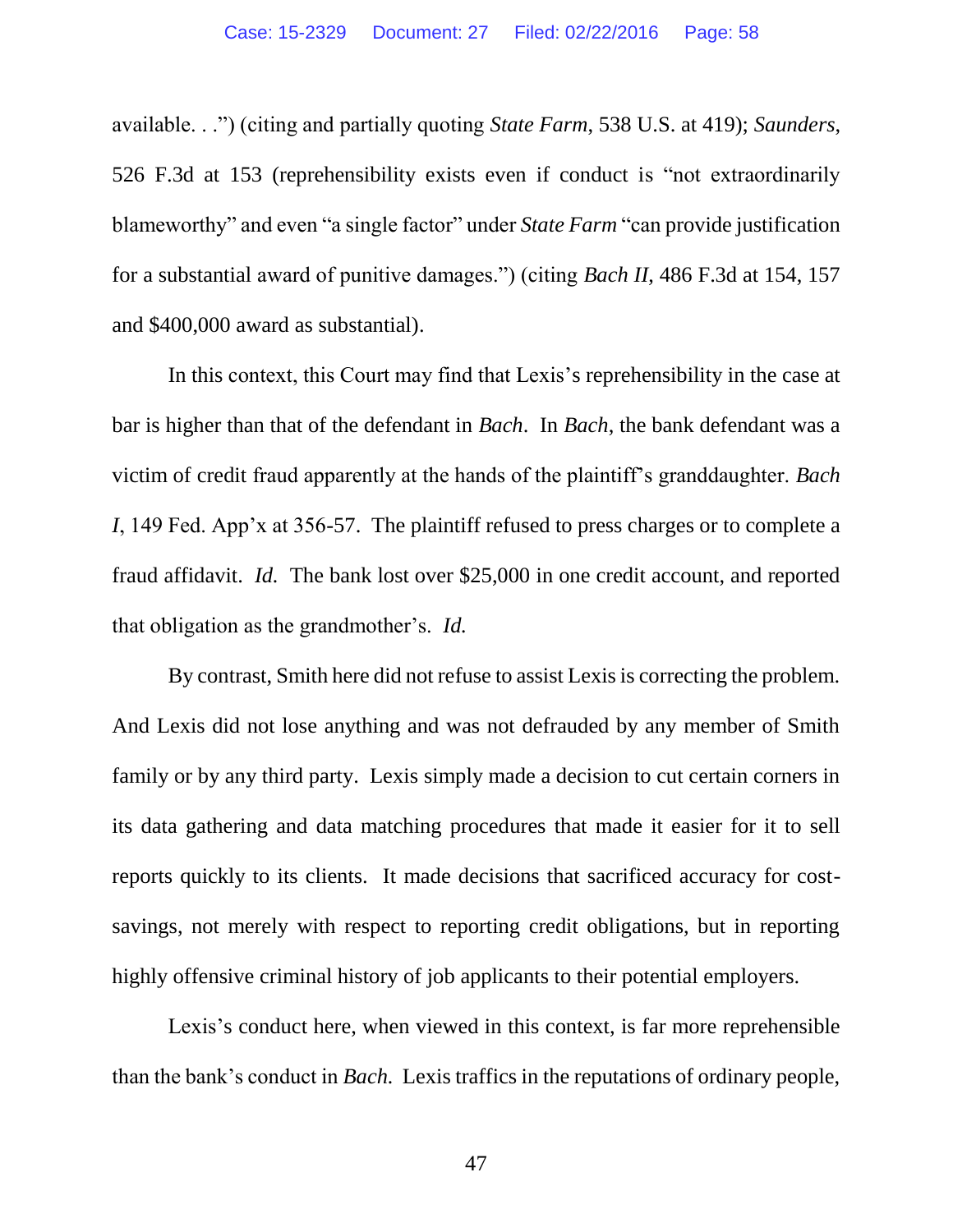and it simply ignored the "overwhelming likelihood of liability," *State Farm*, 538 U.S. at 419, when it matched criminal records to Smith's background report by using only a very common first and last name and a date of birth.

The District Court therefore erred in concluding that Lexis's reprehensibility was low and reducing the jury's punitive damages award on that basis.

#### **B. The \$75,000 Compensatory Damages Award Is Not Substantial For Punitive Damages Purposes**

The trial court also erred in assuming that the \$75,000 in compensatory damages here was substantial in the same way as, for example, the \$400,000 in compensatory damages in *Bach*. The other Sixth Circuit cases cited by the trial court also had much larger compensatory damages awards. Order on Rule 50(b), RE 70, PageID # 1422 (citing *Bridgeport Music, Inc. v. Justin Combs Pub.*, 507 F.3d 470, 489 (6th Cir. 2007) (\$366,939 in compensatory damages) and *Clark v. Chrysler Corp.*, 436 F.3d 594, 606-09 (6th Cir. 2006) (\$235,629 in compensatory damages)). Where the line is drawn between *substantial* and *insubstantial* is not apparent. But if punitive damages are to serve their intended purpose, the line must be closer to these other cases cited by the trial court than to the case at bar.

In each of these other cases (*Bach*, *Bridgeport Music* and *Clark v. Chrysler Corp*.), the reduced punitive damages were higher than what the jury here actually awarded in punitive damages. And the "substantial" actual damages awards cited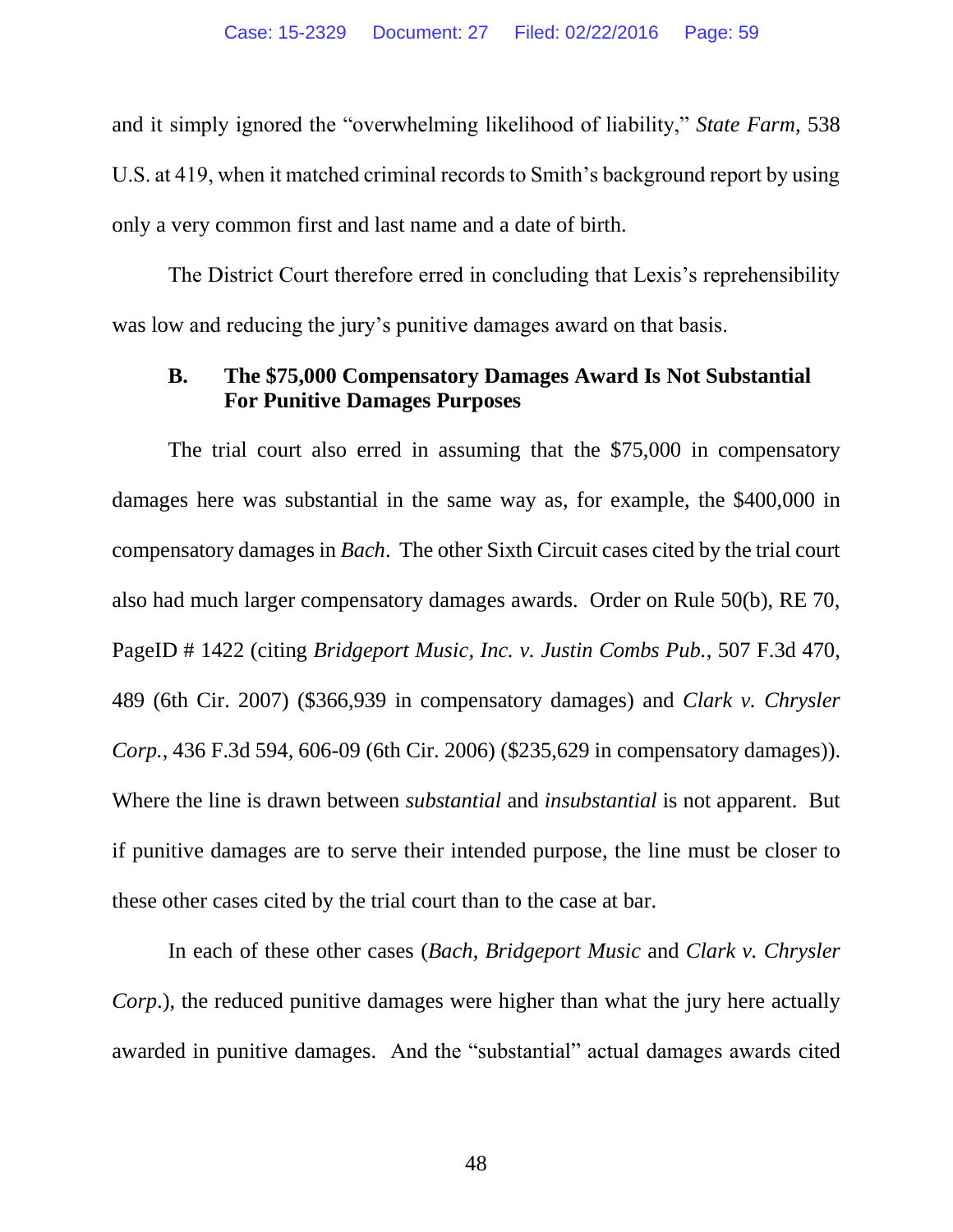by the trial court in its opinion (\$235,629; \$366,939; \$400,000) were themselves all much greater than the \$150,000 punitive damages award that it approved.

Other circuit courts which have reduced punitive damages awards because the compensatory damages were high typically did so in case involving compensatory damages in the range of \$300,000 to \$4 million. *See Jurinko v. Medical Protective Co.*, 305 Fed. App'x 13, 28 (3d Cir. 2008) (noting that \$1.6 million in compensatory damages is substantial, and collecting cases indicating that compensatory damages of \$366,939, \$600,000, \$1.65 million, \$2.3 million, \$3.2 million, and over \$4 million were sufficiently high to merit reduction in punitive damages); *Boerner v. Brown & Williamson Tobacco Co.* 394 F.3d 594, 603 (8th Cir. 2005) (\$4 million compensatory damages award was substantial; contrasting case of \$500,000 compensatory damages with another case where compensatory award was "'only \$70,000'") (quoting *Morse v. Southern Union Co*., 174 F.3d 917, 925–26 (8th Cir. 1999)); *Turley v. ISG Lackawanna, Inc*., 774 F.3d 140, 165-66 (2d Cir. 2014) (\$1.32 million in compensatory damages was substantial).

This Court should reinstate the jury's punitive damages verdict in this case and find that \$75,000 in compensatory damages is not so substantial as to require a constitutional reduction of a \$300,000 punitive damages award.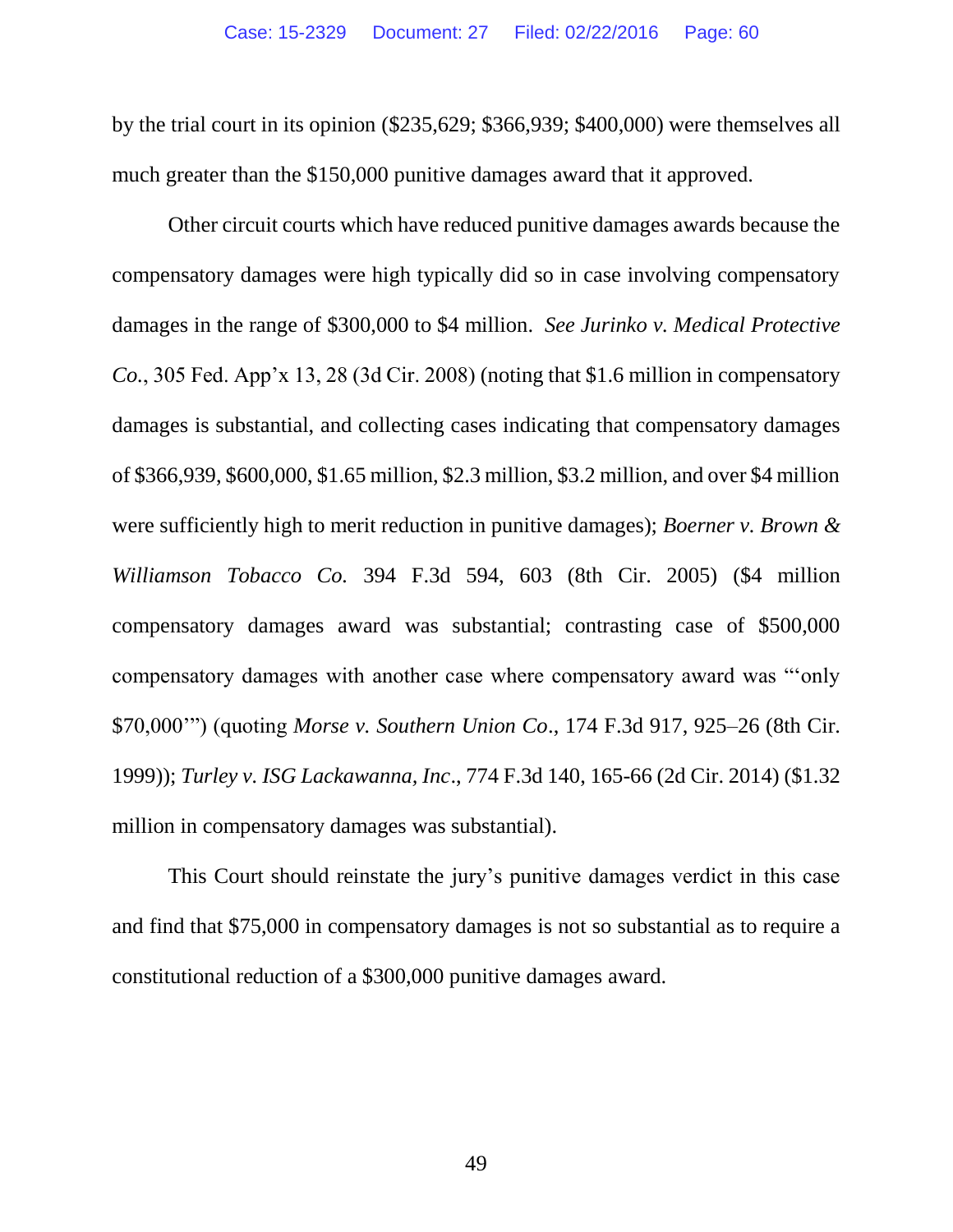#### **CONCLUSION**

Lexis's appeal should be rejected in its entirety, and the jury's findings of liability, negligence, and willfulness upheld, as well as its award of compensatory damages. The District Court's denial of Lexis's request for a new trial should likewise be upheld.

The only portion of the District Court's judgment which should be disturbed on appeal is its reduction of the jury's reasonable and constitutionally permissible \$300,000 punitive damages award.

Respectfully submitted,

#### DAVID ALAN SMITH

*s/ John Soumilas* John Soumilas FRANCIS & MAILMAN, P.C. 100 S. Broad Street, Suite 1902 Philadelphia PA 19110 T: (215) 735-8600 *[jsoumilas@consumerlawfirm.com](mailto:jsoumilas@consumerlawfirm.com)*

Ian B. Lyngklip (P-47173) LYNGKLIP & ASSOCIATES CONSUMER LAW CENTER, PLC 24500 Northwestern Hwy., Suite 206 Southfield, MI 48075 T: (248) 208-8864 *Ian@MichiganConsumerLaw.Com*

*Attorneys for Plaintiff-Appellee/ Cross-Appellant*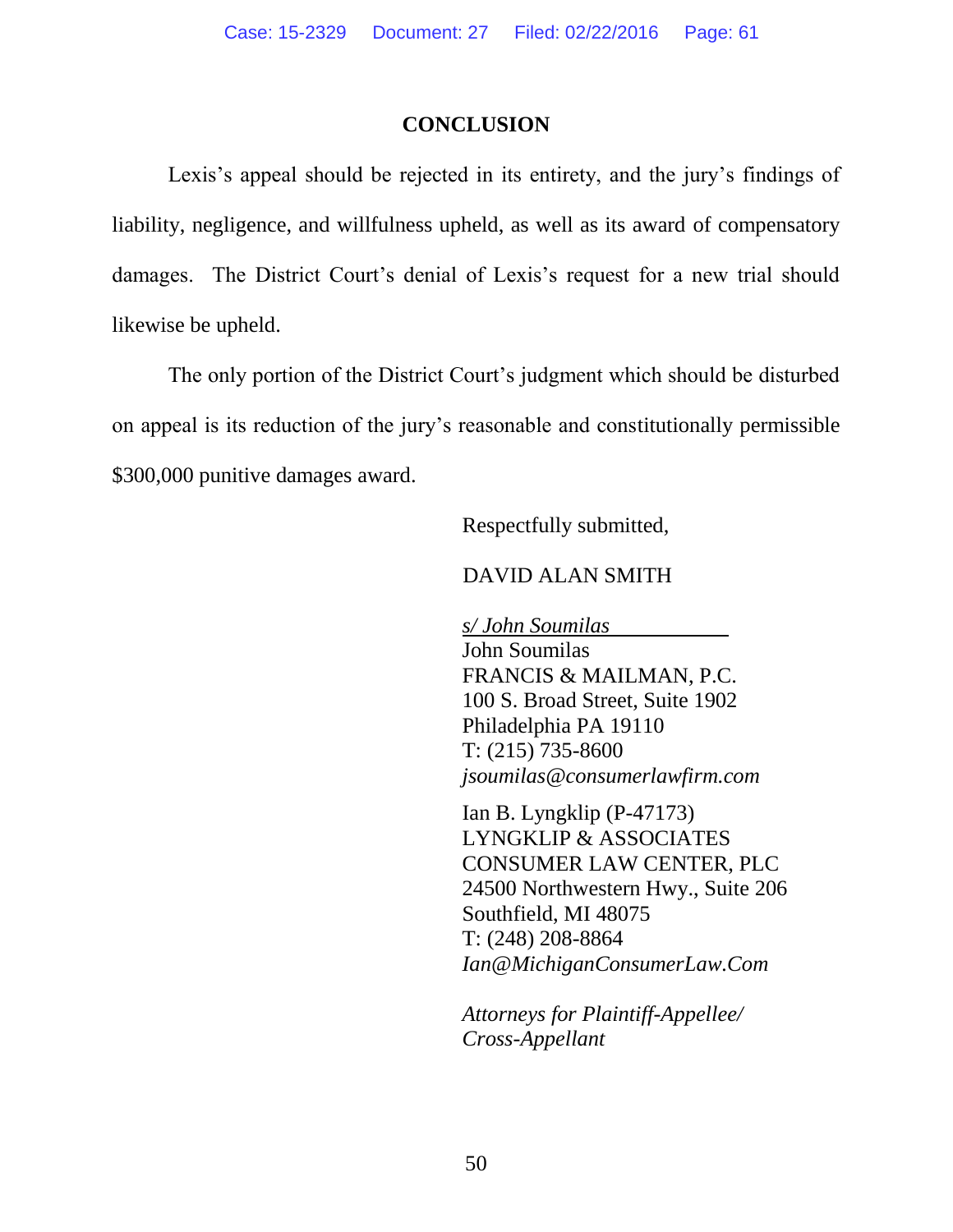#### **CERTIFICATE OF COMPLIANCE**

1. This brief complies with the type-volume limitation of Fed. R. App. P.  $32(a)(7)(B)$  because the brief contains 12,240 words (according to the word processing software, Microsoft Word, which was used to prepare the brief), excluding the parts of the brief exempted by Fed. R. App. P.  $32(a)(7)(B)(iii)$ .

2. This brief complies with the typeface requirements of Fed. R. App. P.  $32(a)(5)$  and the type style requirements of Fed. R. App. P.  $32(a)(6)$  because the brief has been prepared in a proportionally spaced typeface using Microsoft Word 2010 in plain, 14-point Times New Roman typeface; footnotes appear in plain, 14 point Times New Roman typeface.

> *s/ John Soumilas* John Soumilas

Dated: February 22, 2016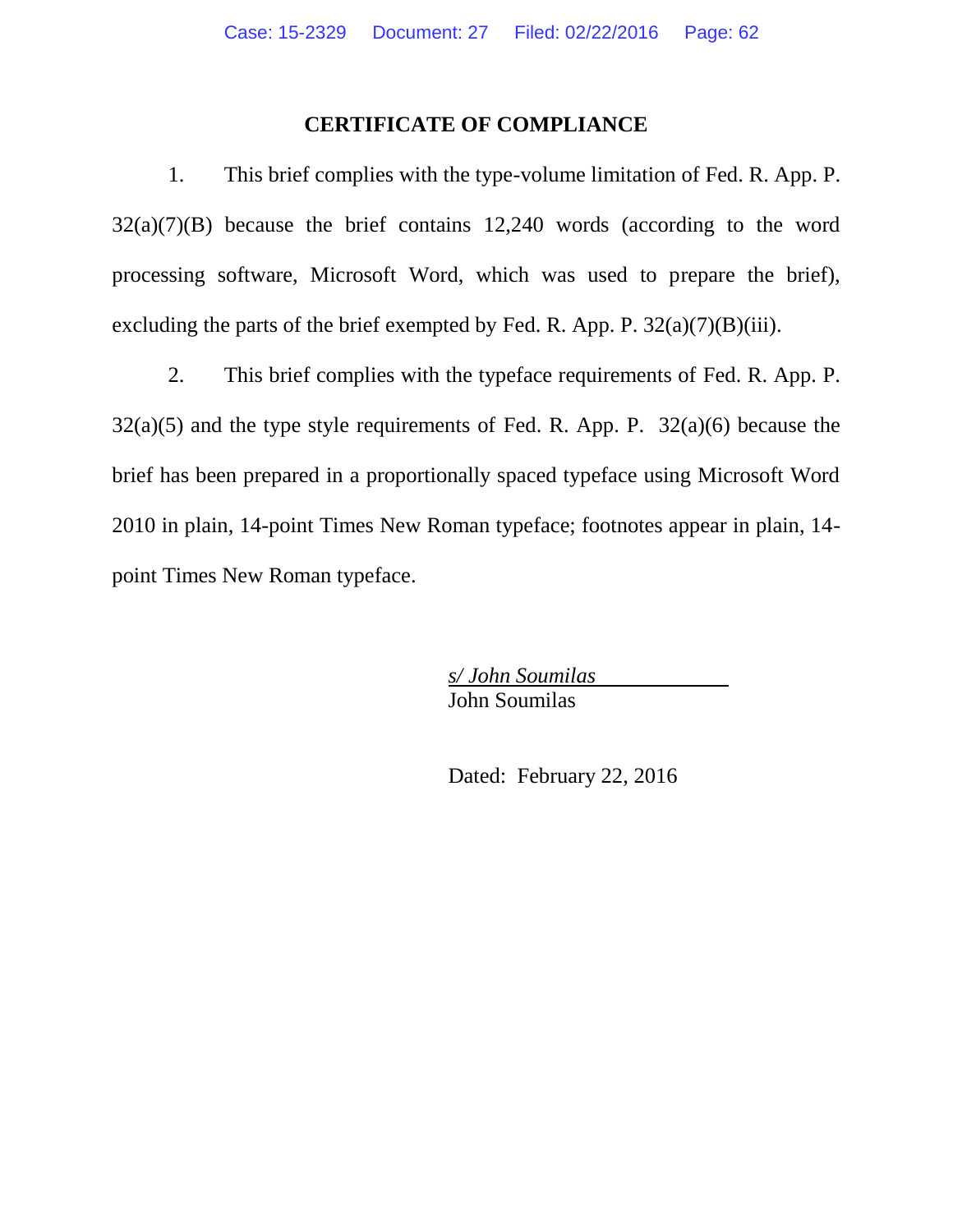#### **CERTIFICATE OF SERVICE**

I, certify that on February 22, 2016, I electronically filed the foregoing Second Brief of Plaintiff-Appellee/Cross-Appellant David Alan Smith with the Clerk of Court using the CM/ECF filing system, which will send notification of such filing to:

> Frederick T. Smith Thomas J. Piskorski Kara L. Goodwin SEYFARTH SHAW LLP 131 South Dearborn Street, Suite 2400 Chicago, Illinois 60603 Telephone: (312) 460-5000 *fsmith@seyfarth.com tpiskorski@seyfarth.com kgoodwin@seyfarth.com*

> > *s/ John Soumilas*

John Soumilas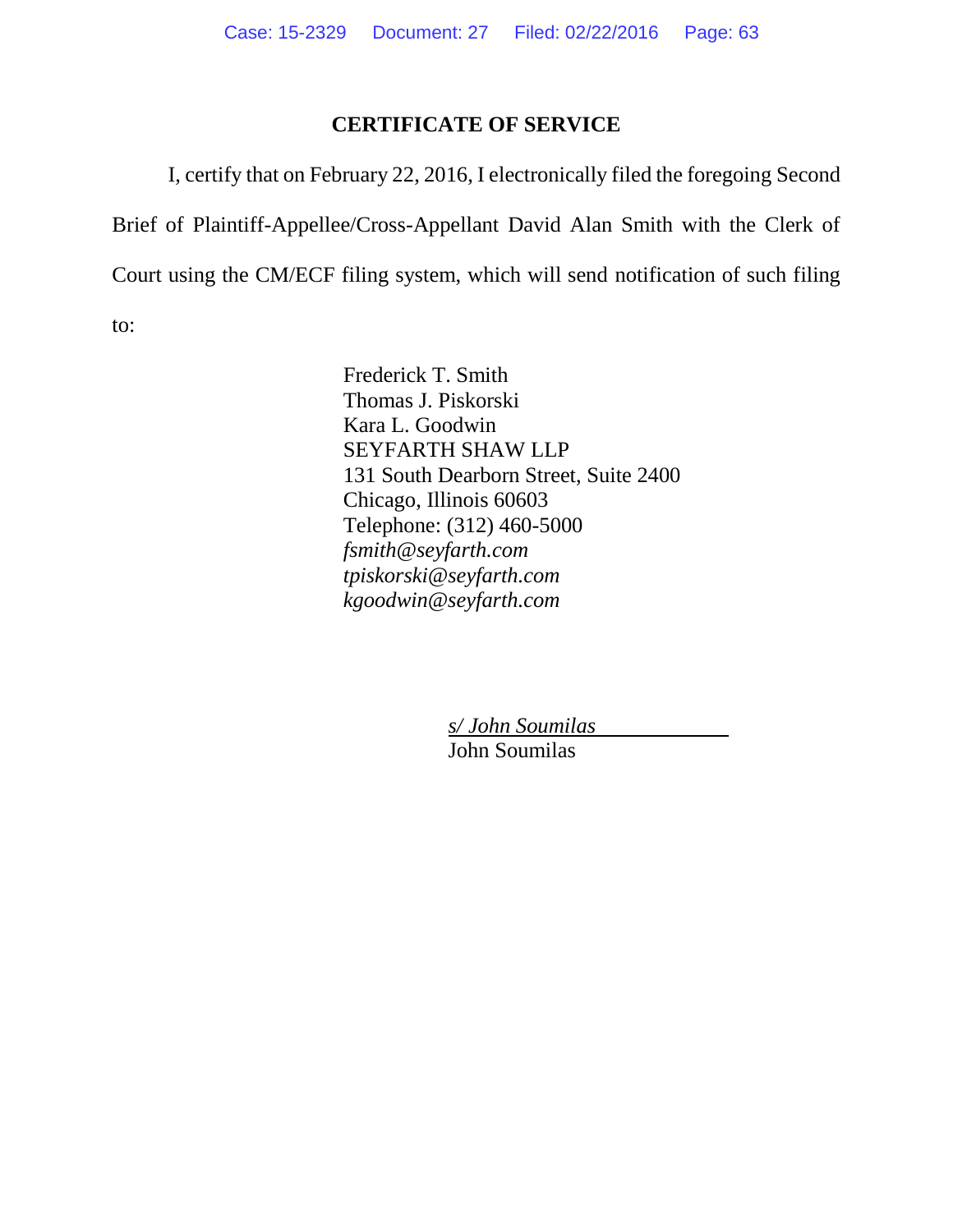# **ADDENDUM**

# **DESIGNATION OF RELEVANT DISTRICT COURT DOCUMENTS**

Pursuant to Sixth Circuit Rule 30(g), the following filings from the District

Court's record are relevant documents for the purposes of this brief:

| <b>Document</b>                                                                                                                                                  | <b>Record</b><br><b>Entry</b> | PageID#<br>Range |
|------------------------------------------------------------------------------------------------------------------------------------------------------------------|-------------------------------|------------------|
| Complaint                                                                                                                                                        | $\mathbf{1}$                  | $1 - 5$          |
| <b>Jury Verdict Form</b>                                                                                                                                         | 35                            | $203 - 204$      |
| <b>Jury Instructions</b>                                                                                                                                         | 37                            | $207 - 229$      |
| LexisNexis's Memorandum of Law in Support of Its<br>Motion for Judgment as a Matter of Law Pursuant to<br>Fed. R. Civ. P. $50(a)$                                | 40                            | $254 - 271$      |
| Smith's Memorandum of Law in Further Support of<br>His Opposition to LexisNexis's Motion for Judgment<br>as a Matter of Law Pursuant to Fed. R. Civ. P. 50(a)    | 41                            | $272 - 299$      |
| LexisNexis's Reply to Smith's Response to<br>LexisNexis's Brief in Support of Its Motion for<br>Judgment as a Matter of Law Pursuant to Fed. R. Civ.<br>P. 50(a) | 42                            | $471 - 479$      |
| Transcript of Jury Trial, October 20, 2014                                                                                                                       | 45                            | $482 - 491$      |
| Transcript of Jury Trial, October 21, 2014                                                                                                                       | 47                            | $534 - 708$      |
| Transcript of Jury Trial, October 22, 2014                                                                                                                       | 48                            | $709 - 910$      |
| Transcript of Jury Trial, October 23, 2014                                                                                                                       | 49                            | $911 - 993$      |
| Transcript of Jury Trial, October 24, 2014                                                                                                                       | 50                            | $994 - 1003$     |